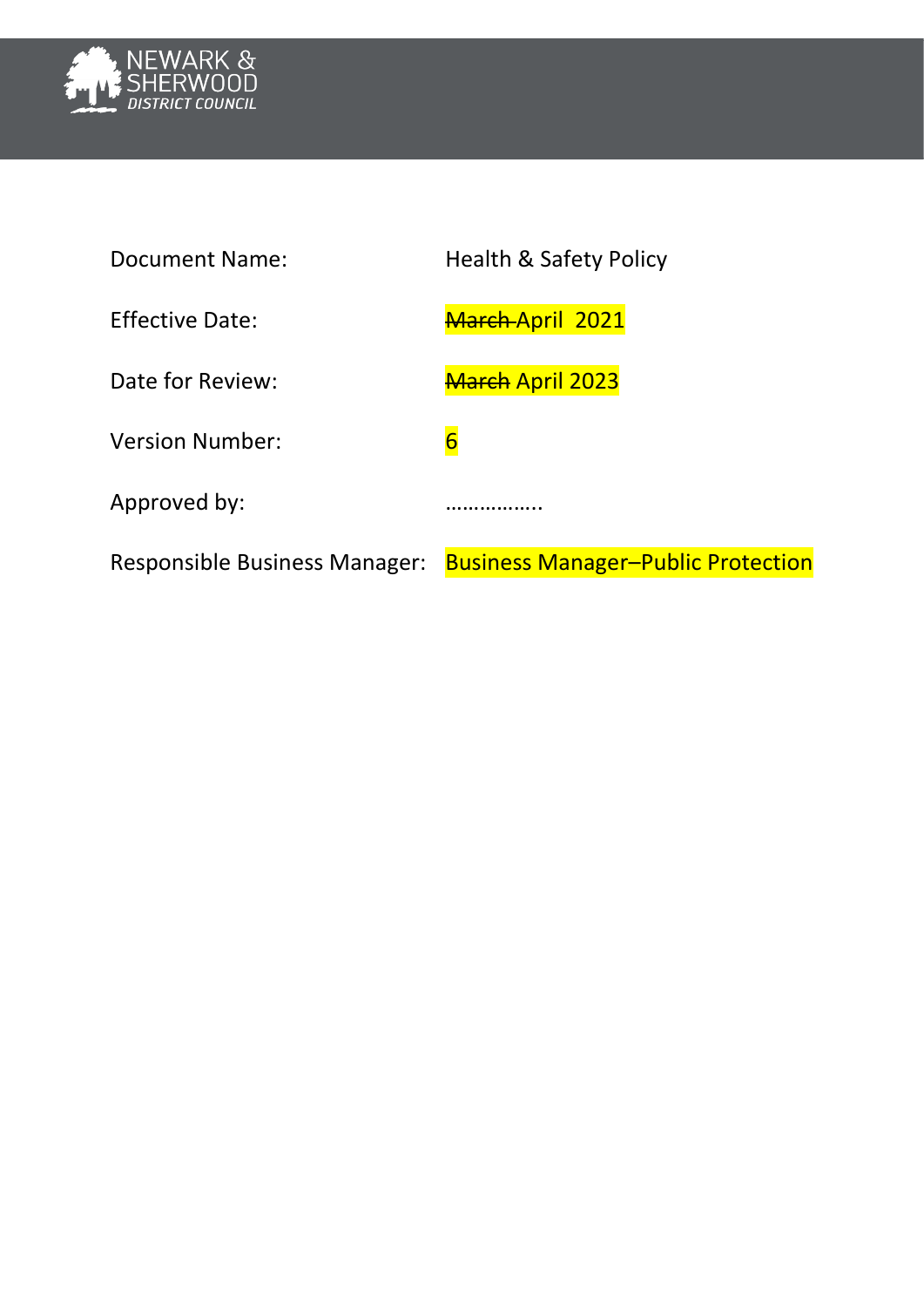# **Newark and Sherwood District Council Health & Safety Policy**

# **Introduction**

This policy has been produced in accordance with section 2(3) of the Health and Safety at Work Etc. Act 1974.

This policy is the "parent" document in the council's health and safety management system. This is therefore not a stand alone document and further guidance/information may be found within supporting policies.

# **Section A - General Statement of Intent**

Section A outlines in general terms this council's overall philosophy in relation to the management of health and safety at work.

# **Section B - Policy and Organisation**

This section outlines the structure in terms of health and safety management and defines the specific health and safety responsibilities and accountabilities for all involved.

All employees are responsible for health and safety at work. However some officers, due to their seniority or particular role within the organisation, will have additional responsibilities and duties.

Specific roles identified within this policy include:

- Chief Executive
- Flected Members
- Directors
- Safety Champion Senior Leadership Team
- **•** Business Manager Public Protection
- Safety and Risk Management Officer
- Business Manager Human Resources and Training
- Line Management
- All Employees
- Business Managers, Officers who appoint or control contracts and/or contractors
- The Competent Person

Persons identified within this policy are specifically responsible for health and safety matters and cannot delegate these responsibilities to others. Nevertheless, it is acceptable to delegate specific tasks to other persons provided the responsible person is satisfied that those tasks are fully and properly completed.

Newark & Sherwood District Council – Health & Safety Policy: Version 6. February 2021 Failure to carry out a task or responsibility specified within the Health and Safety Policy or in any other associated policy, or a deliberate or negligent infringement of any part of the Health and Safety Policy, may lead to disciplinary action. Failure to adhere to the above may also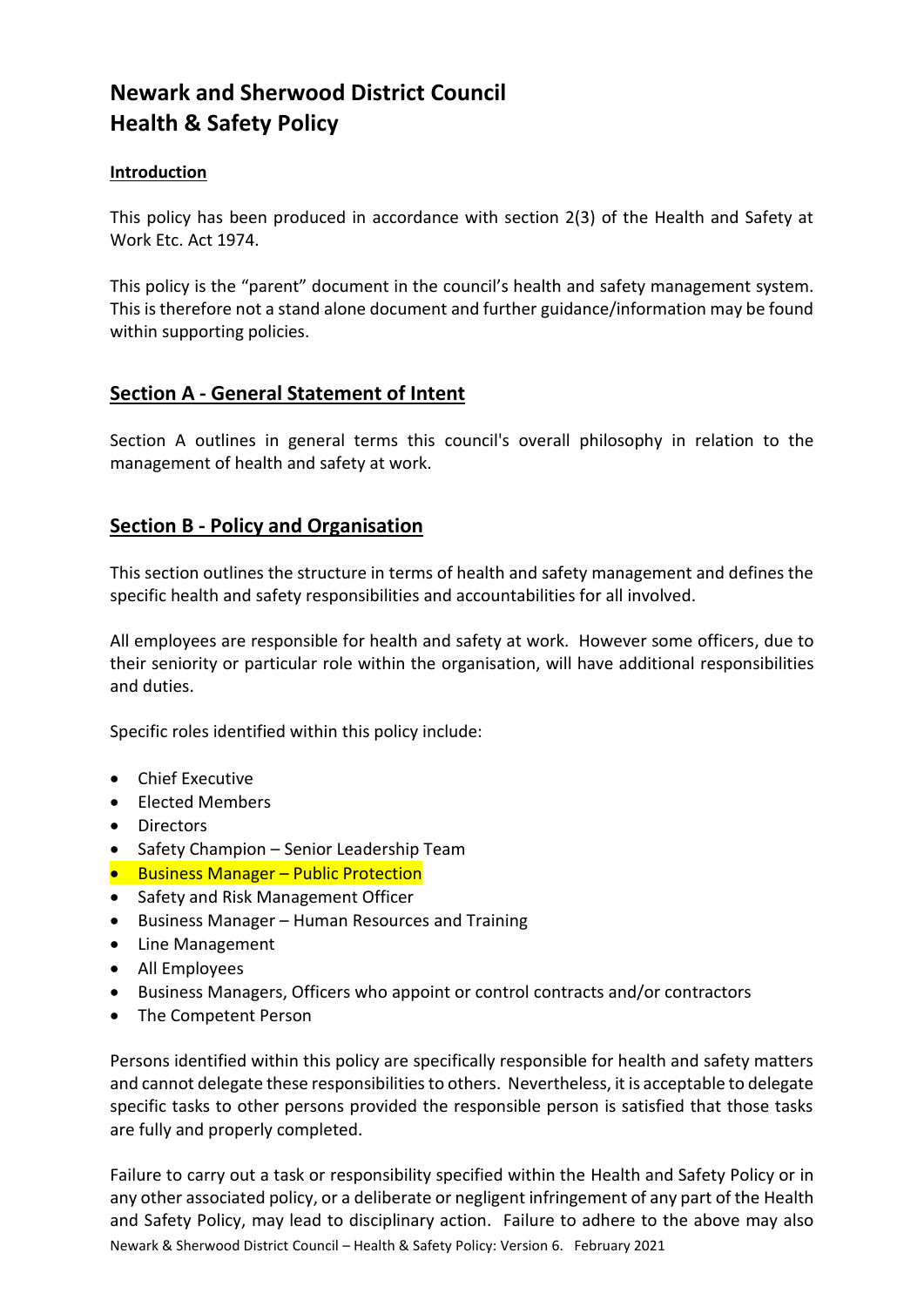lead to possible criminal action against the individual where Health and Safety Executive investigations have identified significant personal negligence.

# **Section C - Arrangements**

The way in which this council shall achieve its policy is explained within the Arrangements section. This section specifies the procedure and actions to be followed and taken when carrying out work activities in order to comply with the relevant legislative requirements/codes of practice, etc. Fundamentally these arrangements dictate how the objectives of the policy will be achieved. Consequently strict adherence is necessary.

Arrangements are included within this policy for the following:

# **Health and Safety Management Arrangements**

- C1 Risk Assessments
- C2 Consultation
- C3 Supervision, Instruction and information
- C4 Health and Safety Training
- C5 Health and Safety Monitoring
- C6 Joint Working Cooperation and co-ordination with other employers
- C7 Temporary Workers (including agency workers)

#### **General Health and Safety Arrangements**

- C8 Accident and Violent Incident Reporting
- C9 Asbestos
- C10 Cemeteries
- C11 Confined Spaces
- C12 Contractors
- C13 Construction based projects
- C14 COSHH General Control of Hazardous Substances Hazardous to Health
- C15 COSHH Infectious diseases and Sharps
- C16 Display Screen Equipment
- C17 Electricity
- C18 Events
- C19 Fire
- C20 First Aid
- C21 Gas Safety
- C22 Health Surveillance
- C23 Highways working on or near
- C24 Home Working -Occasional
- C25 Housekeeping Safe Workplaces
- C26 Ill Health
- C<sub>26</sub> Latex Gloves
- C27 Legionella
- C28 Lone Working
- C29 Manual Handling
- C30 Mobile Phones
- C31 Noise
- C32 Open spaces
- C33 Playgrounds and Play Equipment
- C34 Personal Protective Equipment and Clothing
- C35 Pregnant Workers
- C36 Stress
- C37 Smoking
- C38 Travel & Transport
- C39 Vibration Hand Arm
- C40 Volunteers and Volunteering
- C41 Work Equipment Provision and Maintenance
- C42 Working at Heights
- C43 Young Persons
- C44 Audit and Review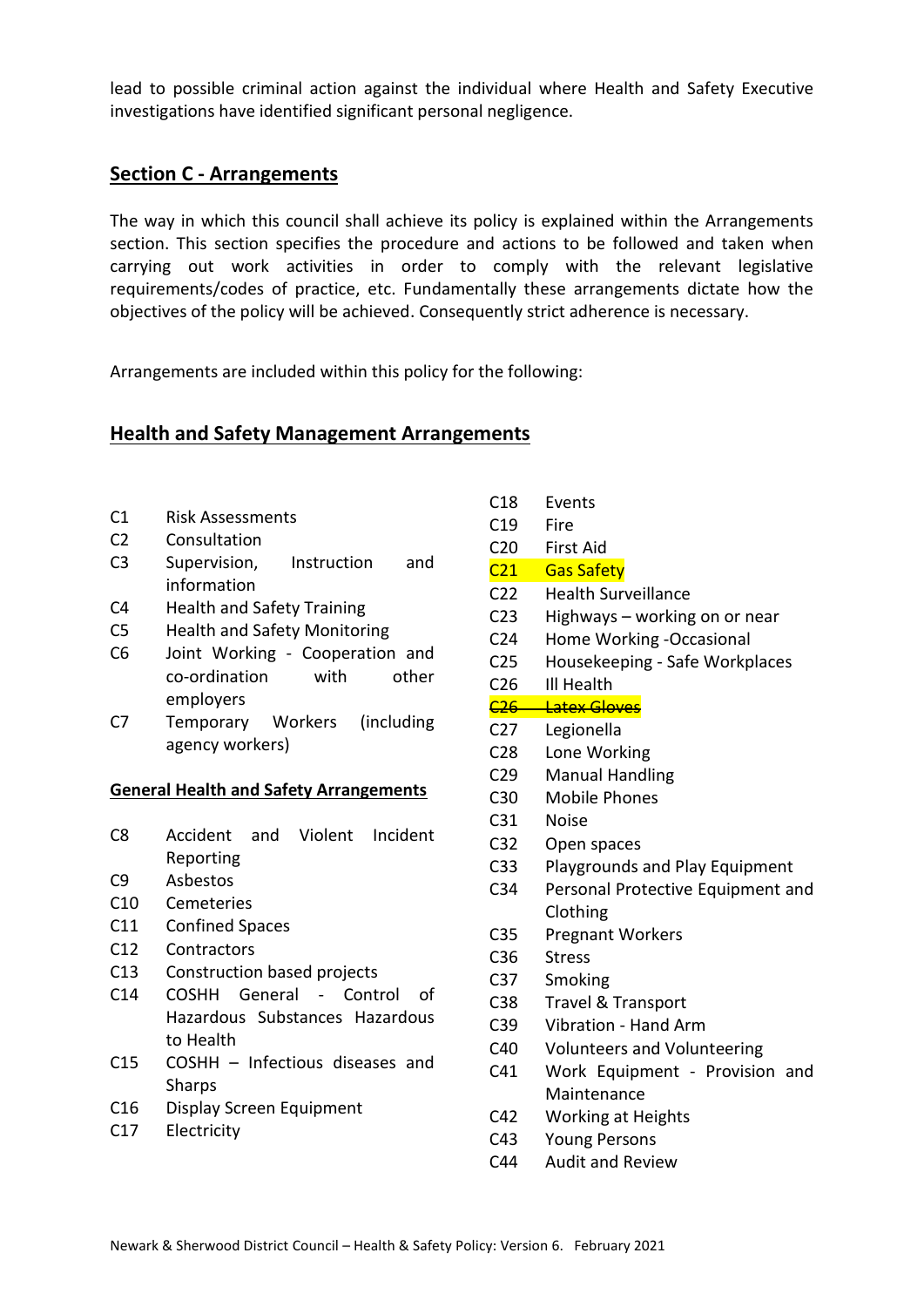It is the duty of ALL staff to familiarise themselves with the relevant contents of this policy and to be aware of their responsibilities for both themselves and others.

Further advice should be sought from your immediate supervisor or manager if there are any issues relevant to your position that you do not understand.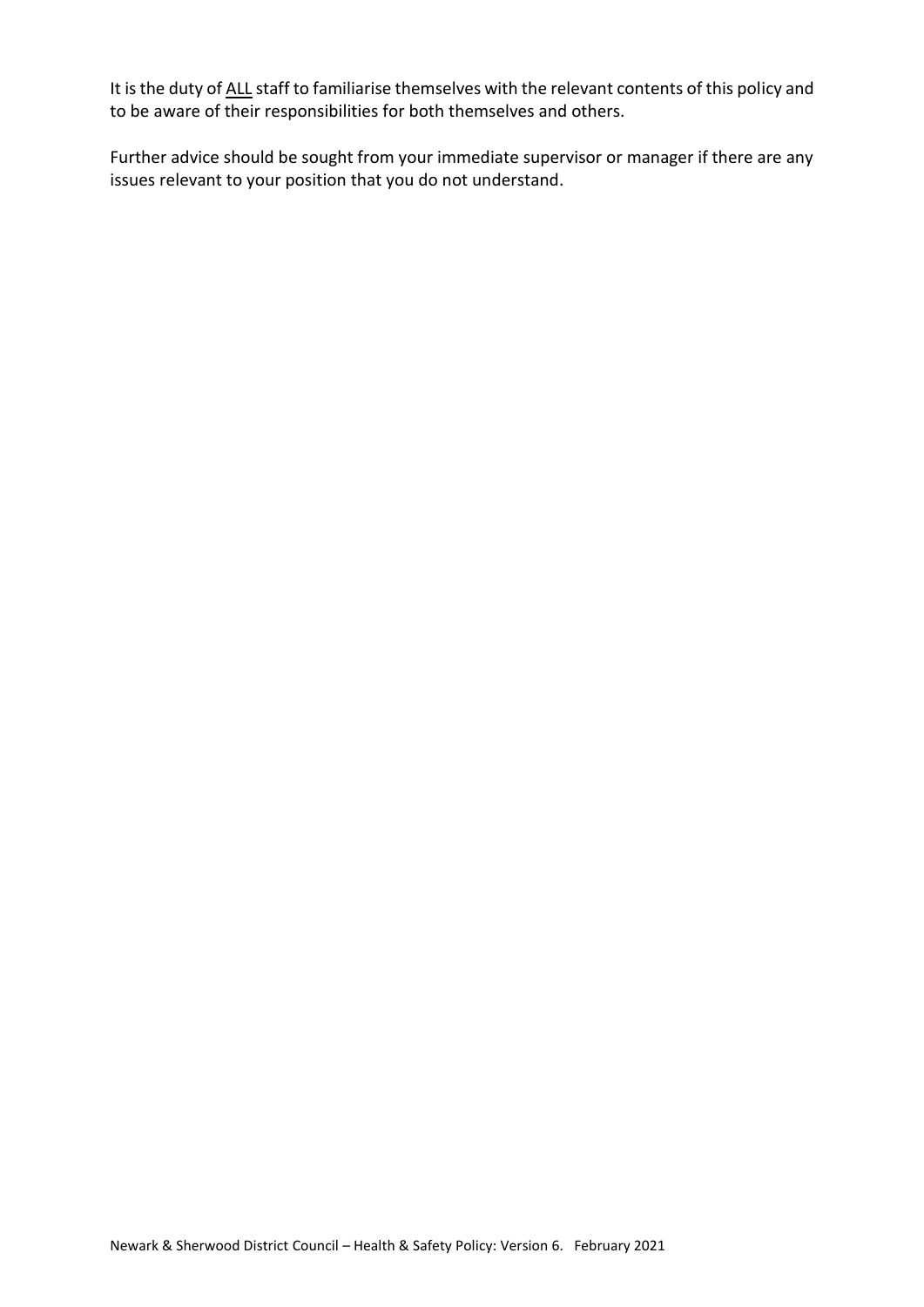# **Section A – General Statement of Intent**

 Newark & Sherwood District Council regards health and safety as a matter of prime importance and will at all times ensure, so far as reasonably practicable, the health, safety and welfare of all employees. The Council shall also ensure so far as reasonably practicable that activities of the Council do not in any way cause detriment to the general public, contractors, **tenants/leaseholders** and other non-employees.

 It is the policy of this council that health and safety is and shall remain a management responsibility equal to that of any other function.

 Newark and Sherwood District Council recognises that a positive health and safety culture can only exist with the full co-operation and commitment of staff. With this in mind, management shall ensure that effective control of health and safety is achieved through ensuring co-operation and communication with all employees within the organisation and by ensuring competence of those employees.

 Health and safety plays a vital role in achieving the commitments of the council. The council also acknowledges the significant benefits accruing from positive and pro-active health and safety management and the input such management can make into achieving quality services.

 This council believes that accidents and occupational ill health incidents are preventable and to this end, using the risk assessment process, shall endeavour to manage risks in order to prevent or at least minimise the occurrence of these incidents. Hazards will be identified and risks shall, where possible, be reduced to a reasonably practicable level.

 It is equally the duty of all employees to exercise responsibility and to do all that is reasonable to prevent injury to themselves and to others that may be affected by their actions or omissions.

 This council will ensure that appropriate consultation with employees and/or their recognised trade unions will take place on matters affecting their safety and or health.

 This council shall provide suitable training, information, instruction and supervision to ensure that all employees are competent to do their tasks safely. It shall also co-operate and provide health and safety information to others including visitors, contractors and on shared work sites.

 This council shall provide and maintain plant and equipment to enable its services to operate, so far as is reasonably practicable, without risk to its employees or others.

 So far as is reasonably practicable, this council will ensure there are arrangements in place to ensure the safe use, handling, storage and transport of articles and substances.

 The council acknowledges its legal responsibilities to appoint competent contractors. All reasonable steps shall be taken to ensure contractor's competency and adequate steps taken to monitor their activities in consideration of health and safety requirements.

 This council shall be prepared and have suitable plans in place to deal with foreseeable emergencies.

 This policy shall be reviewed as and when necessary and at least bi-annually and any amendments shall be brought to the attention of all employees.

**Signed**



Newark & Sherwood District Council – Health & Safety Policy: Version 6. February 2021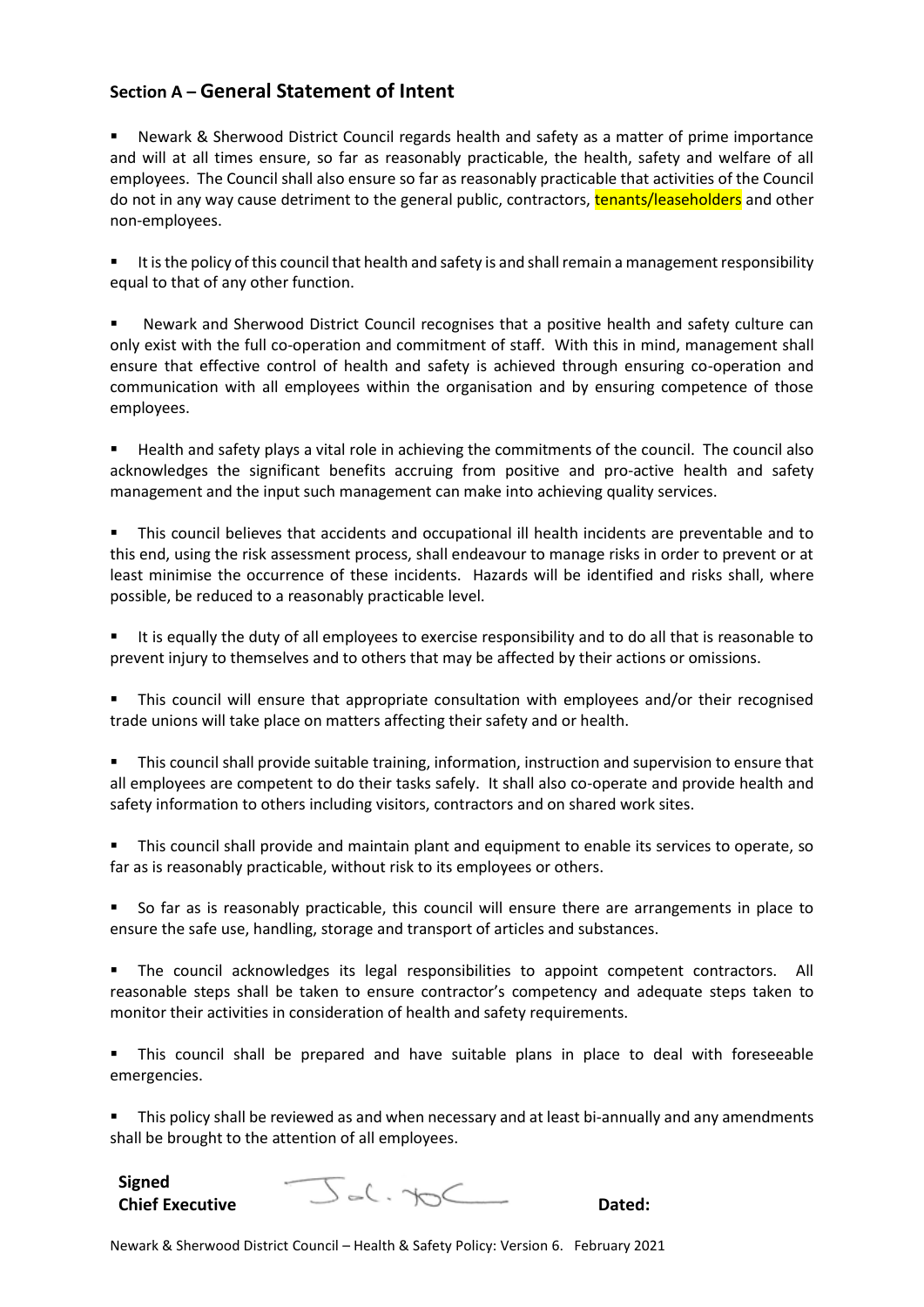# **Section B – Responsibilities and Organisation**

#### **B1 Corporate Health & Safety Responsibility & Accountability**



*Detailed specific organisational charts are available directly from each business unit.*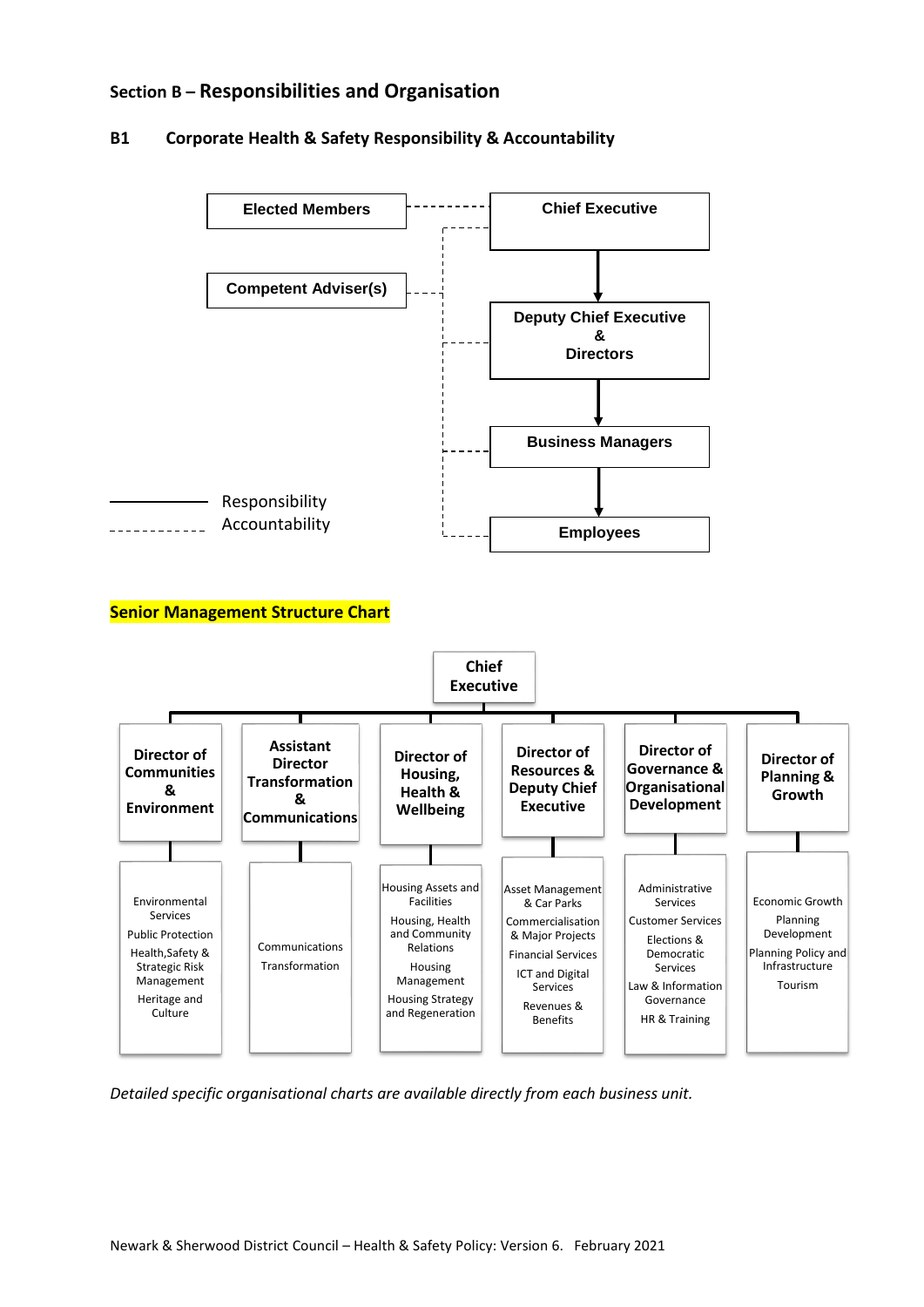# **B2 Responsibilities – Chief Executive**

The Chief Executive is responsible for giving overall effect to the council's Health and Safety Policy and will, as necessary, review the effectiveness of the policy and of the personnel under his/her control to whom various aspects of health and safety have been delegated.

The Chief Executive shall, where possible ensure health and safety issues are always adequately represented and communicated at corporate level.

The Chief Executive shall ensure that:

- a) There are appropriate health & safety arrangements in place to ensure the effective management of health and safety as required by Regulation 5 of the Management of Health & Safety at Work Regulations 1999.
- b) Major/significant issues of health, safety and welfare are discussed and where required, resolved at Senior Leadership Team Board meetings.
- c) Due consideration is given to the health and safety consequences of any policy decision made at Committee.

#### **B3 Responsibilities of the Elected Members**

Elected Members' roles will depend on their level of responsibility and area of responsibility, however, all Elected Members have a role to play in ensuring the council meets its legal obligations and that health and safety is effectively managed.

The council's Elected Members, especially the Leader/Deputy Leader of the Council; Leader of a Political Group, Chairman or Vice-Chairman of the Council or a committee, provide the council with leadership and strategy direction and determination in the allocation of budgets to enable services to be delivered. Because of their influence on budgets and policy decisions, Elected Members can affect how health and safety is managed. Therefore Elected Members, when carrying out their functions, shall ensure:

- a) The provision of such resources, that are necessary, for securing the health, safety and welfare of the council's employees and anyone else who may be affected by its undertakings.
- b) That the decision making process they employ includes and considers risks to employees and others in the decisions they make.
- c) The Chair of the Homes and Communities Committee shall be the lead elected member for corporate Health and Safety.

To enable the above to be achieved, this will include provision of competent officers to direct and manage the affairs of the council. This will include competent advice as required by virtue of Regulation 7 of the Management of Health and Safety at Work Regulations 1999.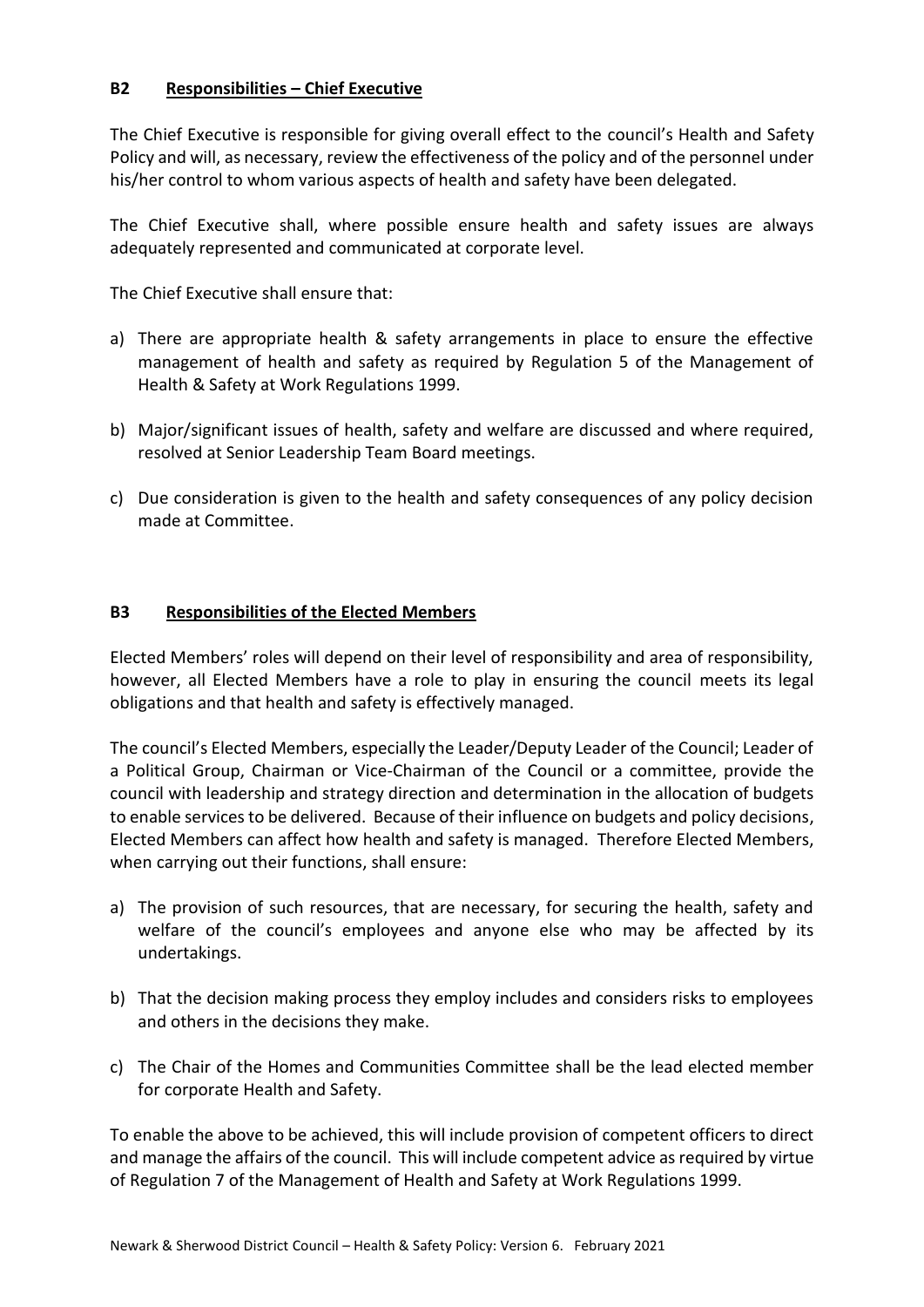Further guidance relating to health and safety and elected members can be found within the Elected Members Handbook.

# **B4 Responsibilities** – **Deputy Chief Executive and Directors**

The main responsibility for ensuring implementation of the council's Health and Safety Policy within the individual business units rests with Directors.

Directors shall ensure that appropriate resources are available to allow services/work activities within their specific business units to take place without, so far as is reasonably practicable, risk to employees or others. They shall also recommend to the council that, at all times, there are adequate resources to meet the health and safety requirements of their respective services.

Directors are specifically responsible for ensuring the following within their respective areas:

- a) That systems are in place to monitor and review the effectiveness of safety management and arrangements within their area, including that of the personnel under their control to whom various aspects of health and safety have been delegated.
- b) That specific legal requirements are adhered to and that steps are taken to comply with changes in these requirements. However, it should be noted that the extent of various aspects of health and safety legislation, together with training, administration and the day to day working requirements justify the need for Directors to delegate to personnel under their control.
- c) That Business Managers have suitable and sufficient risk assessments in place dealing with all significant and foreseeable risks arising from their services' work activities.
- d) That all major or significant issues of health, safety and welfare are discussed and where required, resolved at Senior Leadership Team meetings.
- e) That health and safety performance for each unit is reviewed, with their respective Business Managers, at least once every 6 months.

# **B5 Safety Champion – Senior Leadership Team**

The Director of Governance & Organisational Development is nominated, within the Senior Leadership Team as the "Safety Champion". He/she will ensure, where possible, that significant health and safety issues are always represented and communicated at corporate level.

#### **B6 Responsibilities – Business Manager- Public Protection**

The general responsibility for providing an appropriate corporate health and safety service has been delegated to the Business Manager – HR & Organisational Development Public Protection. This officer will ensure, with advice from the Safety and Risk Management Officer,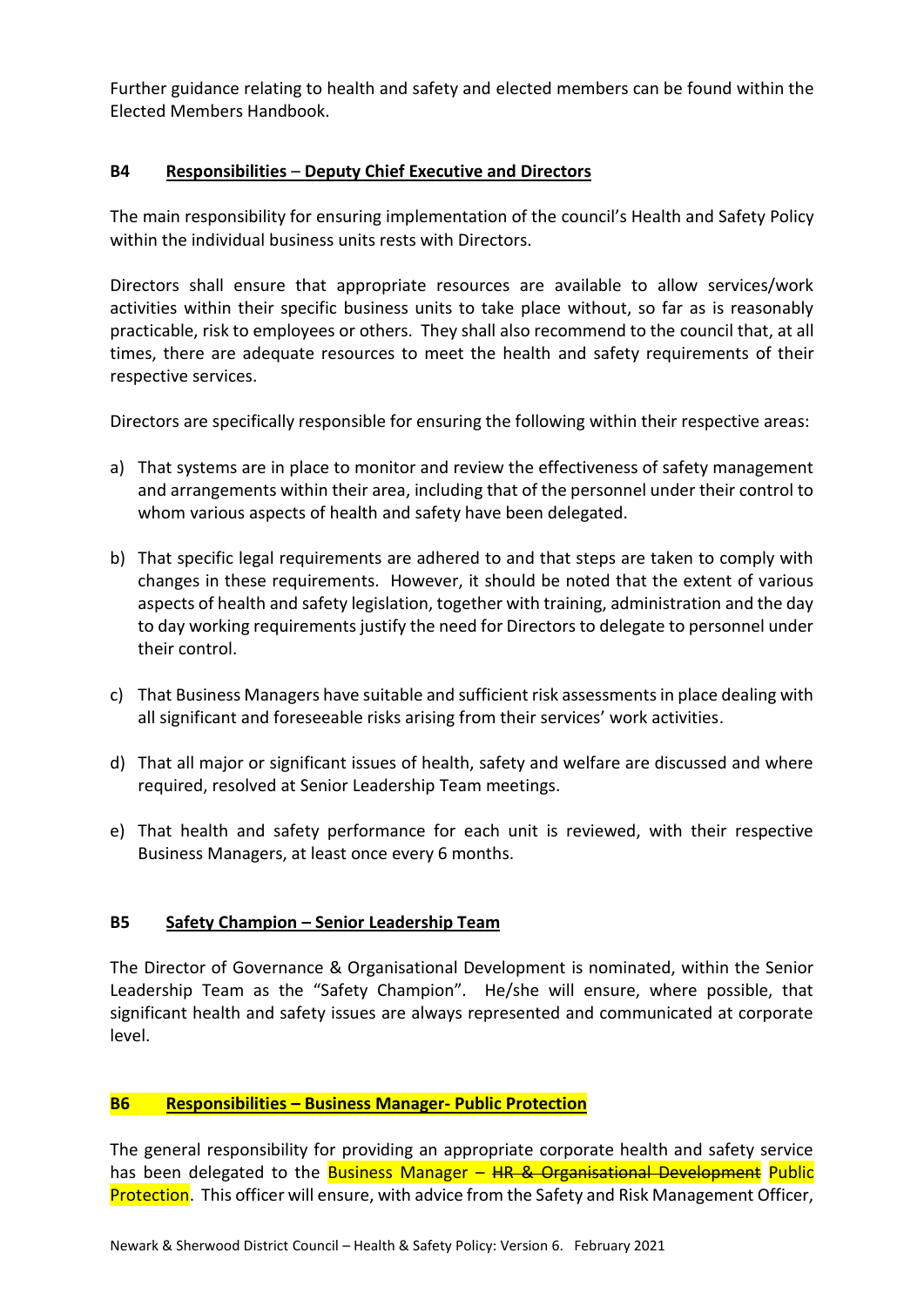that up to date knowledge of legislation, codes of practice and other technical guidance is disseminated within the Authority.

The Business Manager – HR & Organisational Development Public Protection shall ensure, through regular reviews, that the corporate health and safety function remains appropriate to the needs of the council. Where there are concerns these shall be raised with the Director **– Safety Communities and Environment.** 

The Business Manager- **HR & Organisational Development Public Protection** is charged with ensuring that there are suitable resources available for the corporate health and safety function and that budgets for all aspects of health and safety under his/her control are managed.

# **B7 Responsibilities - Safety and Risk Management Officer**

The role of the Safety and Risk Management Officer is to provide management and employees with suitable advice, information and assistance, as appropriate, to ensure that the council fulfils its statutory occupational health and safety duties.

Where the Safety and Risk Management Officer is not satisfied with any health and safety arrangements, be they involved with the works of the council or works of a contractor for the council, he/she may stop the works pending consultation with the appropriate Director or Business Manager.

The Safety and Risk Management Officer is the competent person employed by this council in pursuance of Regulation 7 of the Management of Health & Safety at Work Regulations 1999.

The Safety and Risk Management Officer shall ensure that all major or significant issues of health, safety and welfare are reported to the Joint Consultative Committee and Risk Management Group for information.

#### **B8 Responsibilities – Business Manager- Human Resources and Training**

The Business Manager – HR and Training is specifically responsible for ensuring:

- a) There are adequate mechanisms in place for the identification, organisation and implementation of training and instruction of staff at all levels, within the limitations of corporate training budgets.
- b) There is appropriate budget for the provision of corporate health and safety training delivered by external providers.
- c) Management of all personal health and safety records provided to their unit, in particular training records, health surveillance, medical records, Occupational Health referrals, etc.
- d) The effective management of the Occupational Health contract, service provision and all individual cases referred to this service.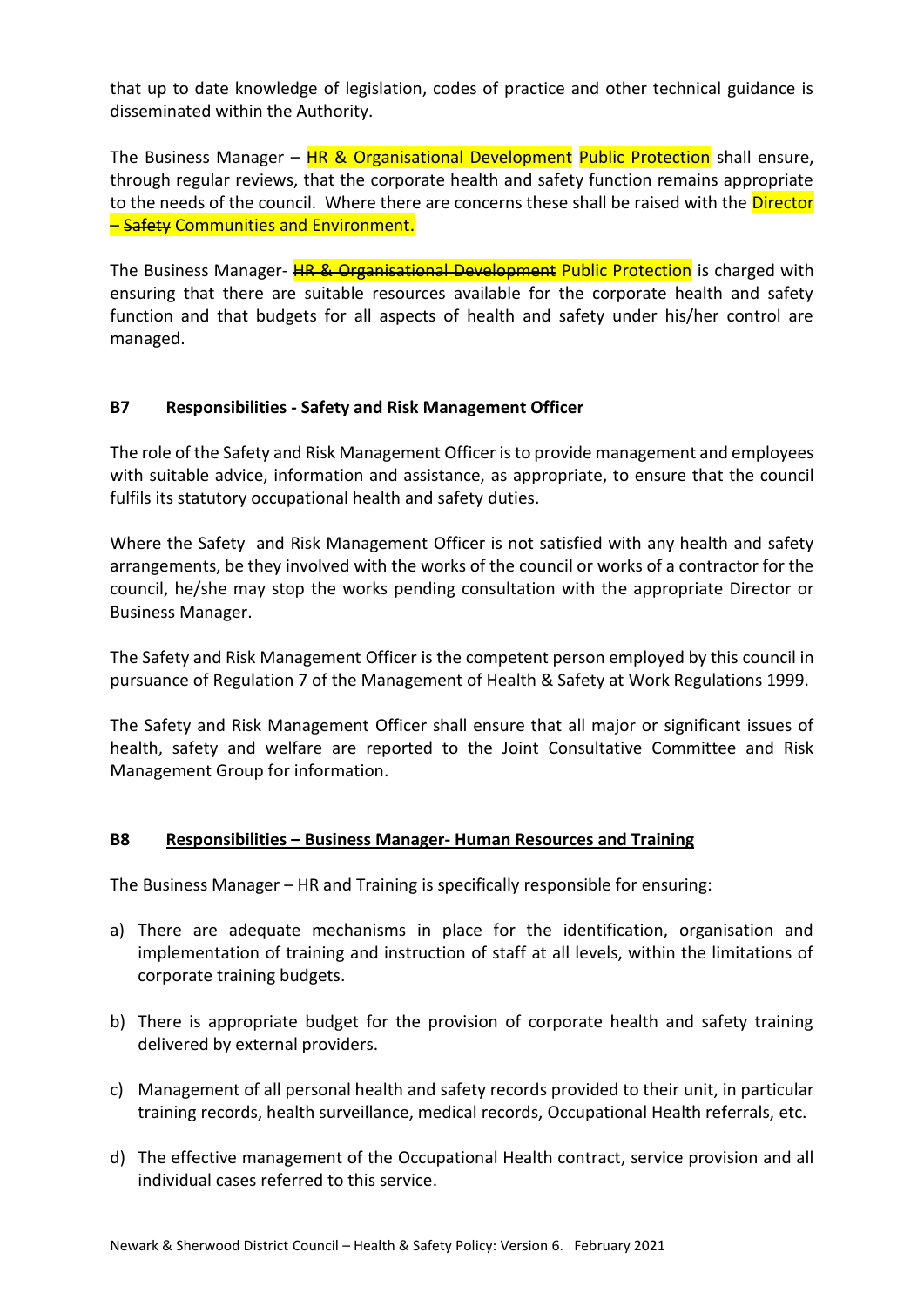- e) Management of the Counselling Service and providing suitable feedback from this service, were possible, to improve health, safety and welfare within the workplace.
- f) There are adequate mechanisms in place for ensuring appropriate health surveillance. This shall include initial health screening prior to commencement of employment for new employees and repeat testing, as required, for other employees as directed by the Occupational Health provider.
- g) Risk assessments are completed, following notification, for all pregnant or new mothers in accordance with the relevant legislation.
- h) Following notification of work related ill health or work related stress, individual risk assessments are undertaken in conjunction with the Safety and Risk Management Officer.

#### **B9 Responsibilities – Business Managers**

Business Managers are responsible for implementing the operational health and safety arrangements within their respective areas. In fulfilling this duty, Business Managers shall ensure that:

- 1. Risk assessments for all significant and foreseeable risks are produced and reviewed to ensure they are suitable and sufficient in accordance with section C1 of this policy.
- 2. Arrangements identified within this policy are implemented within their business unit.
- 3. Good standards of health, safety and welfare are promoted throughout all areas within their control.
- 4. Resources made available to them, to manage health and safety, are appropriately allocated to ensure compliance with health and safety legislation and this policy.
- 5. All personnel within their unit, particularly those with specific responsibilities, have read and understood the relevant parts of this policy.
- 6. Persons identified within the Health and Safety Policy with specific responsibilities are appropriately resourced and carrying out their duties.
- 7. All health and safety shortcomings noted are addressed and dealt with accordingly.
- 8. All activities that pose a risk of serious or imminent danger are stopped and dealt with accordingly.
- 9. Employees within their control are competent to carry out their tasks without putting themselves or others at risk.
- 10. Operations within their area conform to current health and safety legislation and that appropriate guidelines, codes of practice, etc. are adhered to.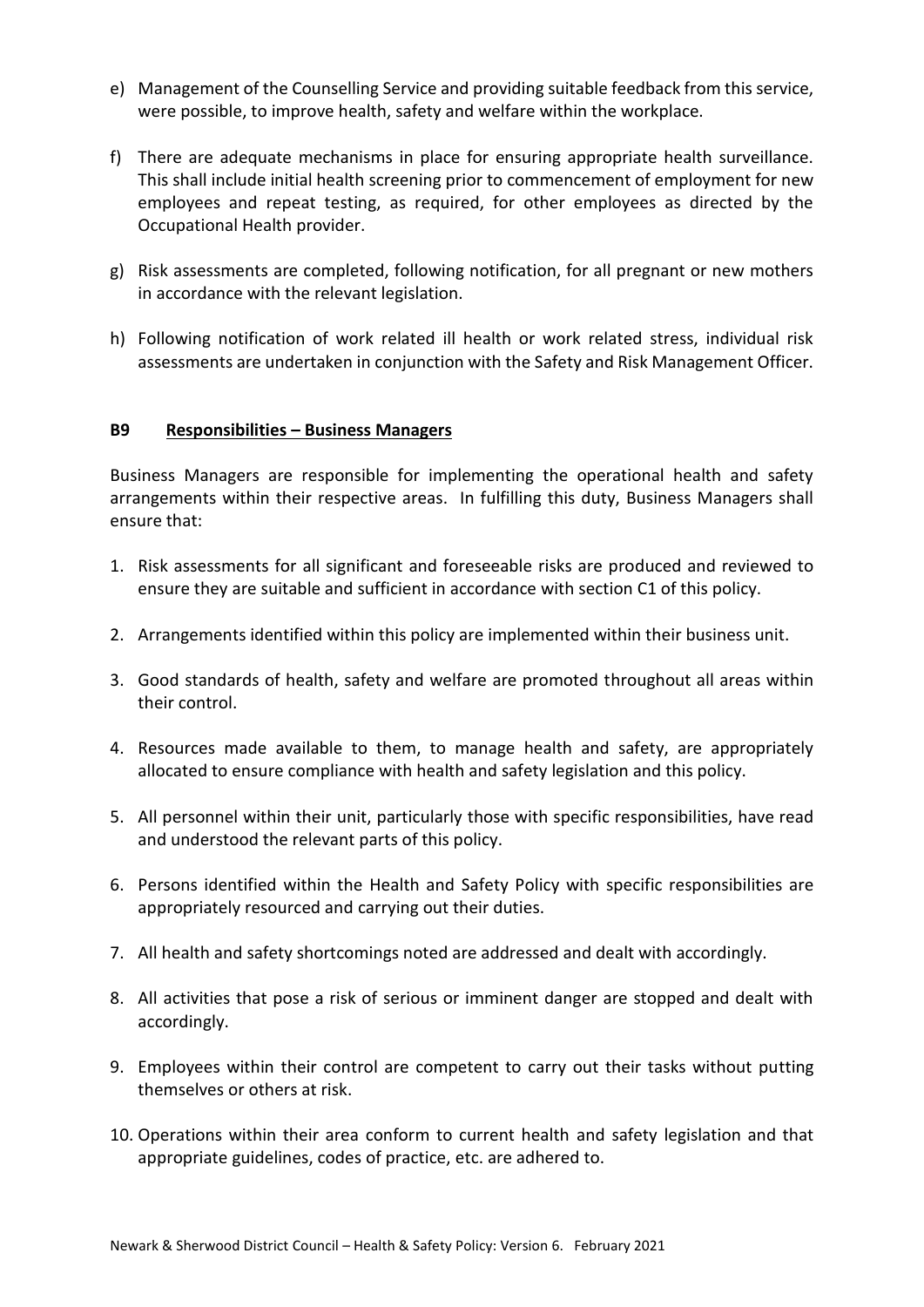- 11. Training is identified to enable staff to carry out their tasks safely, either through risk assessment or appraisals and is provided.
- 12. Appropriate information, instruction and/or supervision is provided where required to manage risk.
- 13. Frequent monitoring is carried out by Business Managers to ensure adherence to codes of practice, risk assessments, work method statements or other relevant health and safety instructions.
- 14. Health, safety and welfare is an agenda item on all business unit team meetings.
- 15. Their respective Director is provided with an annual report detailing the health and safety performance of their business unit. Details regarding the content of this report can be found within section C5 of this policy.
- 16. Employees failing to comply with their health and safety responsibilities are appropriately disciplined.
- 17. All accidents are investigated and reported in accordance with section C8 of this policy. Where requested, trade union safety representatives should also be informed of serious accidents and assistance provided to help them conduct their own investigation.
- 18. Persons within their control use all safety devices/control measures provided in the interests of their safety.
- 19. Areas/buildings for which they have responsibility are kept in a safe condition.
- 20. There are suitable emergency plans in place within their area of responsibility.
- 21. Suitable first aid provision is available within their area.
- 22. Plant and equipment is suitable for the task for which it is required and is suitably maintained in accordance with the manufacturer's recommendations and relevant legislation where appropriate.
- 23. Appropriate consideration is given to health, safety and welfare issues when procuring significant plant, vehicles or equipment.
- 24. Suitably manage all Volunteers within their respective units in accordance with section C40 of this policy.
- 25. All statutory examinations required within their section are completed and in date. Also that all actions identified within statutory reports are appropriately dealt with.
- 26. Suitable measures are taken to ensure the competency of all contractors employed with their unit.
- 27. Contractors are appropriately managed and their performance reviewed.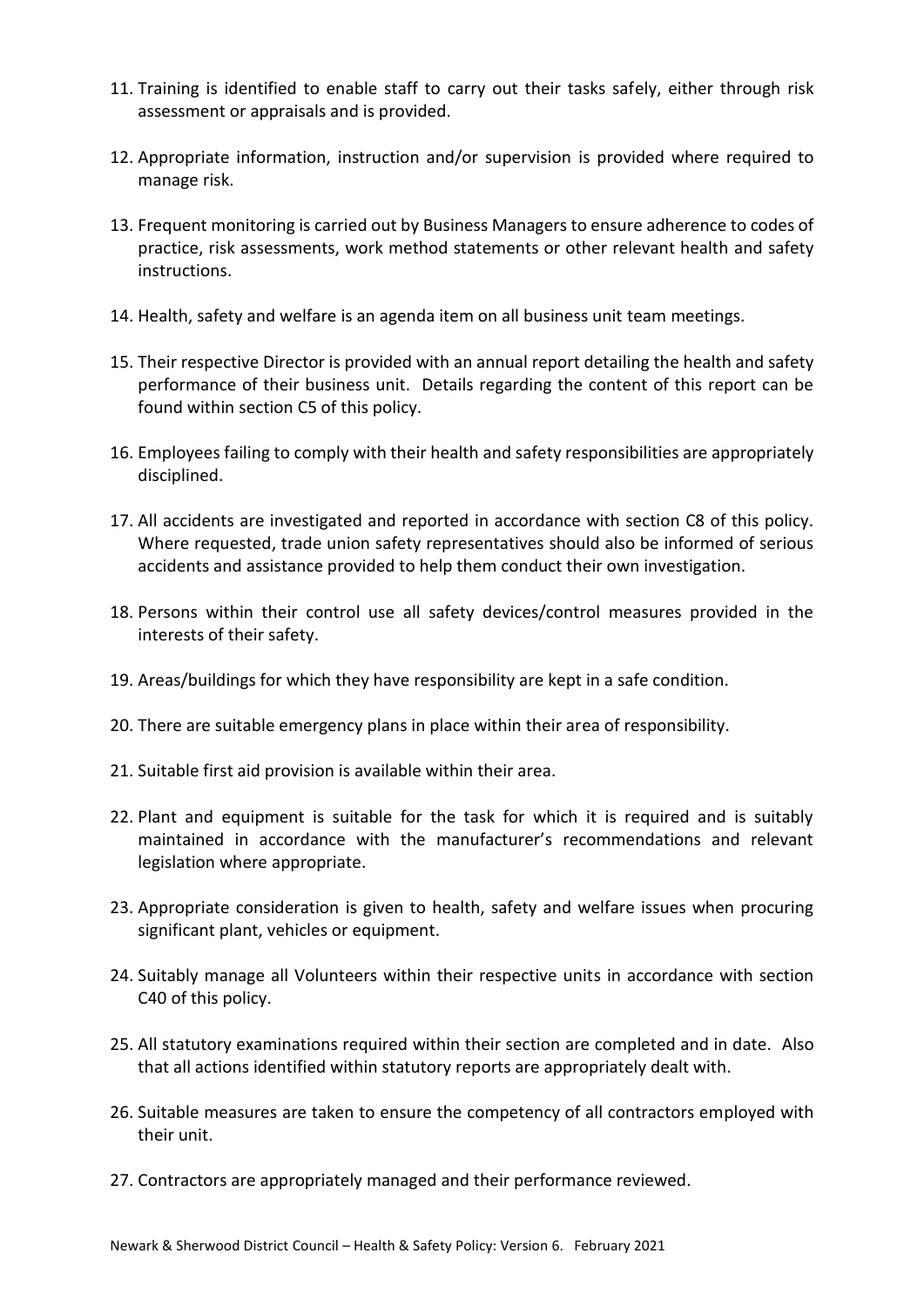- 28. Individual risk assessments are completed for all persons under the age of 18 years old**.**
- 29. Pregnant workers are notified to HR as soon as possible in order for a risk assessment to be completed. The line manager shall also ensure that the findings of this assessment are implemented.
- 30. A suitable risk assessment is carried out for personnel with known ill health conditions which may affect their safety or that of others and that HR is made aware of this condition.
- 31. Ensure residents, visitors and contractors are provided with written information on fire safety and any other key risks which may affect the property or the resident, or any contractor carrying out work on behalf of NSDC

#### **B10 Business Manager Housing Maintenance & Asset Management**

The Business Manager Housing Maintenance & Asset Management is specifically required to undertake the following for HRA dwellings:

- a) Keep the Chief Executive and SLT informed of changes in legislation which could have a direct impact or implications on their work or practice in respect of health and safety in dwellings managed or owned by NSDC.
- b) Regularly update on strategic and operational compliance in dwellings.
- c) Understand and manage the risks which are relevant to the employees and activities within their remit.
- d) In houses where NSDC carries out a landlord function; to supplying information on compliance performance for a range of building safety measures including fire protection, gas, asbestos, lifts, electrical and water.

#### **B11 Responsibilities – Line Management**

Officers with line management responsibility shall ensure that instructions relevant to the council, and their unit, concerning health and safety are practiced and that the necessary information, policy and codes of practice are disseminated to, and affected by, employees for whom they are responsible.

Specifically, line managers shall ensure that:

- a) Good standards of health, safety and welfare are promoted throughout all areas within their control.
- b) Risk assessments are available and communicated to all relevant staff.
- c) All accidents are reported immediately.
- d) Frequent monitoring is carried out to ensure adherence to legislation, policy, codes of practice, risk assessments, work method statements or other relevant health and safety instructions.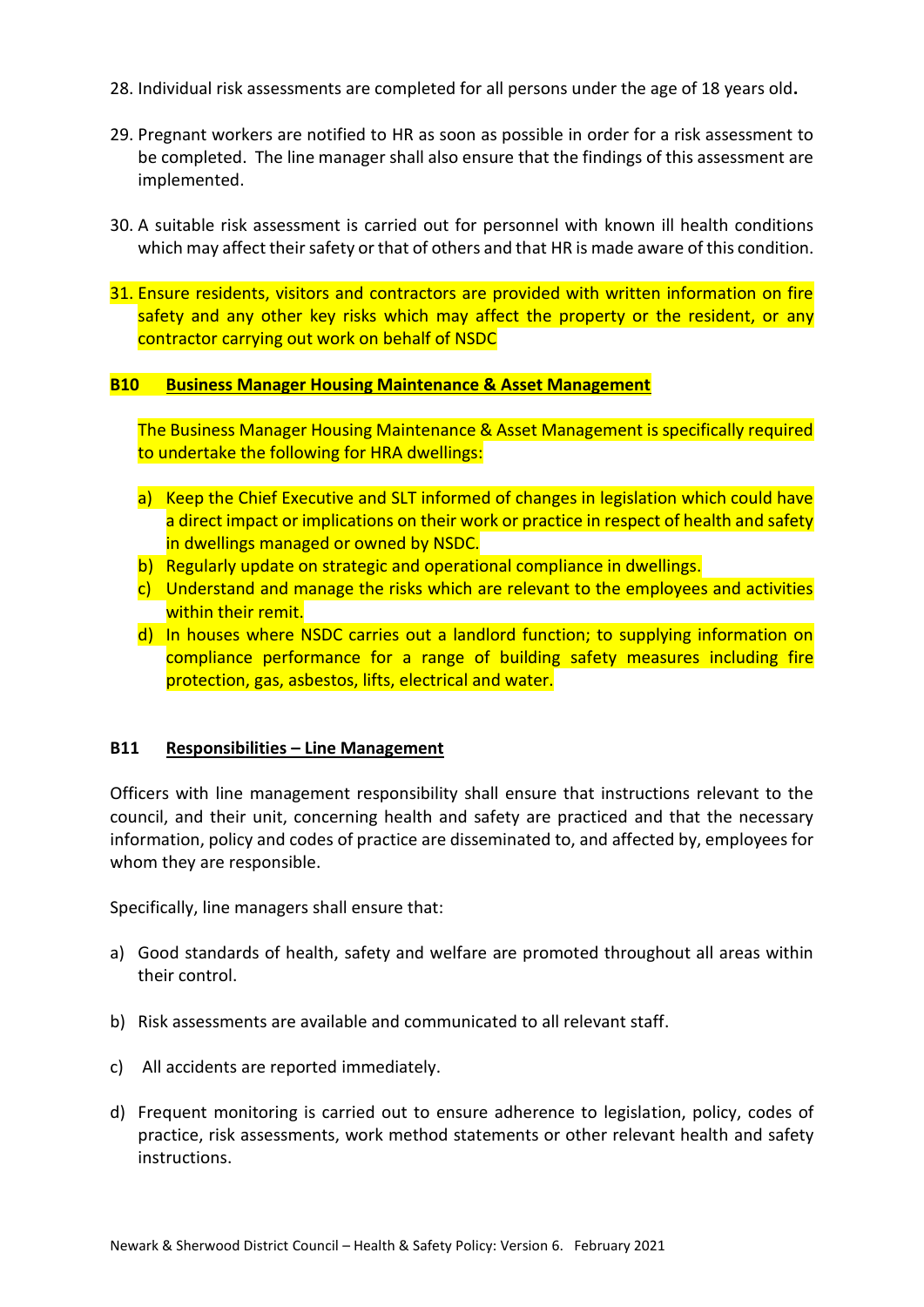- e) Persons within their control use all safety devices/control measures provided in the interests of their safety.
- f) Suitable first aid provision is available within their area.
- g) Employees within their control are competent to carry out their tasks without putting themselves or others at risk.
- h) Appropriate supervision is available where required.
- i) Plant and equipment is suitable for the task for which it is required and is suitably maintained in accordance with the manufacturer's recommendations and relevant legislation where appropriate.
- j) All staff have received necessary training and are competent to undertake their work.
- k) All health & safety shortcomings noted either by the line manager or notified by others are either addressed and dealt with accordingly or passed onto the Business Manager.
- l) All activities that pose a risk of serious or imminent danger are stopped immediately and dealt with accordingly.

#### **B12 Responsibilities – All Employees**

Employees are responsible for their own safety and that of any other person who may be affected by their acts or omissions. In addition to any relevant specific duties identified within this policy, all employees shall ensure that they:

- a. Take reasonable care for their own safety and that of others who may be affected by their acts or omissions.
- b. Are fit and able to undertake their duties without causing potential harm to themselves or others when they arrive for work.
- c. Inform their line manager, without delay, of any work situation which might present a serious and imminent danger.
- d. Report all uncontrolled hazards and/or shortcomings in the council's health and safety arrangements to their line manager.
- e. Make themselves familiar with and conform to all significant findings identified with the relevant risk assessment and/or safety rules applicable to their work.
- f. Correctly use safety equipment, protective equipment/clothing and devices as necessary and follow instructions and advice regarding use of substances.
- g. Report, to their line manager, all accidents and damage and adhere to the council's procedure for the reporting of accidents/violent incidents, regardless of whether persons are injured or not.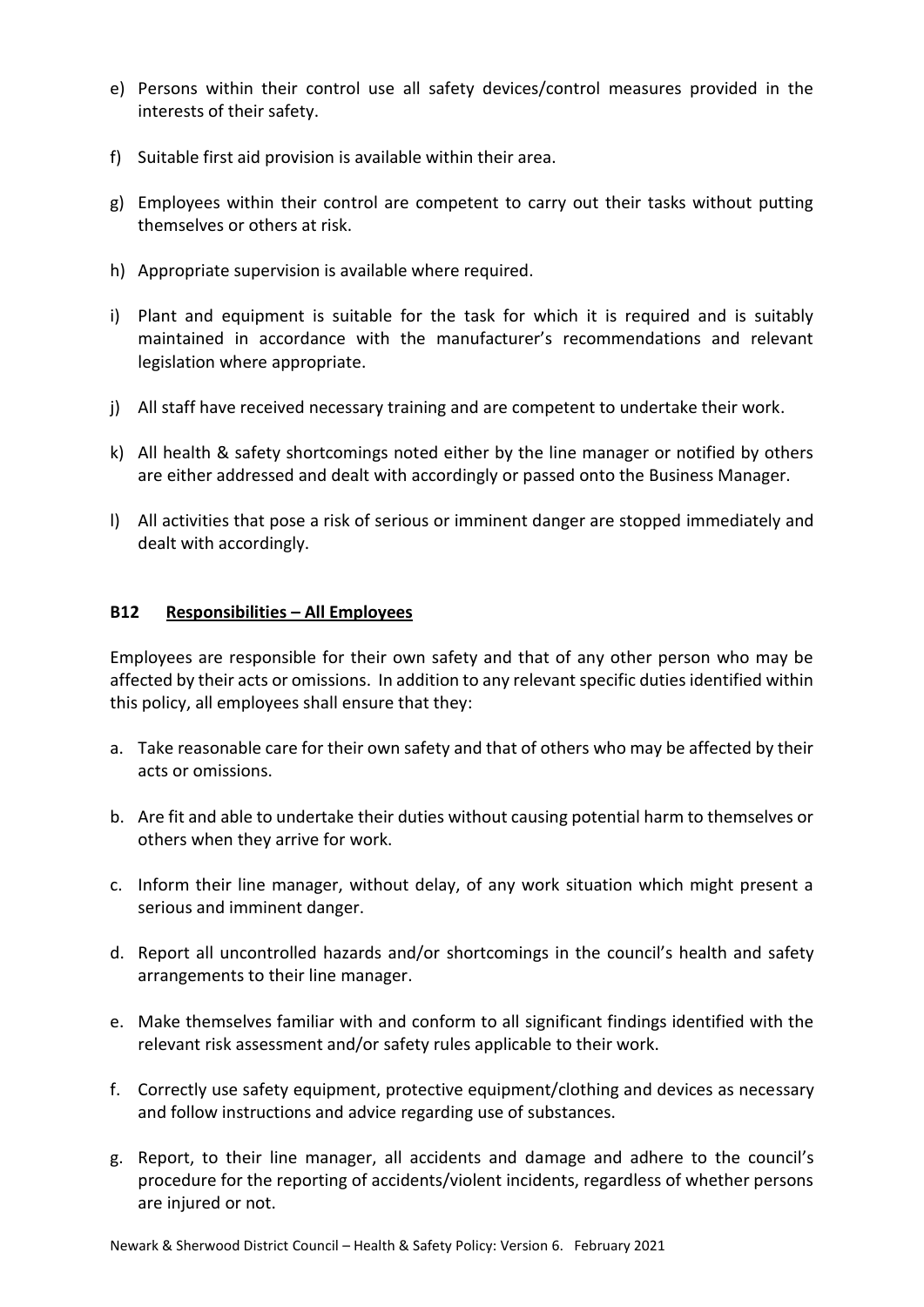- h. Comply with instructions given on health and safety matters and adhere to safe systems of work, risk assessments and the council's codes of practice for securing safe working arrangements.
- i. Notify their Business Manager of any illness or disability which might affect their own and others health and safety by their acts or omissions.

# **B12 Responsibilities – Officers of the Council who appoint or Control Contracts and Contractors**

Officers who appoint, control or manage contractors have specific responsibilities for ensuring that the council's general and/or specific health & safety duties are not breached.

Business Managers shall ensure that employees within their unit who are required to manage or let contracts are suitably trained and competent.

To ensure compliance with this policy and appropriate health and safety legislation, officers who appoint, manage or control contractors shall specifically ensure that:

- a) Reasonable enquiries are made to ensure the competency of potential contractors.
- b) Where required, risk assessments, work method statements, health and safety policy, etc., are requested prior to commencement of works.
- c) Competent advice is sought, if required, to assess the contractors supplied health and safety information.
- d) The contractor's health and safety performance is suitably monitored during the term of the contract.
- e) All work is in accordance with this council's procurement policies.
- f) Health and safety competency considerations are an integral part of procurement decisions.
- g) Suitable resources are allocated to ensure health, safety and welfare.

Also, such officers shall ensure that procedures 1 to 6 of section C13 of the Health and Safety Policy are strictly applied to all contracts.

The level and quantity of precautions taken **MUST** always be proportionate to the actual level of risk present.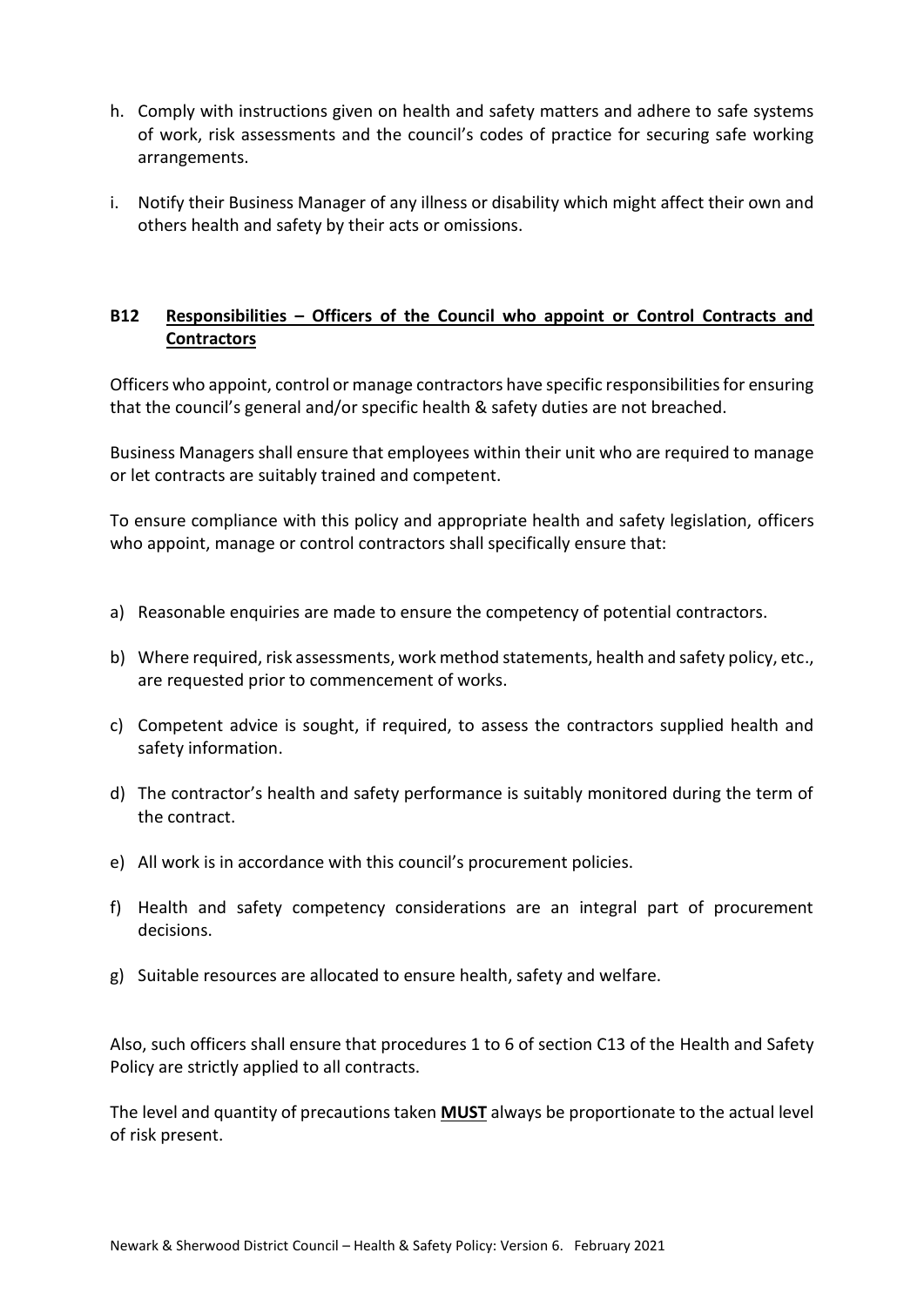#### **B13 Competent Person**

The Safety and Risk Management Officer is the competent person employed by this council in pursuance of Regulation 7 of the Management of Health & Safety at Work Regulations 1999. Contact details are as follows:

# **Safety and Risk Management Officer**

Newark & Sherwood District Council Castle House Newark Nottinghamshire NG24 1BY

01636 655593 07866 488307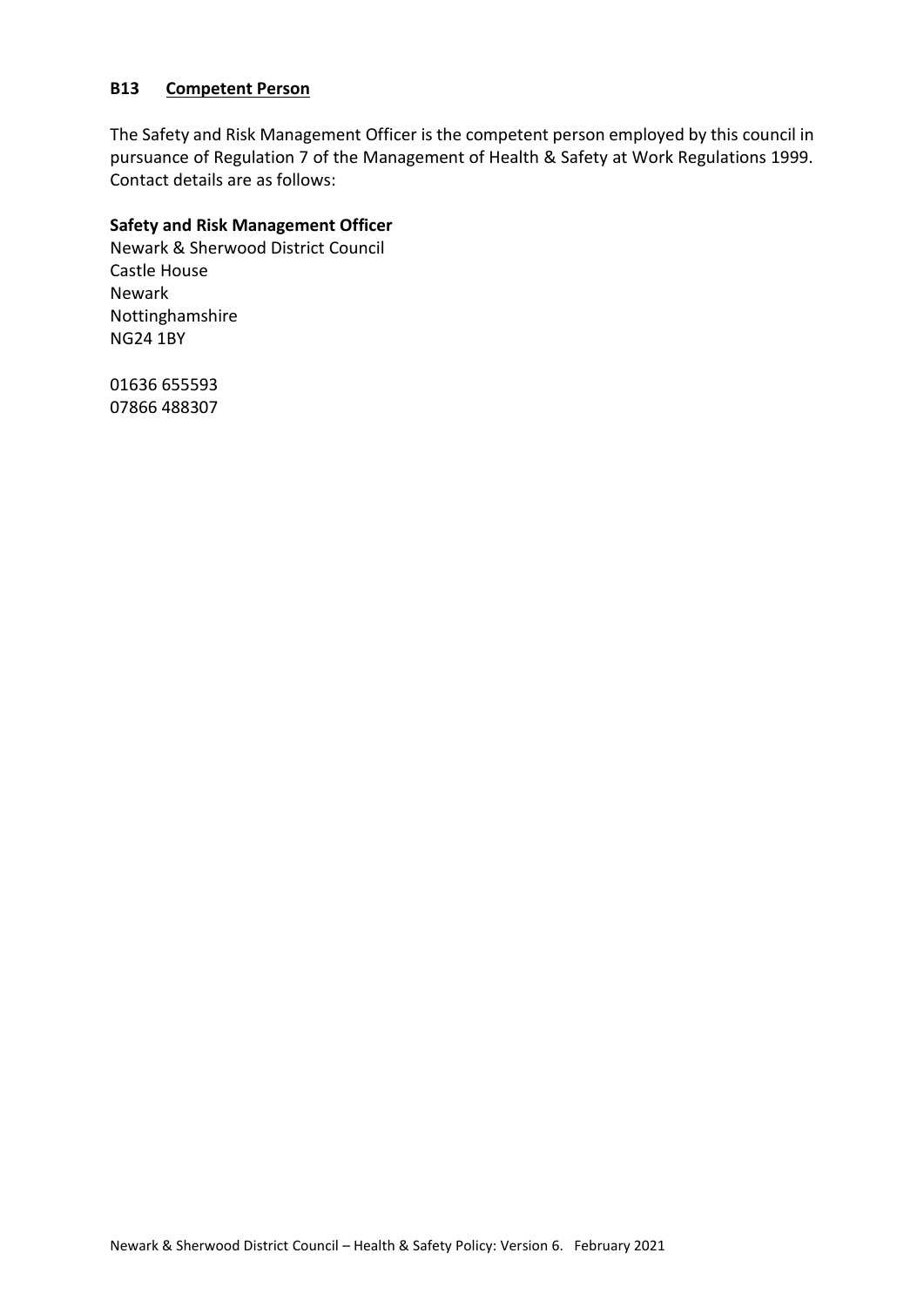# **Section C – Health and Safety Arrangements**

The way in which this council shall achieve its policy is described within this section. The arrangements section specifies the procedure and actions to be implemented in order to comply with the relevant legislative requirements/codes of practice, locally agreed rules, etc. Fundamentally these arrangements dictate how the objectives of the policy will be achieved. Consequently strict adherence is necessary.

This section is divided into two main groups. The first group identify those arrangements required to ensure good health and safety management, whilst the second details the general health and safety arrangements for specific issues/hazards.

#### **Health and Safety Management Arrangements**

#### **C1 Risk Assessments**

1.1 Risk assessment is the foundation of this council's health, safety and risk management arrangements. Without effective risk assessment we are unable to identify and control our true risks.

In addition to the above statement, there are various legislative requirements to undertake risk assessments for both general risk, where there is a significant and foreseeable risk, and specified higher risk activities/tasks.

- 1.2 Directors have overall responsibility for ensuring suitable risk assessments are produced and maintained for all significant and foreseeable risks.
- 1.3 Business Managers are responsible for ensuring that suitable and sufficient risk assessments are completed for all significant and foreseeable risks within their unit and any identified controls are implemented.
- 1.4 Business Managers shall also ensure that those staff required to carry out risk assessments are suitably trained and competent to do so.
- 1.5 Business Managers shall ensure that those delegated to undertake risk assessments identify all significant hazards produced by their business unit and appropriately evaluate the risk. Where this assessment highlights a significant risk, the assessor shall record his/her findings using the corporate risk assessment software.
- 1.6 Business Managers **MUST** ensure that all significant findings of their units risk assessments are communicated to **ALL** relevant staff. This may include staff not within their own unit and/or other employers' staff.
- 1.7 Wherever possible, employees and/or Trade Unions shall be consulted during the risk assessment exercise.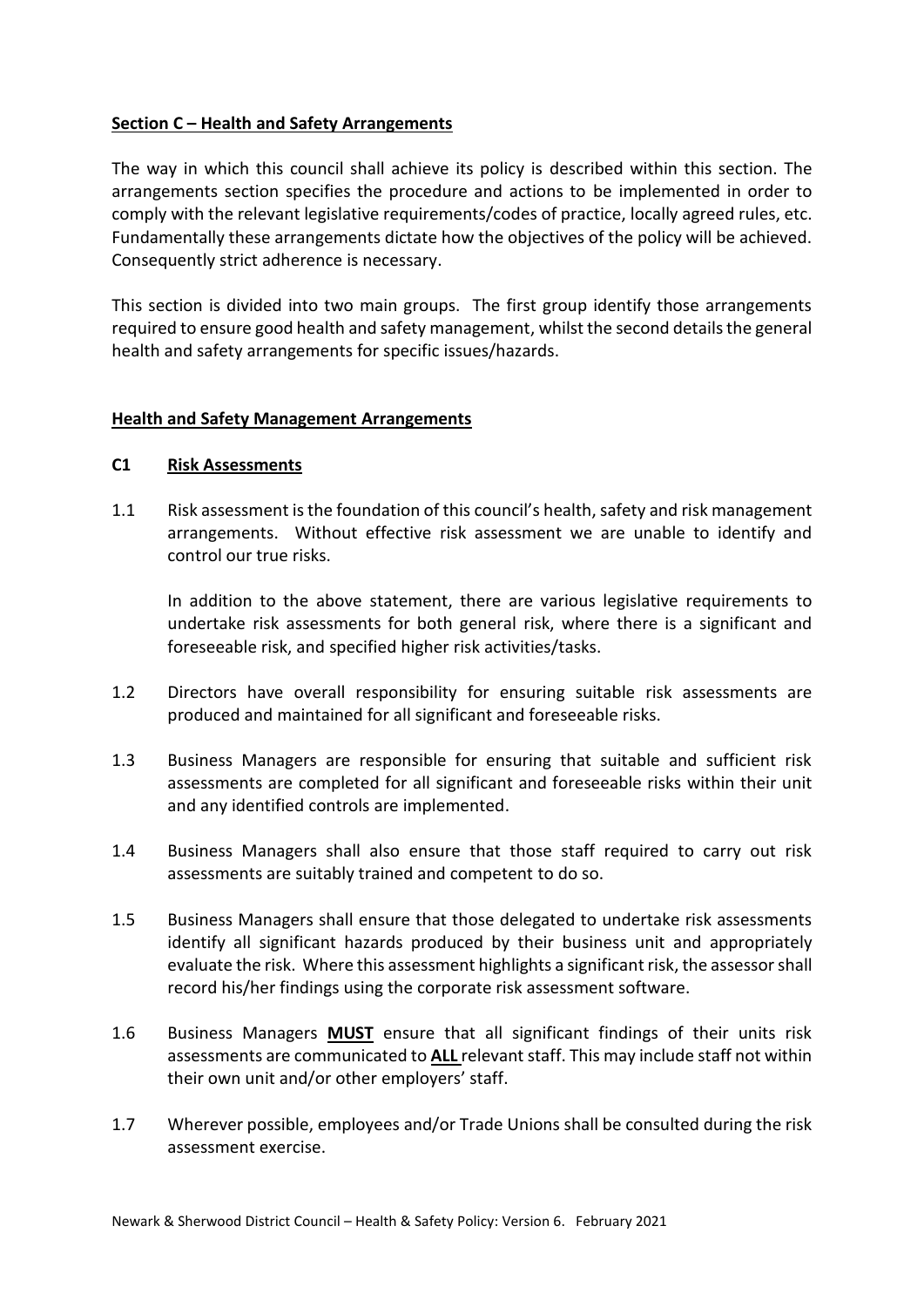- 1.8 Risk assessments must remain live and be available to all relevant staff. Business Managers shall therefore ensure that risk assessments are easily accessible, either in electronic or paper copies, to all relevant employees.
- 1.9 Risk assessments shall be authorised by the relevant Business Manager. Where this is not possible, it is the Business Manager's responsibility to ensure that an authorised officer is nominated to complete the process. It is essential that this officer is competent in undertaking risk assessment. In any case it shall always remain the Business Manager's responsibility to ensure authorised risk assessments are suitable and sufficient.
- 1.10 Business Managers shall ensure that risk assessments are reviewed and amended as necessary. This review shall be undertaken:
	- As directed by the risk assessment review date
	- Following an accident
	- If there is a significant change in the work activity
	- Where employees are under the age of 18 years
	- On receiving notification of pregnancy from an employee; and
	- When a new/vulnerable employee starts.

# 1.11 **Risk Assessment Action Plans**

Action plans shall be produced for all outstanding works determined from the risk assessment process. This action plan shall be agreed and signed off only by the Business Manager. Implementation of the action plan is essential to ensure that this council meets its legal obligations.

# 1.12 **Health and Disability Risk Assessments**

A full assessment of an individual's ill health or infirmity must, where applicable, form part of the risk evaluation process. The issues from any underlying conditions whether of an acute or chronic nature are to be considered, so that the risks to the employee and others who may be affected by the employee's acts or omissions are fully assessed. It is important to note that health and safety requirements take precedence over disability legislation.

1.13 Employees are required to notify their manager of any ill health condition that may affect their safety or the safety of others. It is the responsibility of the Business Manager to ensure that an individual risk assessment is undertaken immediately once they have been notified or after they have been made aware of an individual's ill health condition. This should be undertaken in conjunction with the Safety and Risk Management Officer and Human Resources.

#### **C2 Consultation**

2.1 Consultation with employees on arrangements for health and safety is a legal requirement in both unionised and non-unionised workplaces. Effective consultation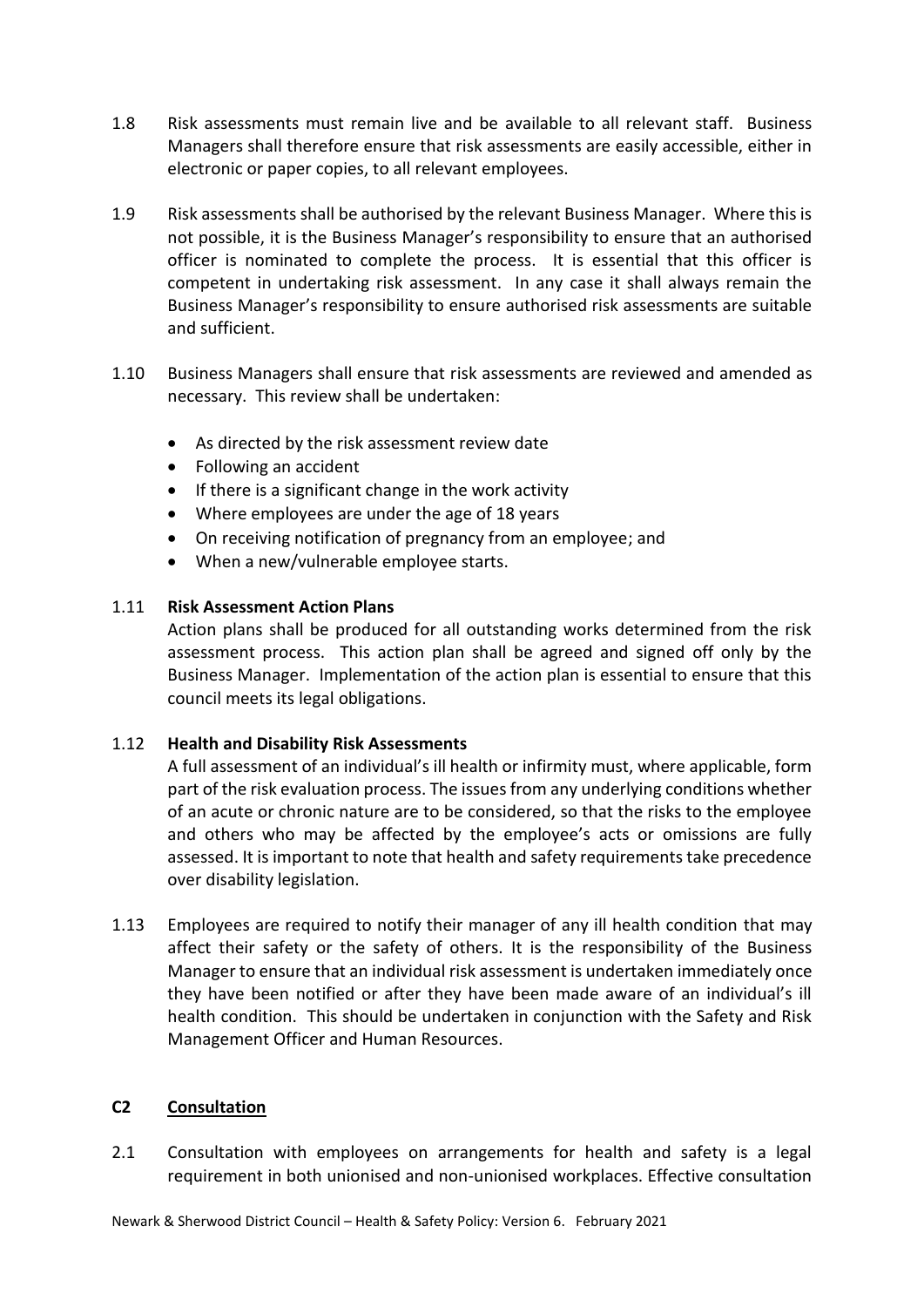can make a significant contribution to a positive health and safety culture within the workplace. A proactive approach will assist in meeting legal requirements and has the added potential for reducing accidents and increasing efficiency.

- 2.2 The formal organisation for joint consultation of health and safety matters is the Corporate Joint Consultative Committee/Safety Committee. This committee reports to Policy & Finance Committee and its role is to advise on the efficient and effective development of health and safety working conditions and practices. As well as monitoring health and safety performance, it will discuss and recommend corrective action if performance appears unsatisfactory.
- 2.3 Significant health and safety issues will be brought to the Joint Consultative Committee for information.
- 2.4 Notwithstanding the above, all employees shall be encouraged to bring to the attention of management any concerns or suggestions regarding health and safety.

# **C3 Supervision, Instruction and Information**

- 3.1 The Health and Safety at Work Etc. Act 1974 places general duties upon the employer to ensure the provision of such information, instruction, training and/or supervision as necessary as to ensure so far as is reasonably practicable the safety of all staff.
- 3.2 In addition to the above, the Management of Health and Safety at Work Regulations 1999 also requires that employers provide relevant and comprehensible information relating to:
	- (a) Risks to health and safety identified within risk assessments;
	- (b) Relevant preventative and protective measures;
	- (c) Details regarding fire safety.
- 3.3 Business Managers shall ensure, so far as is reasonably practicable, that adequate supervision and instruction, appropriate to the level of risk present and the employee's competency, is provided. This shall include:
	- (a) An induction to their working area;
	- (b) Relevant details from the risk assessments;
	- (c) Information relating to measures and/or equipment required to ensure their safety or that of others; and
	- (d) Fire safety procedures.
- 3.4 In order to be able to determine the necessary level of instruction and supervision, Business Managers shall ensure that line managers/officers are competent with regards to the identification and recognition of hazards within their work activities.
- 3.5 Business Managers shall ensure that there are appropriate systems in place to: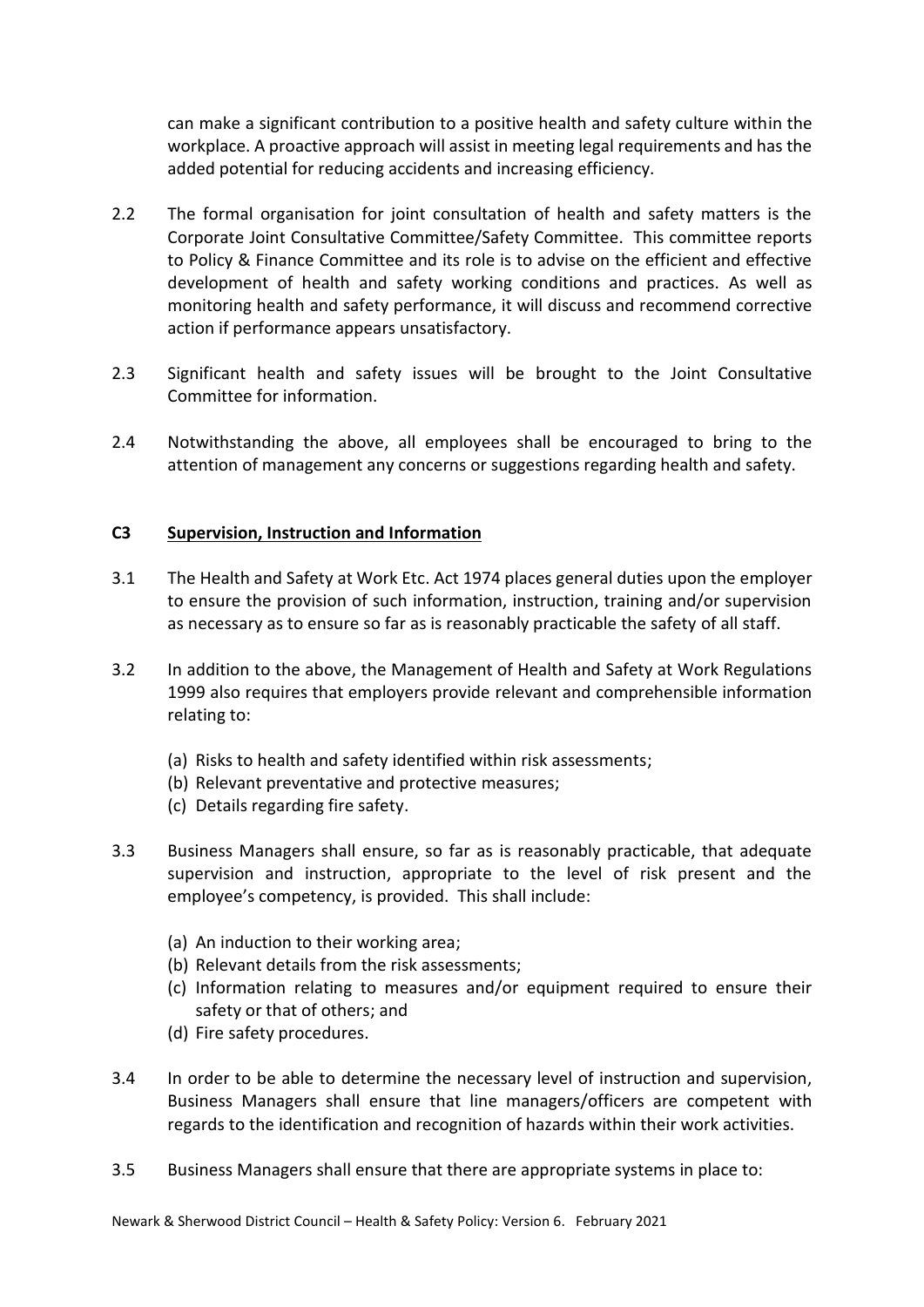- (a) Ensure all employees are formally instructed of all relevant policies and guidance;
- (b) Monitor the effectiveness; and
- (c) Initiate any steps necessary to improve safe working conditions or practices.
- 3.6 Business Managers responsible for premises occupied by council employees shall ensure that an information poster, as required by the Health and Safety Information for Employees Regulations 1989, is posted within a suitable staff area of the building.
- 3.7 Business Managers shall ensure that all pertinent health and safety information is passed on to all relevant employees.

# **C4 Health and Safety Training**

4.1 The Health and Safety at Work Etc. Act 1974 places a general duty on employers to ensure, so far as is reasonably practicable, that employees are provide with suitable training to ensure the health and safety of themselves and of others.

In addition to the above, the Management of Health and Safety at Work Regulations 1999 also requires that every employer ensures that adequate training is provided:

- (a) On recruitment;
- (b) When exposed to new risks;
- (c) When there is a change in responsibilities;
- (d) Upon introduction of new work equipment/technology.
- 4.2 Training is essential to ensure staff acquire the necessary skills, knowledge and attitudes to prove competency and subsequently remove or mitigate risk to an appropriate level. It is also essential to provide appropriate training in order to meet the duties identified above.
- 4.3 Business Managers shall ensure that all new employees are given health and safety induction training when commencing their employment with this council. This shall include an induction in accordance with the corporate induction checklist which shall be completed and returned to Human Resources.
- 4.4 The Business Manager shall also ensure that the induction process identifies those employees whose role requires job specific health and safety training e.g. manual handling, driving, violence at work, working at heights, etc. The Business Manager shall ensure this training is provided as soon as possible after commencement of employment.
- 4.5 Business Managers shall identify health and safety training needs for staff within their unit. This will be completed in consultation with Human Resources and, where required, the Safety and Risk Management Officer.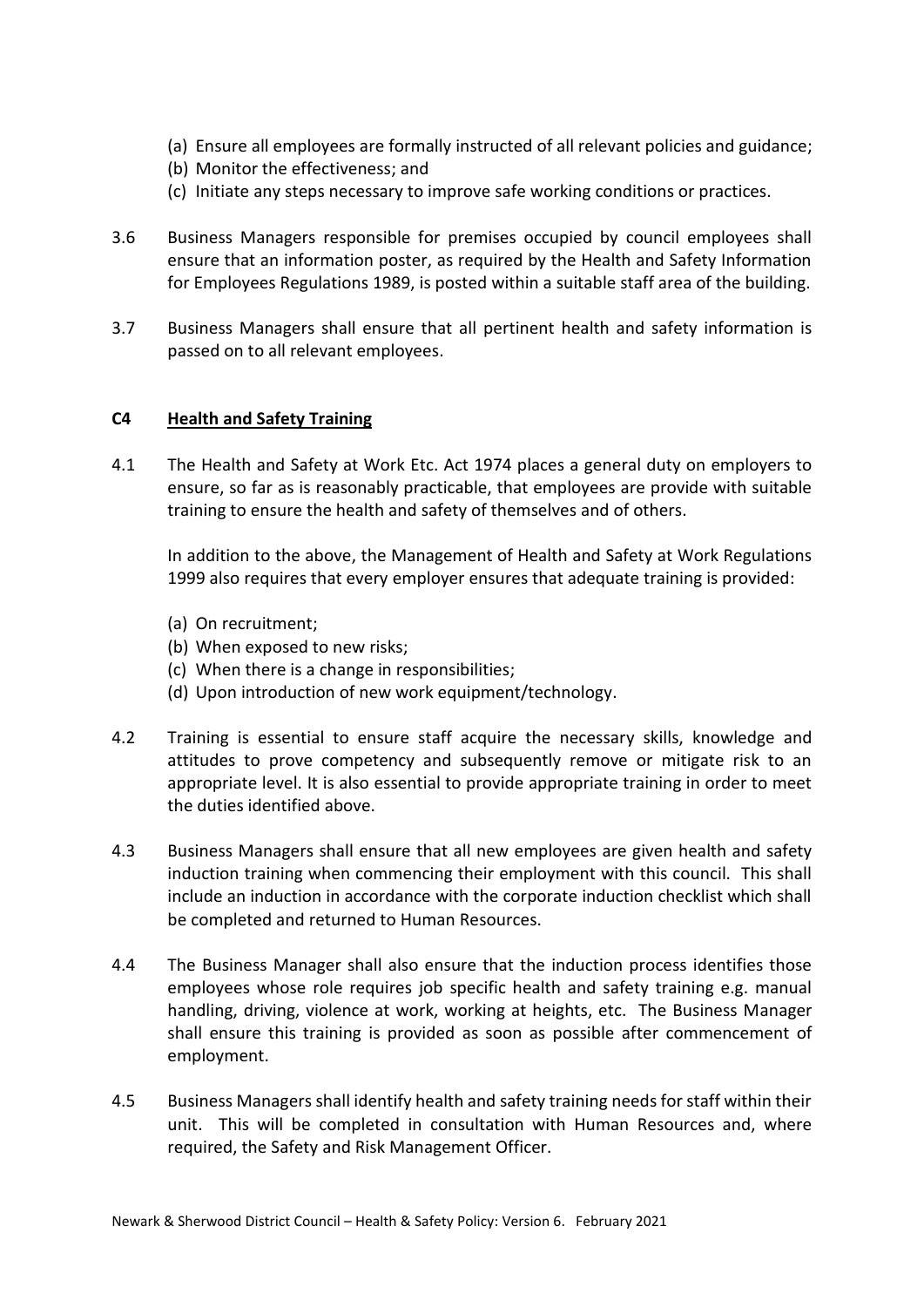- 4.6 The need for health and safety training shall be identified within risk assessments and at staff appraisals.
- 4.7 Training needs shall be reassessed by Business Managers at:
	- (a) Induction;
	- (b) On an annual basis (Staff appraisals);
	- (c) Following an accident;
	- (d) During an audit;
	- (e) During the production of risk assessments; and
	- (f) When work activity/responsibilities/equipment etc. change.

#### **C 5 Health and Safety Monitoring**

5.1 The Management of Health and Safety at Work Regulations 1999 requires that employers implement appropriate health and safety arrangements to ensure a positive health and safety culture. To fulfil this requirement, employers are required to implement a system to ensure routine monitoring and reviews.

Monitoring includes:

- (a) Proactive inspections i.e. routine inspections to ensure preventative and protective measures are in place;
- (b) Reactive investigations i.e. incident investigation.

Review includes:

- (a) Review findings of monitoring undertaken;
- (b) Periodically review health and safety arrangements.

This section identifies the roles, responsibilities and techniques used to undertake the monitoring requirement. Details of the reviewing process may be found within section C44 of this policy.

- 5.2 Directors shall implement suitable mechanisms to confirm Business Managers are carrying out adequate routine inspections of their workplace to ensure the health, safety and welfare of all employees and others.
- 5.3 Directors shall ensure that health and safety issues are a regular item on the agenda for meetings with their Business Managers. They also shall ensure that Business Managers provide them with a six monthly update detailing the following:
	- (a) Current state of risk assessments i.e. number in operation, number out of date, in need of review and number not authorised.
	- (b) Review of serious accidents, incidents and diseases and implementation of controls.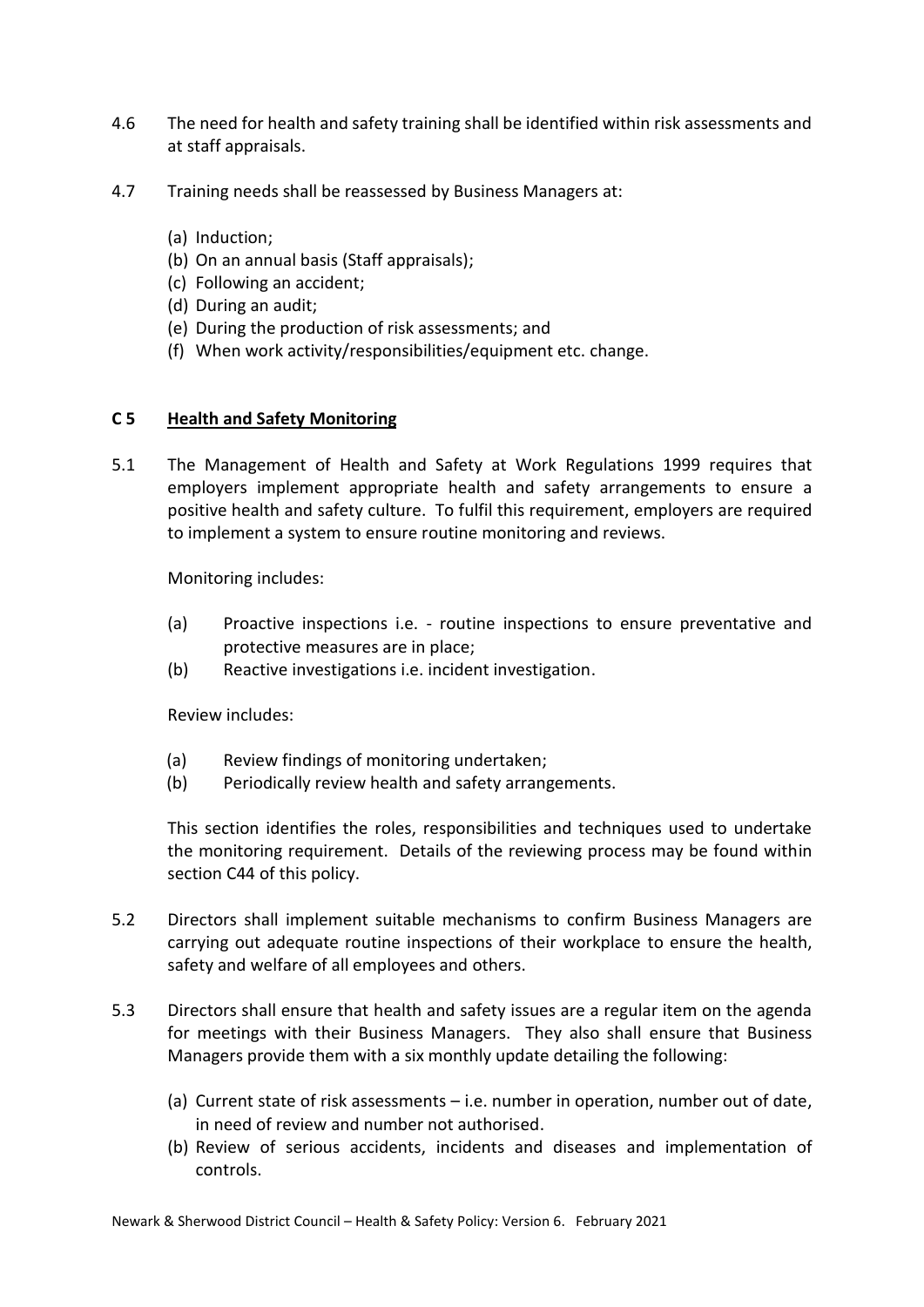5.4 Business Managers shall ensure health and safety is an integral part of their team meetings.

#### **C6 Joint Working - Co-operation and co-ordination with other employers**

- 6.1 The Management of Health and Safety at Work Regulations 1999 requires that where two or more employers share a workplace, appropriate mechanisms are implemented to ensure co-operation and co-ordination with the other employers on all matters relating to health and safety.
- 6.2 The council, when sharing a workplace (whether on a temporary or permanent basis) shall co-operate with the other employers (and the self-employed) to ensure control of health and safety risks. Co-ordination of arrangements and co-operation with other employers shall be implemented as necessary.
- 6.3 This will require, where necessary, for the relevant Business Manager to:
	- (a) Liaise with the other employer prior to commencement of work to identify and assess the likely hazards associated with the activity;
	- (b) Ensure existing risk assessments are suitable and sufficient;
	- (c) Produce joint safe systems of work;
	- (d) Determine specific responsibilities and where required appoint a person to control the activity;
	- (e) Ensure joint legal requirements are fulfilled i.e. fire precautions;
	- (f) Provide details to other employers prior to commencement of works of known hazards on site and site specific rules and procedures;
	- (g) Ensure appropriate employee/public liability insurance cover is in place.
- 6.4 Employees must ensure that they have read all relevant risk assessments/safe systems of work identified by management prior to commencement of work with other organisations and are aware who is responsible for controlling the work activity.

# **C7 Temporary Workers (including agency staff)**

- 7.1 Employers are legally required, so far as is reasonably practicable, to ensure that workers are not exposed to risks to their health and safety. This includes temporary workers.
- 7.2 Business Managers shall ensure that suitable enquiries have been undertaken to ensure competency of temporary workers.
- 7.3 It is essential that Business Managers ensure that formal arrangements to determine health and safety responsibilities are made with agencies providing temporary staff.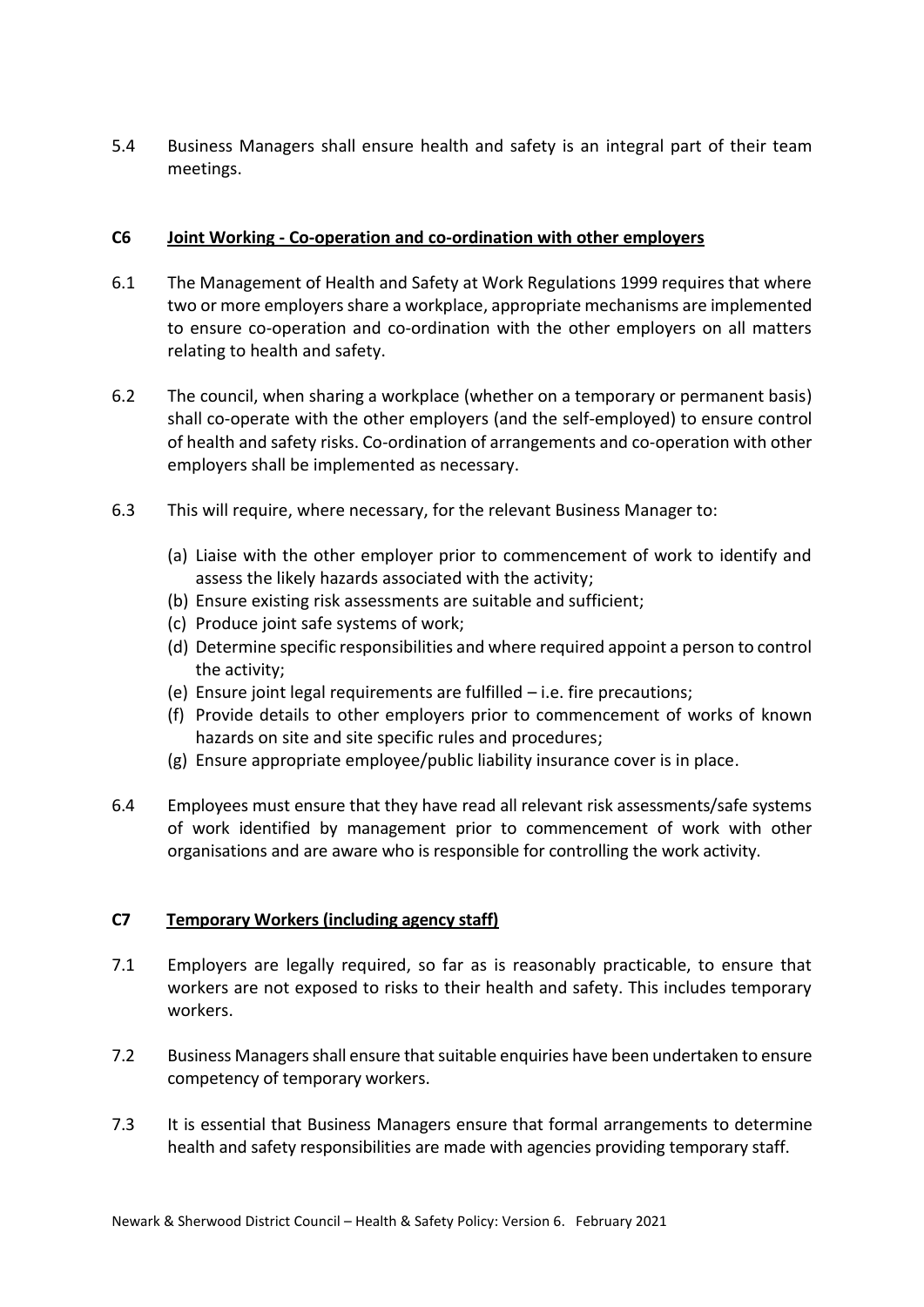- 7.4 All temporary staff shall be inducted to the workplace and where required, provided with specific health and safety training and if required, personal protective equipment.
- 7.5 Business Managers shall ensure that temporary workers are provided with all necessary protective measures/controls required to protect their health, safety and welfare. This shall mirror the provision of employees carrying out the same task.
- 7.6 Business Managers shall ensure all accidents involving temporary workers shall be notified to the Safety and Risk Management Officer as soon as is reasonably practicable and complete the council's accident report form that is also to be forwarded to the Safety & Risk Management Officer.

#### **General Health and Safety Arrangements**

#### **C8 Accident & Violent Incident Reporting**

- 8.1 Employees are required to report **ALL** accidents involving personal injury and violent incidents, whether or not they result in personal injury, immediately to their line manager and the Safety & Risk Management Officer. Reports **MUST** be forwarded to the Safety and Risk Management Officer as soon as possible. This shall **NOT** exceed 5 working days.
- 8.2 The Business Manager shall ensure that an adequate investigation is carried out and that suitable details, along with the accident report form, are sent to the Safety and Risk Management Officer. This shall be followed, where necessary, by a full investigation by the Safety and Risk Management Officer, to establish the cause and advise regarding any immediate defects or action to prevent a reoccurrence.
- 8.3 The Safety and Risk Management Officer is responsible for ensuring that all reportable accidents brought to his/her attention are reported to the Health & Safety Executive in accordance with the Reporting of Injuries, Diseases, & Dangerous Occurrences Regulations 2013. The Safety and Risk Management Officer shall also maintain the accident report register.
- 8.4 Summaries of accidents and accident statistics are submitted to the Joint Consultative Committee and Risk Management Group on an annual basis.

#### **C9 Asbestos**

9.1 All work with asbestos shall be undertaken in accordance with the Council's "Managing Asbestos Code of Practice". All work with asbestos and the management of asbestos containing materials, located with the council's owned/managed premises, shall be undertaken in accordance with the council's "Managing Asbestos Code of Practice".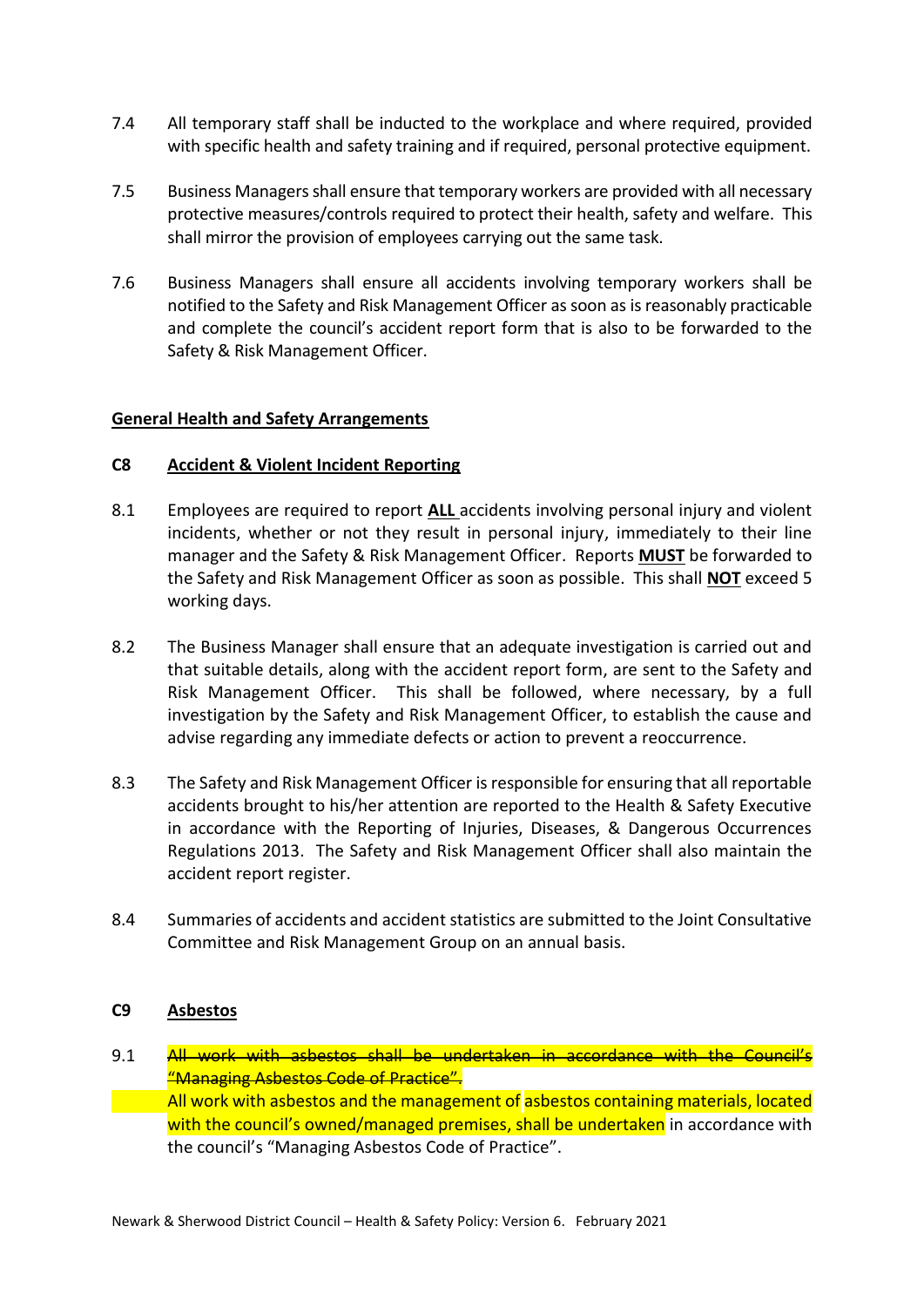#### 9.2 **Asbestos Surveys**

To ensure compliance with the Control of Asbestos Regulations 2012 and assist with the safe management of all asbestos installations an asbestos register and asbestos management plan shall be produced for each council owned/managed premise.

Specific responsibility for ensuring the production of the asbestos register/surveys and asbestos management plans for council owned/managed assets is identified below:

| Premises                                        | Responsibility                      |
|-------------------------------------------------|-------------------------------------|
| Commercial properties occupied by council staff | <b>Business Manager - Asset</b>     |
|                                                 | <b>Management &amp; Car Parks</b>   |
| <b>Tenanted commercial properties</b>           | <b>Business Manager - Asset</b>     |
|                                                 | <b>Management &amp; Car Parks</b>   |
| Housing stock – Including domestic properties,  | <b>The Compliance Manager</b>       |
| <b>Extra Care/sheltered housing complexes,</b>  |                                     |
| community centres, communal areas and           |                                     |
| associated infrastructure.                      |                                     |
|                                                 |                                     |
| Properties or construction work not managed by  | <b>Business Manager responsible</b> |
| the above                                       | for project/works                   |

Unless the duty to manage asbestos is specifically transferred to a tenant via a tenancy agreement, those listed above shall ensure that appropriate asbestos registers and management plans are available, shared with relevant persons and reviewed annually or following works or alterations to a building.

Business Managers are required to ensure that each premises they have responsibility for has an up to date asbestos register on site.

Business Managers responsible for buildings shall ensure that relevant control measures listed within the asbestos register/asbestos management plan are implemented to ensure continued safe management.

Business Managers responsible for repairs and maintenance works shall ensure that either a refurbishment or demolition asbestos survey, as in accordance with HSE's guidance document HSG264 Asbestos: The Survey Guide" is undertaken prior to all refurbishment, upgrading or demolition works. Officers managing any construction work which involves the above works shall ensure that the refurbishment/demolition survey report is communicated to all relevant persons, especially the Principal Contractor for the works.

Business Managers shall ensure that relevant information from the asbestos register is provided to all relevant staff and/or contractors prior to commencing works.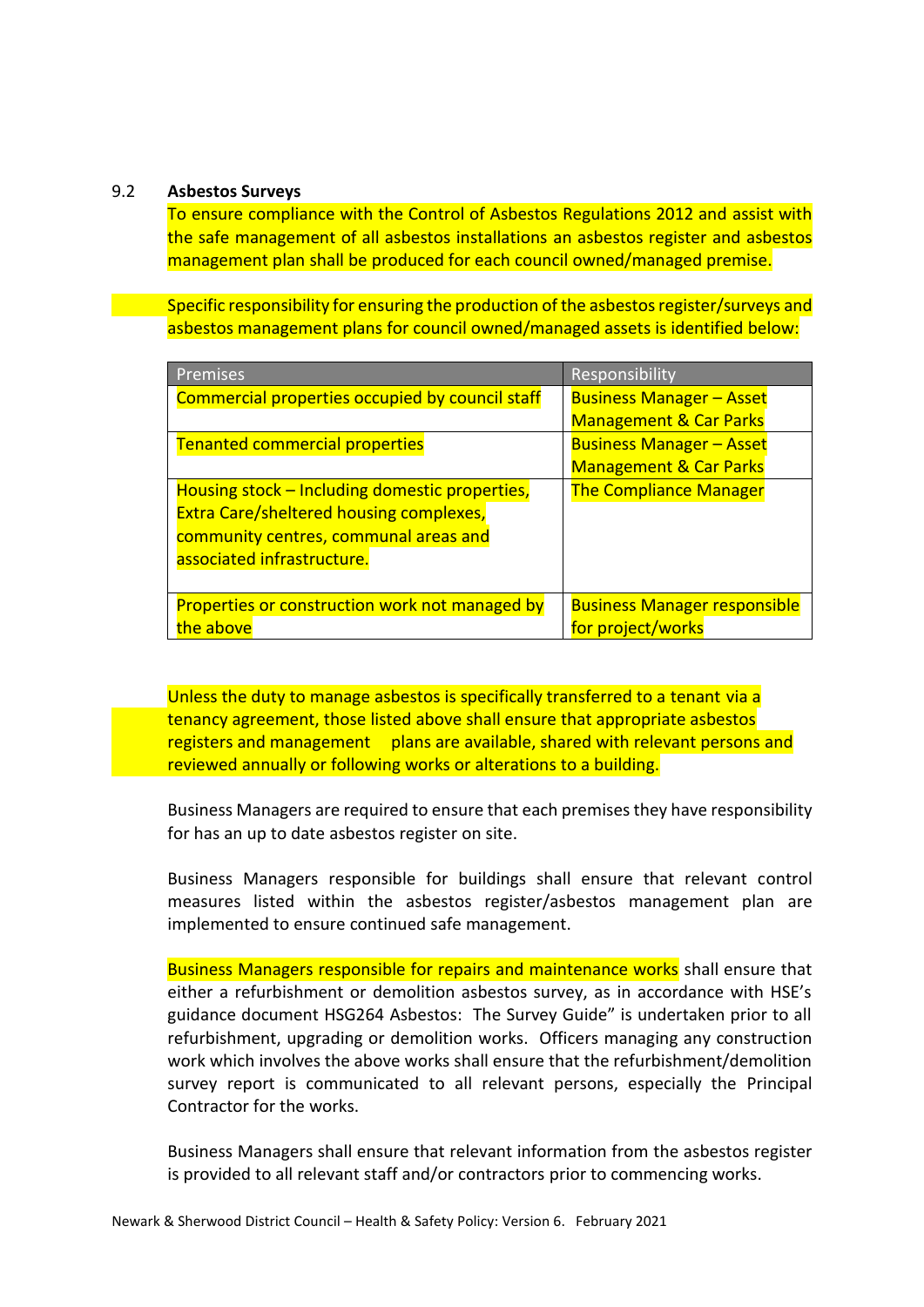#### 9.3 **Asbestos Training and Competence**

Business Managers shall ensure that all staff within their unit, who are likely to work with or near asbestos, or control contractors who may disturb asbestos, receive appropriate asbestos awareness training. Business Managers requiring this training **MUST** liaise with the Safety and Risk Management Officer to establish its suitability.

Business managers are responsible for ensuring that no employee is permitted to undertake any works, on asbestos containing material, unless they are suitably competent to do so and have received appropriate training.

Business Managers shall ensure that officers responsible for the management of asbestos containing materials within buildings are suitably qualified/competent.

#### 9.4 **Work Involving Asbestos Containing Materials**

**ALL** planned or emergency asbestos work **MUST** be notified to the Safety and Risk Management Officer prior to appointment of a contractor.

Officers managing asbestos removal works shall provide all relevant information to the Safety and Risk Management Officer on completion. This information shall be used to update the asbestos register.

Officers managing asbestos works shall ensure that copies of plans of work, clearance certification and air/bulk sampling reports are obtained and kept for the life of the building.

#### 9.5 **Asbestos Exposure**

Business Managers shall ensure that all disturbances of asbestos materials leading to exposure of persons to asbestos, especially if it is likely that the exposure exceeds the action levels specified within The Control of Asbestos Regulations 2012, shall be notified to the Safety and Risk Management Officer immediately. Business Managers shall seek guidance from the Safety and Risk Management Officer if there is any doubt regarding a possible exposure.

9.6 The Business Manager – Human Resources shall maintain all asbestos exposure and medical records in accordance with The Control of Asbestos Regulations.

#### 9.7 **Disposal/Storage/re-use of asbestos materials**

Business Managers will ensure that no asbestos containing products shall be re-used or stored by this council.

Those officers managing asbestos works are responsible for ensuring suitable disposal arrangements are in place. Copies of waste consignment notices must be supplied and retained for at least 3 years.

Asbestos containing materials MUST only be taken off site by a suitably licenced and competent waste handler.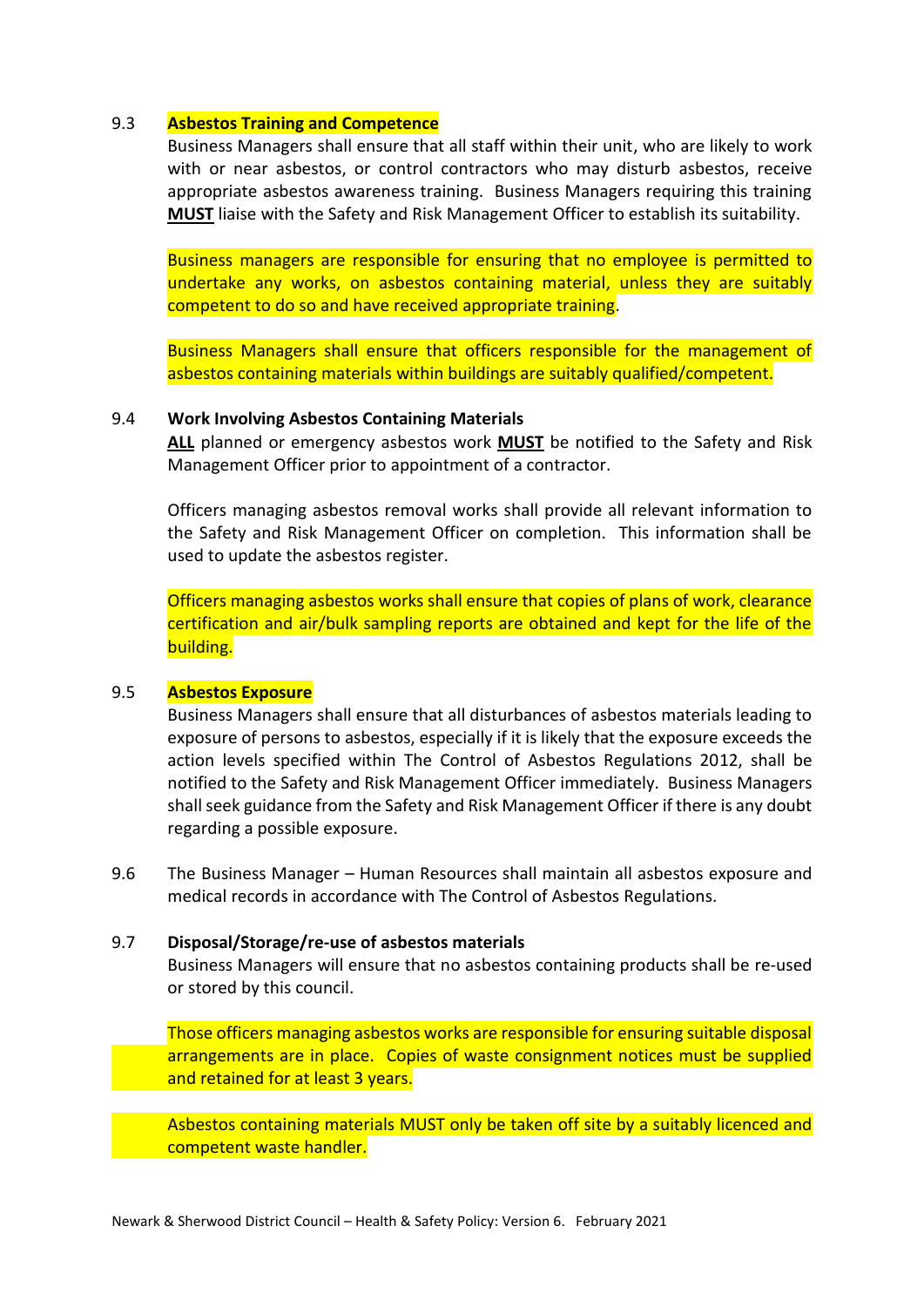All asbestos waste should be taken directly from site to a licenced transfer station official waste disposal site. Under no circumstances should any asbestos containing material be transferred from site and stored at another council site.

#### **C10 Cemeteries – Headstones and Monument Management**

- 10.1 This council will ensure, so far as is reasonably practicable, that it maintains/manages the stability/safety of all headstones and monuments for which it has a legal duty.
- 10.2 Business Managers responsible for the upkeep of such areas shall ensure that inspection and monitoring of headstones and monuments will include:
	- (a) Regular informal checks to ensure no obvious instability or vandalism.
	- (b) Risk assessment by a competent person; and
	- (c) Inspection as dictated by the risk assessment.
- 10.3 All memorials will be managed in accordance with the Ministry of Justice's guidance "Managing the safety of burial grounds memorials. Practical advice for dealing with unstable memorials". A copy of this guidance is available on the council's intranet.

# **C11 Confined Spaces**

- 11.1 Where possible, entry into confined spaces shall not be undertaken. Where entry is required all work within confined spaces shall be in accordance with the Confined Spaces Regulations 1997 and the council's working in confined spaces code of practice.
- 11.2 Business Managers shall ensure that all relevant staff within their unit are aware of the above code of practice.

#### **C12 Contractors**

#### **General Contracts**

- 12.1 Only suitable, competent and appropriately qualified contractors shall be engaged. Where a contractor is engaged, the officer responsible for the contract e.g. Business Manager, Principal Designer, Project Manager or Contract Administrator shall:
	- 1. Ensure that all reasonable practicable steps have been taken to engage a competent contractor. This will require the contractor to provide adequate evidence to demonstrate their suitability and competence, including:
	- (a) A current Health and Safety Policy;
	- (b) Relevant risk assessments;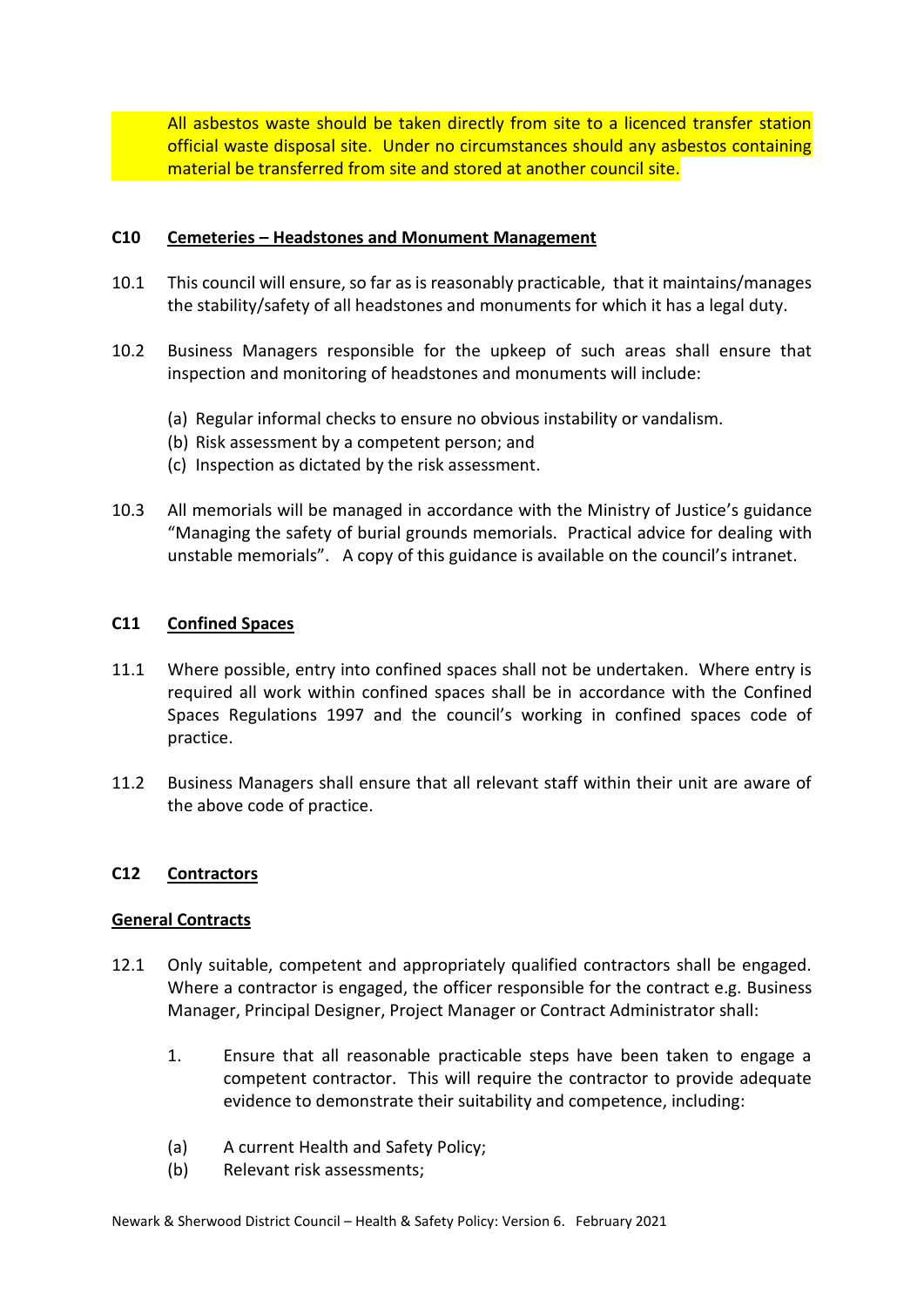- (c) Details of relevant training received by their employees;
- (d) Details of previous similar work/references;
- (e) Details of previous enforcement action;
- (f) Health and safety performance indicators.
- 2. Agree, prior to work commencing, client, contractor and sub-contractor responsibilities and duties, including work method statements.
- 3. Where possible, a pre-contract meeting should be undertaken.
- 4. All relevant health and safety information available and relevant to the contract is given to the contractor/sub-contractor.
- 5. Their work shall be regularly monitored to ensure safe working methods in accordance with legislation, contract conditions and agreed work method statements.
- 6. Longer term contracts should be formally reviewed annually.
- 7. Where hazardous substances are to be used the responsible officer has ensured that the contractor has produced a suitable COSHH assessment(s) and has the appropriate hazard data sheets on site.
- 8. The responsible officer shall ensure that all contractors are appropriately inducted to all council sites prior to commencement of works.
- 9. The responsible officer shall ensure that any area in which contractors have worked is safe prior to re-occupation.
- 12.2 A contractor pre-appointment health and safety evaluation questionnaire is available on the intranet to assist with contractor evaluation.
- 12.3 Prior to commencing work all contractors shall be inducted to site. A contractor site induction form is available on the intranet.

#### **C13 Construction Based Projects**

- 13.1 The Construction (Design and Management) Regulations 2015 apply to **ALL**  construction works. The officer managing the contract shall ensure that they are aware of and understand the general requirements of this legislation and that they are applied. Where the officer is not competent to do the above, they shall seek the assistance of the Safety and Risk Management Officer.
- 13.2 In addition to the above, the officer managing the contract shall also ensure that where the project involves construction work which is likely to be notifiable, a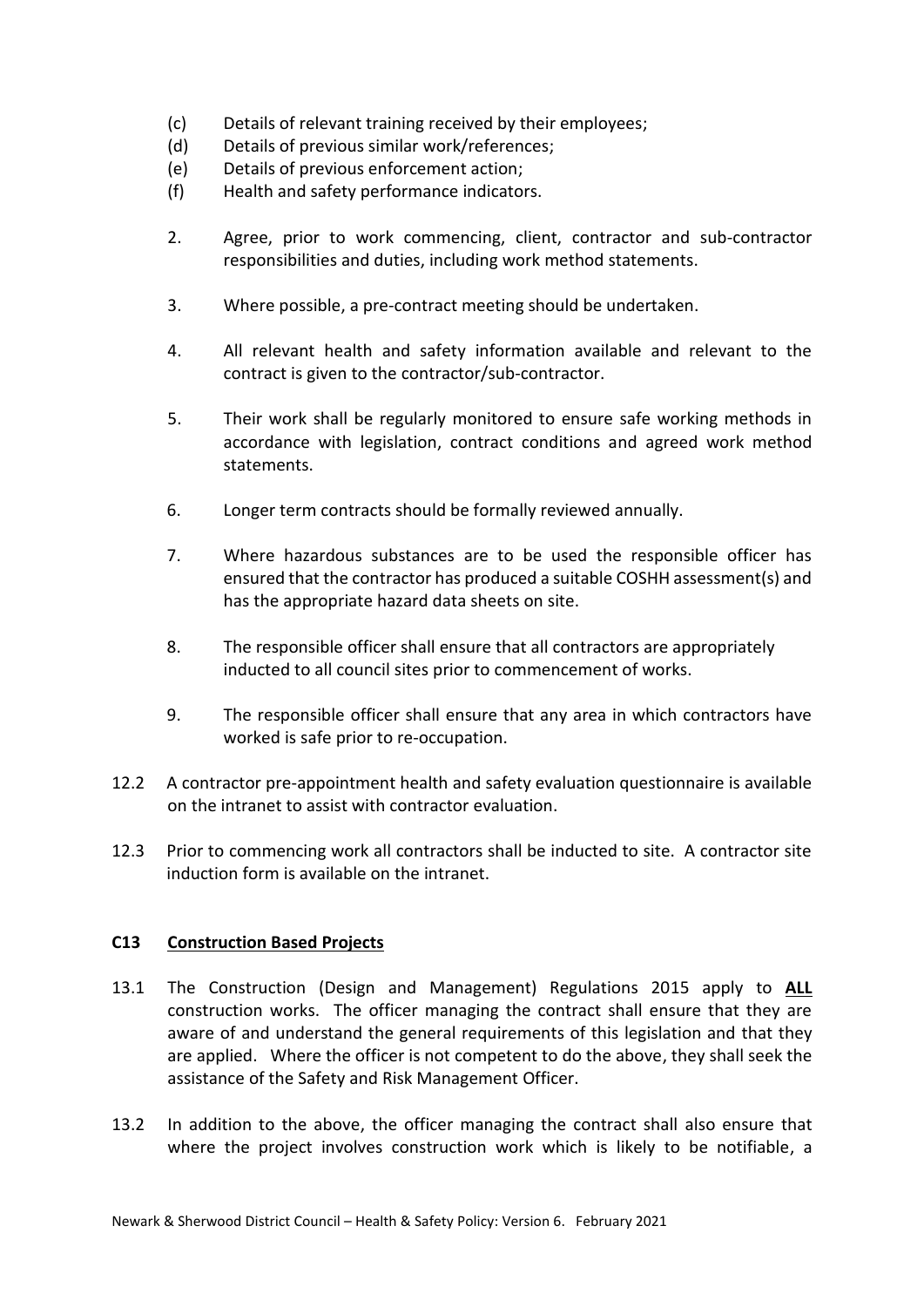competent Principal Designer is appointed as soon as possible, but no later than after preliminary design stage.

- 13.3 The officer shall also take reasonable steps to ensure that all persons/organisations appointed to carry out construction works as defined within the above legislation i.e. Principal Designer, Principal Contractor, contractors and designer are competent.
- 13.4 Where it is agreed that the Principal Designer role is to be undertaken in house, it shall be provided through design team and the Safety and Risk Management Officer and the council Principal Designer role pro-forma shall be completed to determine roles and responsibilities.

#### **C14 Control of Hazardous Substances – COSHH**

- 14.1 The Control of Substances Hazardous to Health Regulations places duties on the employer to ensure that such substances are handled/stored/used in a manner to reduce risks to all. Hazardous substances incorporated within these regulations include chemicals; fumes, dusts, vapours, gases and mists; biological agents and nanotechnology
- 14.2 Where possible, hazardous materials shall be substituted by non-hazardous or less hazardous substances.
- 14.3 Business Managers shall, using the council's COSHH assessment pro-forma, ensure all substances hazardous to health within the workplace are suitably assessed.
- 14.4 Officers using/purchasing hazardous materials shall ensure that where available health and safety data sheets are requested from the manufacturer or supplier of all substances and made available to all relevant staff.
- 14.5 All relevant details shall be made available for employees who shall be instructed to read the information prior to initial use.
- 14.6 Business Managers shall ensure that COSHH risk assessments and material hazard data sheets are available at the point at which the substance is being used, stored or supplied.
- 14.7 Business Managers shall ensure that there are suitable mechanisms in place in order to review the COSHH risk assessments at least annually, following changes in substances, or after an accident involving hazardous substances.
- 14.8 Business Managers shall ensure that there are appropriate systems in place to make sure all controls identified within the COSHH risk assessment are implemented. This includes all PPE, safe systems of work and health surveillance where required.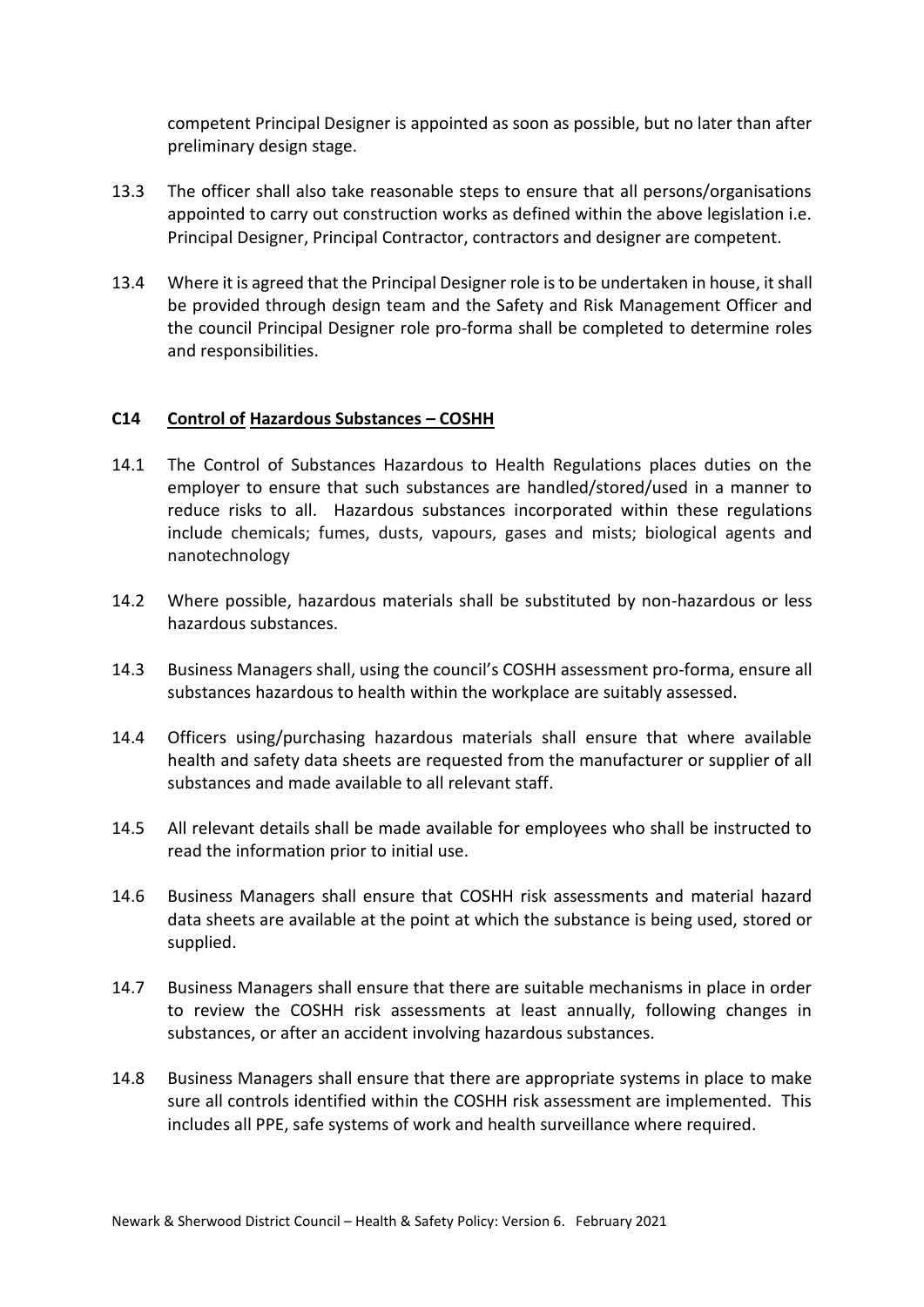14.9 Officers responsible for contractors shall ensure that all contractors and their subcontractors provide, on site, suitable COSHH assessments and appropriate hazard data sheets.

#### **C15 Infectious Diseases and Handling Sharps - COSHH**

- 15.1 Where it is identified by risk assessment that an activity includes the risk of infectious disease, then reference to and compliance with the council's Infectious Diseases Policy shall be made.
- 15.2 Work that requires the handling of used hypodermic needles or sharps shall be in accordance with the council's code of practice for the safe handling of hypodermic needles.
- 15.3 Business Managers shall ensure that employees who handle sharps or who are required to work in areas where sharps may present a risk to the employee's safety or health are:
	- Provided with a suitable risk assessment
	- Suitably trained
	- Provided with suitable equipment and or personal protective equipment as listed within the risk assessment.
- 15.4 Hepatitis B immunisation will only be offered to employees undertaking high risk duties and a risk assessment identifies its specific need. All reasonable controls should be implemented to remove the risk of infection before immunisation is considered. These high risk tasks must be detailed within an appropriate risk assessment in order to demonstrate that all that is reasonable has been undertaken to reduce the risk of Hepatitis B.
- 15.5 Where employees have been identified as high risk and have refused the immunisation, or the immunisation has failed to provide adequate protection, Business Managers shall ensure that an individual risk assessment specific to the employee is carried out. This assessment shall determine if the current control measures are adequate to reduce the risk to an acceptable level without the immunisation.
- 15.6 It should be remembered that Hepatitis B immunisation is only there as a failsafe in case all other control measures fail. It **MUST NOT** be relied upon as the first or only means of defence against Hepatitis B. It should also be remembered that it does not protect against the many other forms of hepatitis which may be present when contaminated sharps/bodily fluids are being handled.
- 15.7 Business Managers **MUST** ensure that a suitable COSHH assessment is completed where employees are exposed to any infectious disease. The significant findings of this assessment shall be provided to all relevant staff for their information.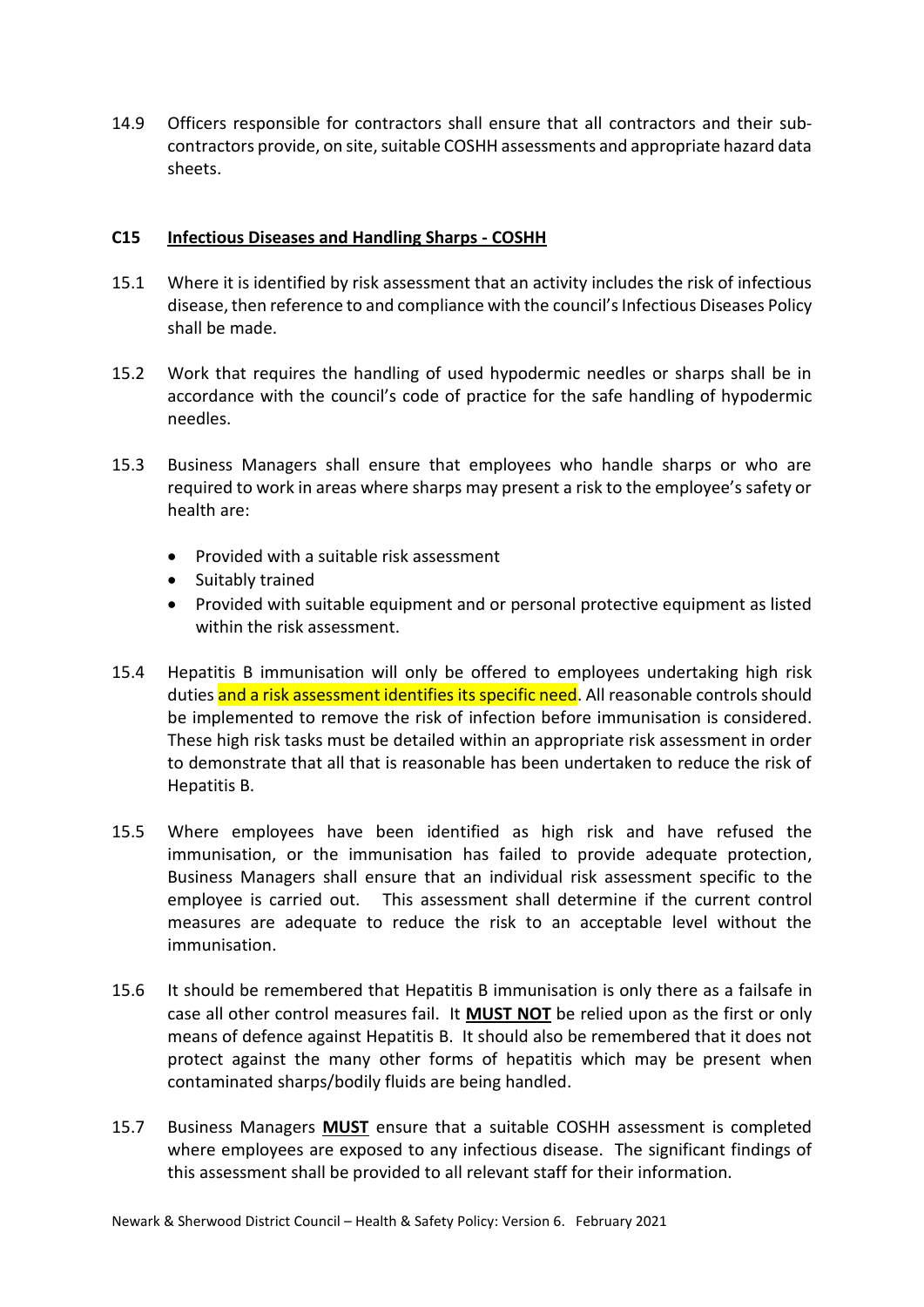15.8 **All** needle stick injuries must be reported to the Business Manager and Safety and Risk Management Officer immediately.

#### **C16 Display Screen Equipment**

- 16.1 Display screen equipment users, as defined within the Health & Safety (Display Screen) Regulations 1992 (as amended), shall be provided with suitable equipment and workstations in accordance with legislation.
- 16.2 Business Managers shall ensure that all users of display screen equipment are assessed, using a DSE 1 Pro-forma, to determine whether the employee is a habitual users as defined within the Health & Safety (Display Screen) Regulations 1992. Where this assessment proves the employee to be a habitual user, a full assessment of the equipment, workstation and environment, using a DSE 2 pro-forma, shall be undertaken by the employee's line manager immediately.
- 16.3 Employees are entitled to an initial free eyesight test at the council's approved opticians where the DSE 1 identifies the employee as an habitual user. Further guidance may be found within the DSE code of practice. Further guidance regarding the eye and eye sight test is also available from Human Resources.

#### **C17 Electricity**

- 17.1 This council shall ensure that all electrical works are in accordance with the Electricity at Work Regulations 1989.
- 17.2 Appropriate inspection and testing, in accordance with legislation and codes of practice, shall be carried out on all electrical installations and portable electrical equipment owned by this council. This council shall also ensure that only electrical equipment that carries a valid certificate of test is allowed to be brought into council premises and is suitable for the environment in which it is to be used.

# 17.3 The following table identifies the specific responsibility for undertaking electrical inspection and testing.

| Equipment/Locations                                                              | Responsibility                |
|----------------------------------------------------------------------------------|-------------------------------|
| All portable electrical appliances owned by the council   The Business Manager – |                               |
| (located within council staff or commercial sites) and/or                        | <b>Asset Management &amp;</b> |
| fixed electrical systems located within council                                  | <b>Car Parks</b>              |
| owned/managed commercial sites                                                   |                               |
|                                                                                  |                               |
| All portable electrical appliances owned by the council   The Compliance         |                               |
| (located within HRA stock including domestic                                     | <b>Manager</b>                |
| properties, Extra Care/sheltered housing complexes,                              |                               |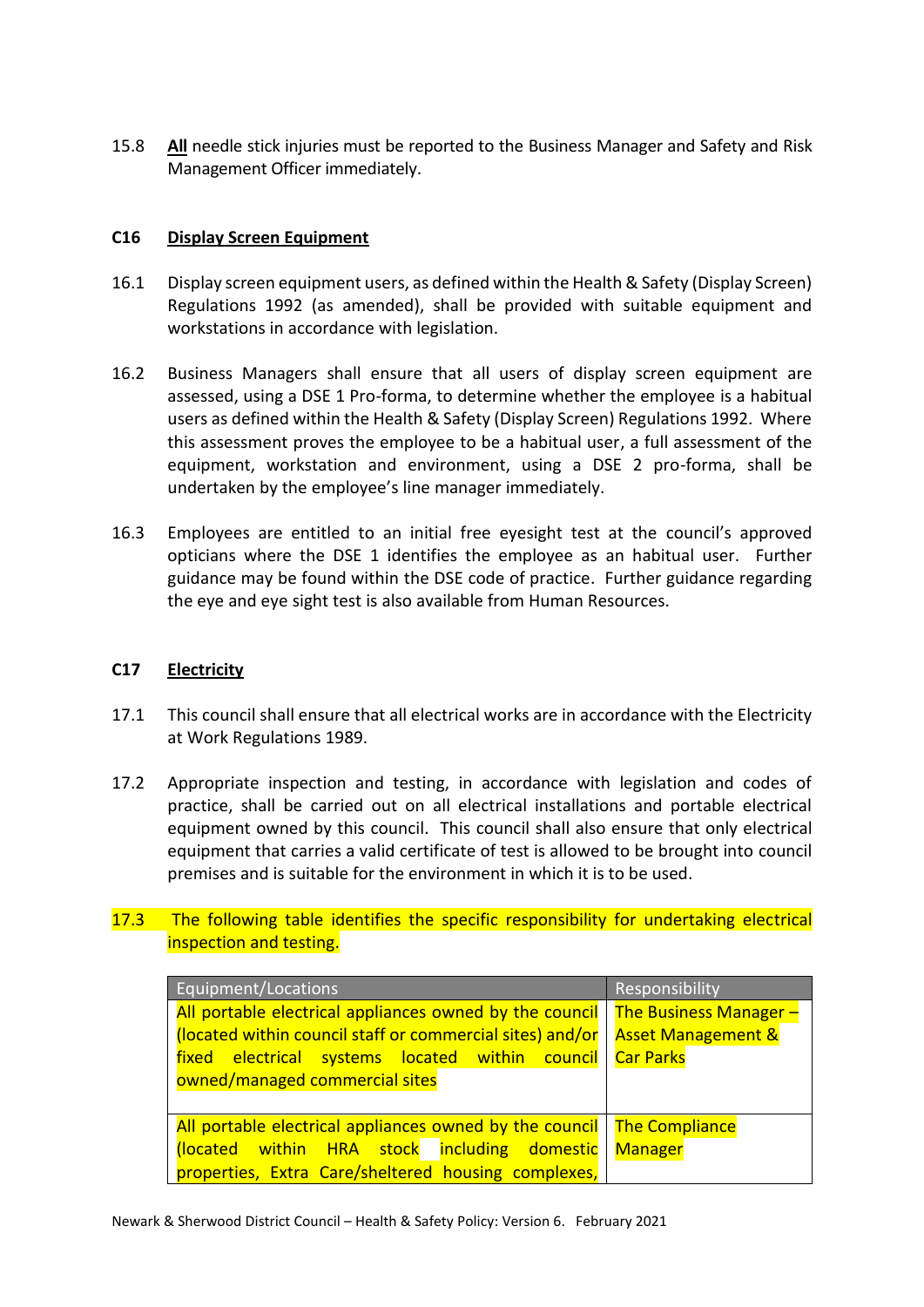| community centres and communal areas) and/or fixed<br>electrical systems located within HRA sites |                             |
|---------------------------------------------------------------------------------------------------|-----------------------------|
| Equipment or locations not covered by the above                                                   | <b>The Business Manager</b> |
|                                                                                                   | responsible for the         |
|                                                                                                   | location/equipment          |

Those responsible will ensure that:

- (a) A competent contractor is appointed to undertake the testing of all portable electrical equipment owned by the council.
- (b) There are suitable systems in place to ensure appropriate examination and testing, by a competent person, of all fixed electrical systems owned/managed by the council.
- 17.4 Business Managers shall ensure that:
	- (a) All hazardous/dangerous equipment identified during the combined electrical test are removed from service and dealt with accordingly.
	- (b) They have suitable systems in place to ensure that all work equipment brought on site by contractors or third parties has been suitably tested.
	- (c) Where appropriate, that staff have received suitable instruction to ensure that they are able to identify electrical hazards. Further guidance to assist with this may be found within the intranet.
	- (d) Only competent persons are authorised to install, inspect, repair, and maintain electrical installations and/or equipment.
	- (e) There are suitable mechanisms in place to ensure that electrical equipment used within their units are appropriate for the environment in which they shall be used.
- 17.5 Officers undertaking construction, maintenance or refurbishment works shall give due consideration to work near overhead or underground electrical cables. All such works shall be undertaken in accordance with the relevant Health and Safety Executive Guidance. Officers managing such works shall ensure that the contractor has received all information held by the council relating to such hazards prior to commencement of works.
- 17.6 Where practical, standard 240 volt equipment shall not be used externally. Where this is not possible, external use of 240v equipment shall only be undertaken where a risk assessment has indicated it is safe and appropriate to do so. This assessment will ensure that the equipment is appropriate for the environment, all connections are appropriate for the environment (standard 13amp 3 pins connections are generally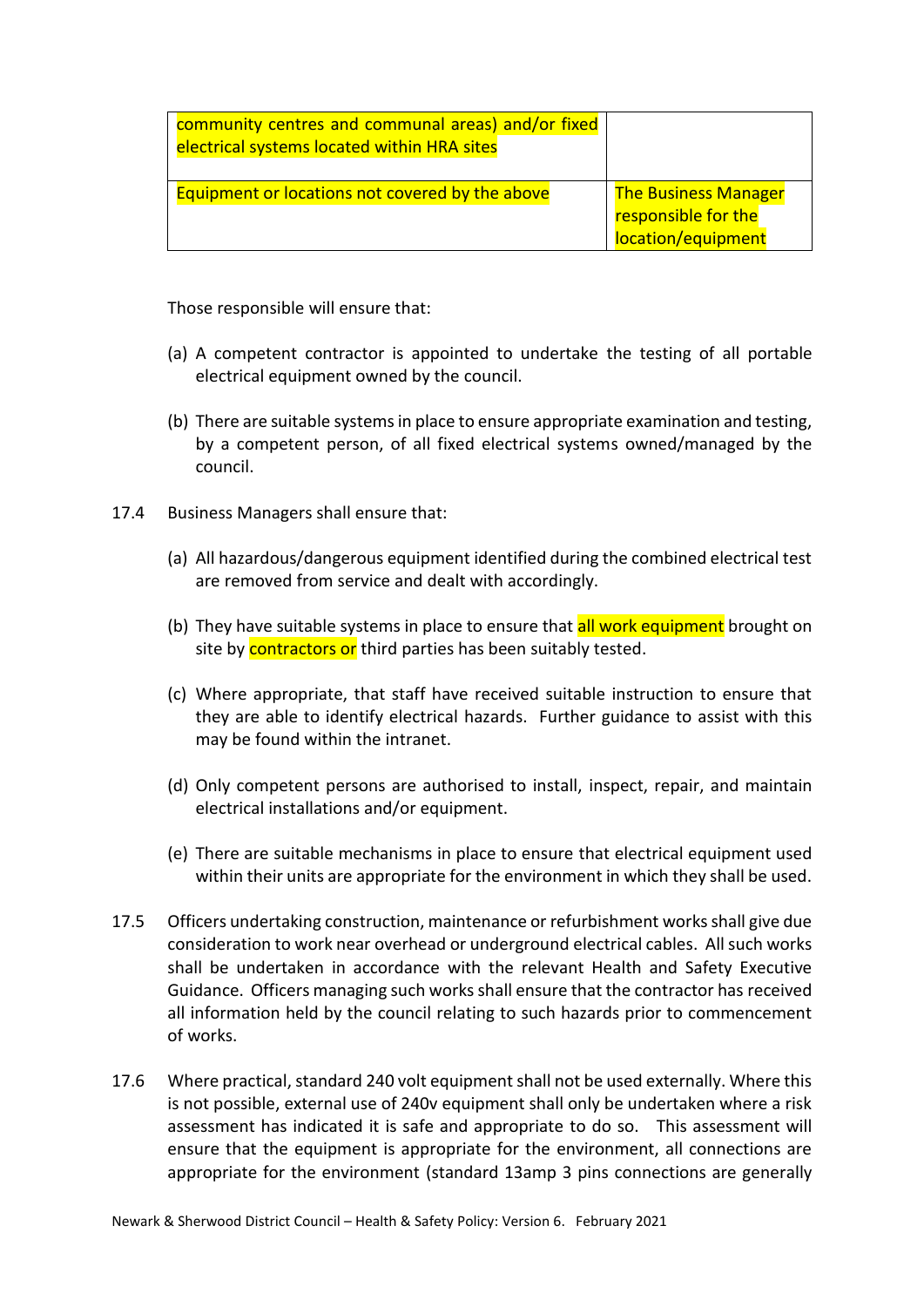not appropriate within an external work environment), and that a suitable safety device is installed within the circuit.

#### **C18 Events**

The relevant Business Manager shall ensure that where necessary the following are implemented for all indoor or outdoor events organised or managed by this council:

- All hazards are identified prior to the event and risk assessments produced to control/minimise them.
- Those managing the event are competent to do so.
- Responsibilities are formally agreed.
- Inspections take place prior to, during and directly after the event.
- Liaison takes place with the appropriate enforcement bodies.
- All events are managed in accordance with the Health & Safety Executive's Guidance and the Events Industry Forum's Purple Guide to Health, Safety and Welfare at Music and Other Events.
- Event management plan including emergency procedures has been produced and agreed.

# **C19 Fire**

19.1 The council will ensure that all necessary precautions are implemented to ensure, so far as is reasonably practicable, that fire hazards are appropriately managed within all buildings either owned or in control of the council.

In fulfilling its legislative duties **specified within the Regulatory Reform (Fire Safety) Order 2005,** this council will ensure the following:

- **•** Fire risk assessments are undertaken and reviewed
- Buildings are maintained to ensure compliance with the relevant legislative requirements
- **•** Fire safety responsibilities are defined
- Suitable information, instruction and training is provided
- Fire safety equipment (passive or active) is suitably inspected and maintained

#### 19.2 **Responsibility for production and management of Fire Risk Assessments**

Table 3

| <b>Premises</b>                                 | Responsibility                    |
|-------------------------------------------------|-----------------------------------|
| Commercial properties occupied by council staff | <b>Business Manager - Asset</b>   |
|                                                 | <b>Management &amp; Car Parks</b> |
| <b>Tenanted commercial properties</b>           | <b>Business Manager - Asset</b>   |
|                                                 | <b>Management &amp; Car Parks</b> |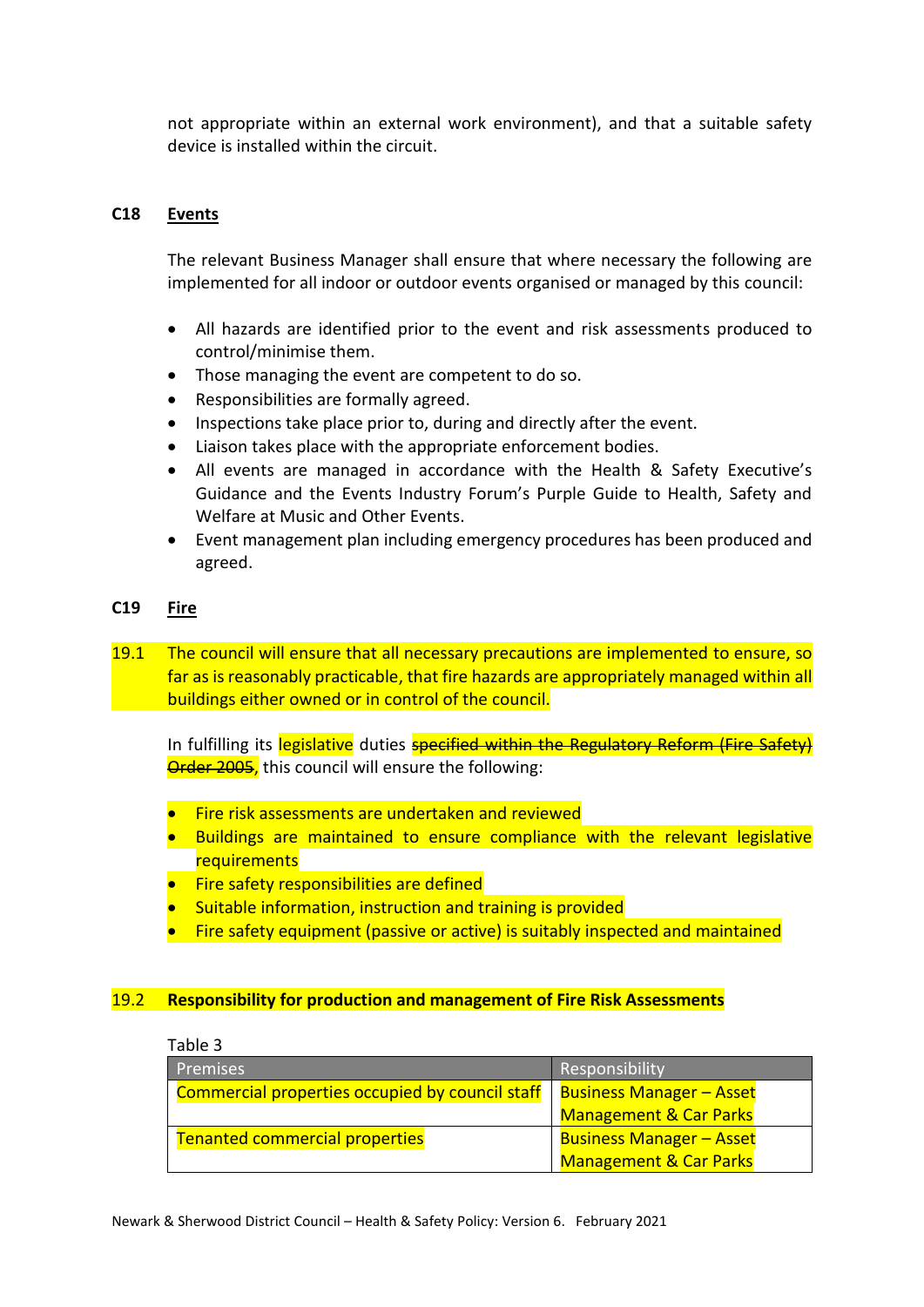| Housing stock - Including domestic properties, | <b>The Compliance Manager</b>       |
|------------------------------------------------|-------------------------------------|
| <b>Extra Care/sheltered housing complexes,</b> |                                     |
| community centres and communal areas           |                                     |
| Properties not managed by the above            | <b>Business Manager responsible</b> |
|                                                | for the premises                    |

#### 19.3 **Site Specific Responsibilities**

| Action                                                                                                                                        | Person Responsible                                                                              |
|-----------------------------------------------------------------------------------------------------------------------------------------------|-------------------------------------------------------------------------------------------------|
| Production of a suitable and sufficient fire risk<br>assessment, as required by the Regulatory<br>Reform (Fire Safety) Order 2005             | As identified within Table 3<br>above                                                           |
| Production of an action plan<br><b>for</b><br>non-<br>conformities identified within the fire<br><u>nisk</u><br>assessment                    | As identified within Table 3<br>above                                                           |
| Annual fire risk assessment review                                                                                                            | As identified within Table 3<br>above                                                           |
| Designated emergency escape routes and exits<br>are maintained, kept clear and available                                                      | <b>Business Manager responsible</b><br>for the premises                                         |
| Periodic/routine inspection and maintenance of<br>fire alarm/detection systems, firefighting<br>equipment and emergency lighting              | As identified within Table<br>$\overline{\mathbf{3}}$<br>above                                  |
| $6\overline{6}$<br>monthly fire drills<br>(excluding domestic<br>dwellings)                                                                   | <b>Business Manager responsible</b><br>for the premises                                         |
| Production of emergency fire evacuation plan<br>and where applicable fire wardens are appointed<br>to ensure a rapid and effective evacuation | <b>Business Manager responsible</b><br>for the premises/Communal<br>areas of domestic dwellings |
| <b>Ensuring and reporting on compliance issues</b>                                                                                            | As identified within<br><b>Table</b><br>3<br>above                                              |

In addition to the above, Business Managers with responsibilities for premises, as highlighted above, shall also ensure that:

- 1. A suitable and sufficient fire risk assessment, as required by the Regulatory Reform (Fire Safety) Order 2005, is carried out by a competent person and that all matters requiring attention are undertaken to remove or reduce risk to a minimal and appropriate level. This risk assessment shall be reviewed on a regular basis.
- 2. Adequate emergency routes and exits as defined by the guidance are provided and kept clear at all times.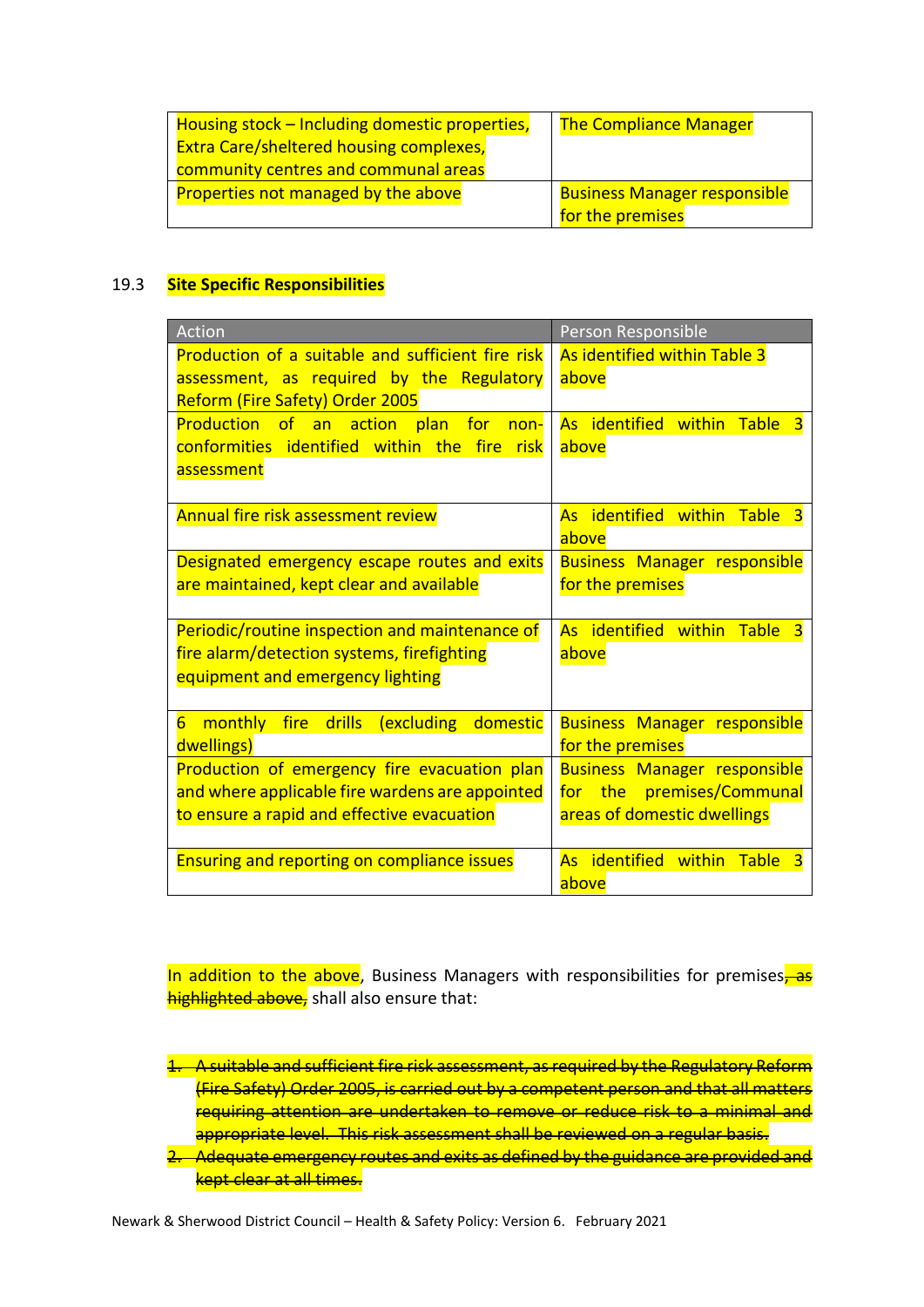- 3. All firefighting, fire detection equipment and other fire safety equipment provided is suitably inspected and maintained in accordance with relevant current guidance. This shall be documented within the Fire Log Book.
- 4. Suitable instructions are posted in conspicuous areas informing all users of the building (Communal areas of domestic dwellings) of the action to take in case of a fire.
- 5. All staff within this building have received appropriate fire safety information, instruction and/or training. This shall be documented.
- 6. A suitable fire plan has been produced and where applicable Fire wardens are appointed to ensure a rapid and effective evacuation.
- 7. Fire drills are carried out at least once every 6 months.
- 8. Special areas of fire risk potential are suitably marked and special procedures formulated.
- **(a) General**
- **(b) Castle House**

The following have specific responsibility for fire safety within Castle House.

**Business Manager – Asset Management**

The Business Manager – Asset Management & Car Parks has specific responsibility for ensuring:

- a. Compliance with fire safety regulations and that the building meets with current fire legislation.
- b. That all fire detection, fire safety and firefighting equipment provided within the building is available and maintained in accordance with the Fire Log Book.
- That a fire drill occurs every 6 months.
- d. That there is a suitable and sufficient fire risk assessment available for the building, which is reviewed annually and following all significant alterations.

#### **Housing Stock**

The Compliance Manager has specific responsibility for ensuring the following within housing stock (Including domestic properties, Extra Care/sheltered housing complexes, community centres and communal areas):

- Compliance with fire safety regulations and that the building meets with current fire legislation.
- **•** That all fire detection, fire safety and firefighting equipment provided within the building is available and maintained in accordance with the Fire Log Book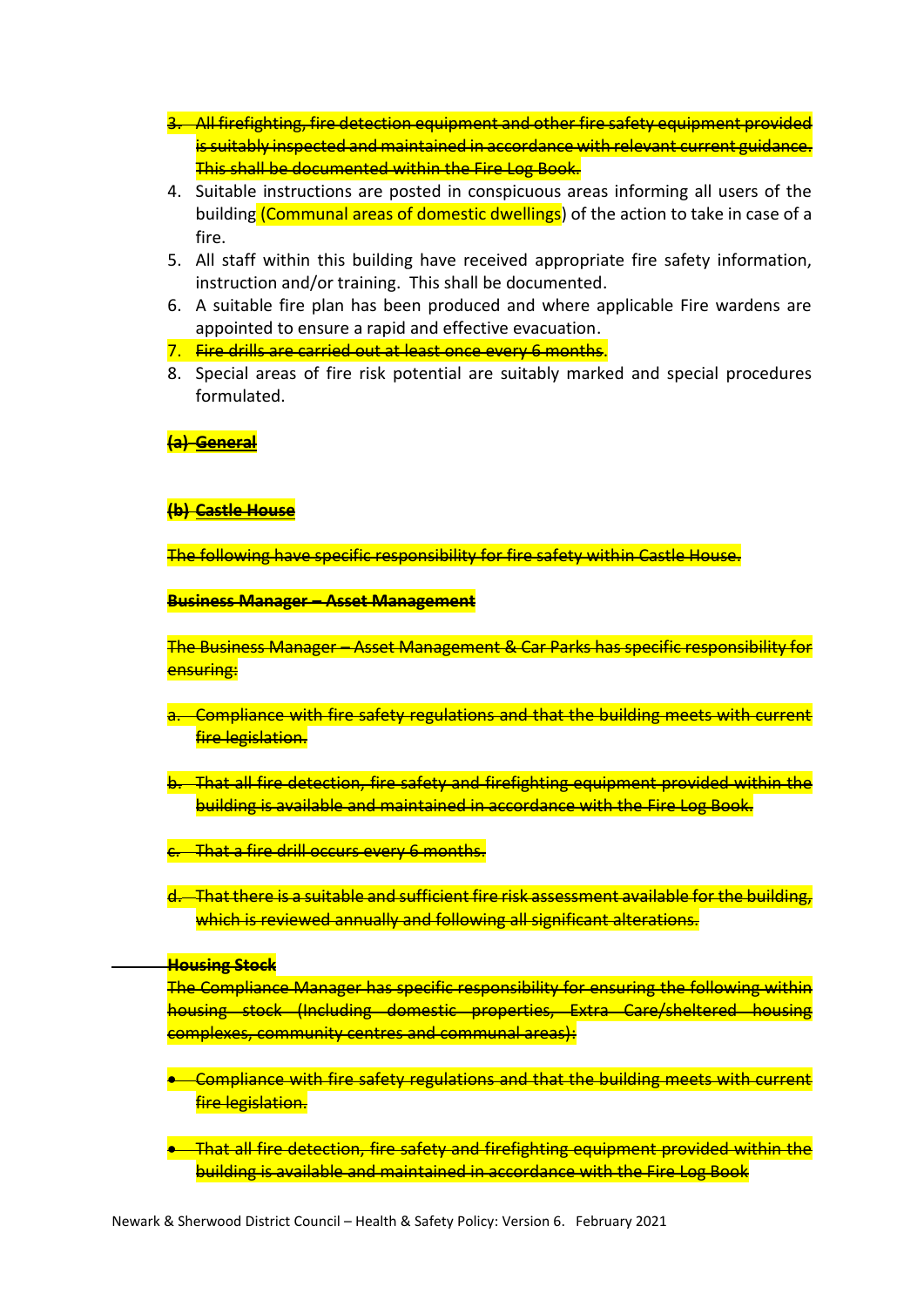#### **19.4 Partners**

Some council managed buildings are shared with partner organisations. Where this is the case, the officer responsible for managing the tenancy shall ensure that:

- (a) Partners adhere to all council policies relating to fire safety within the building.
- (b) Partners are aware of the overall building fire evacuation strategy.
- (c) The main findings of the fire risk assessment are shared with partners.

#### **19.5 Safety and Risk Management Officer**

The Safety and Risk Management Officer shall provide assistance and advice relating to fire safety issues.

#### **C20 First Aid**

- 20.1 Business Managers shall ensure that:
	- (a) Suitable and appropriate first aid equipment and expertise, appropriate to the risk, shall be provided in accordance with legislation and codes of practice to all employees regardless of their work situation.
	- (b) Suitable risk assessment is undertaken to establish the required first aid provision for their units.
- 20.2 Asset Management shall provide first aid equipment for designated first aiders located within Castle House.

Training shall be funded thorough Human Resources via the corporate training budget.

- 20.3 In **ALL** other premises occupied by council staff, the relevant Business Manager **SHALL** ensure that suitable first aid provision including equipment is provided, is replenished as required and training for staff is provided to ensure that adequate first aid cover is maintained at all times. Again training shall be funded via the corporate training budget.
- 20.4 First Aiders shall keep records of all first aid administered. These records shall be forwarded to the Safety and Risk Management Officer immediately.
- 20.5 Business Managers shall ensure that the names of all relevant First Aiders are displayed in premises for the information of employees.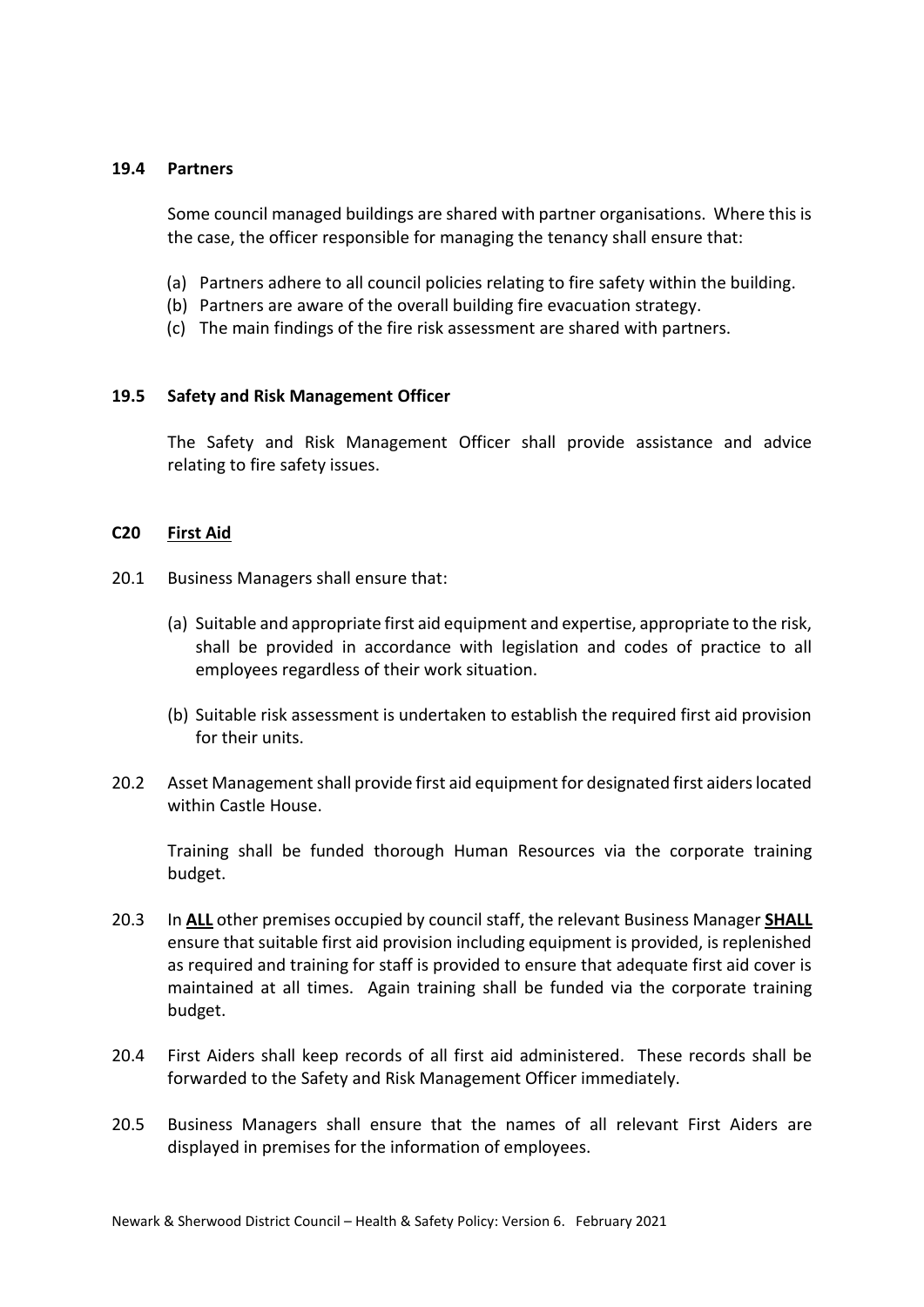#### **C21 Gas Safety**

- 21.1 The council recognises its statutory duties to protect employees and other stakeholders from the harm associated with the release of gas or the inhalation of the by-products of gas combustion.
- 21.2 The council recognises its statutory duties to periodically inspect and test gas installations and equipment, and to maintain such installations and equipment so far as is reasonably practicable to reduce the risk of harm, loss, fire or explosion.
- 21.3 The responsible Business Unit Manager shall ensure that any installation, inspection, testing, commissioning, decommissioning, alteration or repair of any gas installation or appliance is performed only by persons who are competent and authorised to perform the particular task.
- 21.4 Any installation, inspection, testing, commissioning, decommissioning, alteration or repair on any gas installation or appliance shall be performed in accordance with the Gas (Installations and Use) Regulations and to the standards required by GasSafe registered installers as appropriate.
- 21.5 The responsible Business Unit Manager shall manage a programme of periodic inspection, test and servicing of all gas installations and appliances that are owned or managed by the organisation, and that are likely to deteriorate to a state of danger if not subject to such periodic inspection, test and servicing; and shall ensure that such periodic inspection, test and servicing is carried out within the required intervals stated by law.
- 21.6 The Compliance Manager shall ensure that regular compliance checks are undertaken, recorded and any identified areas for improvement are communicated to relevant stakeholders and tracked to closure to ensure the organisation meets it statutory obligations.

#### **C22 Health Surveillance**

- 22.1 The council will provide adequate occupational health provision, in accordance with legislation and/or risk assessments, to identify and control occupational related health risks.
- 22.2 The occupational health provision is managed by the Business Manager HR and Training.
- 22.3 Health surveillance will be provided to those staff where their risk assessments have identified the need due to the above and where: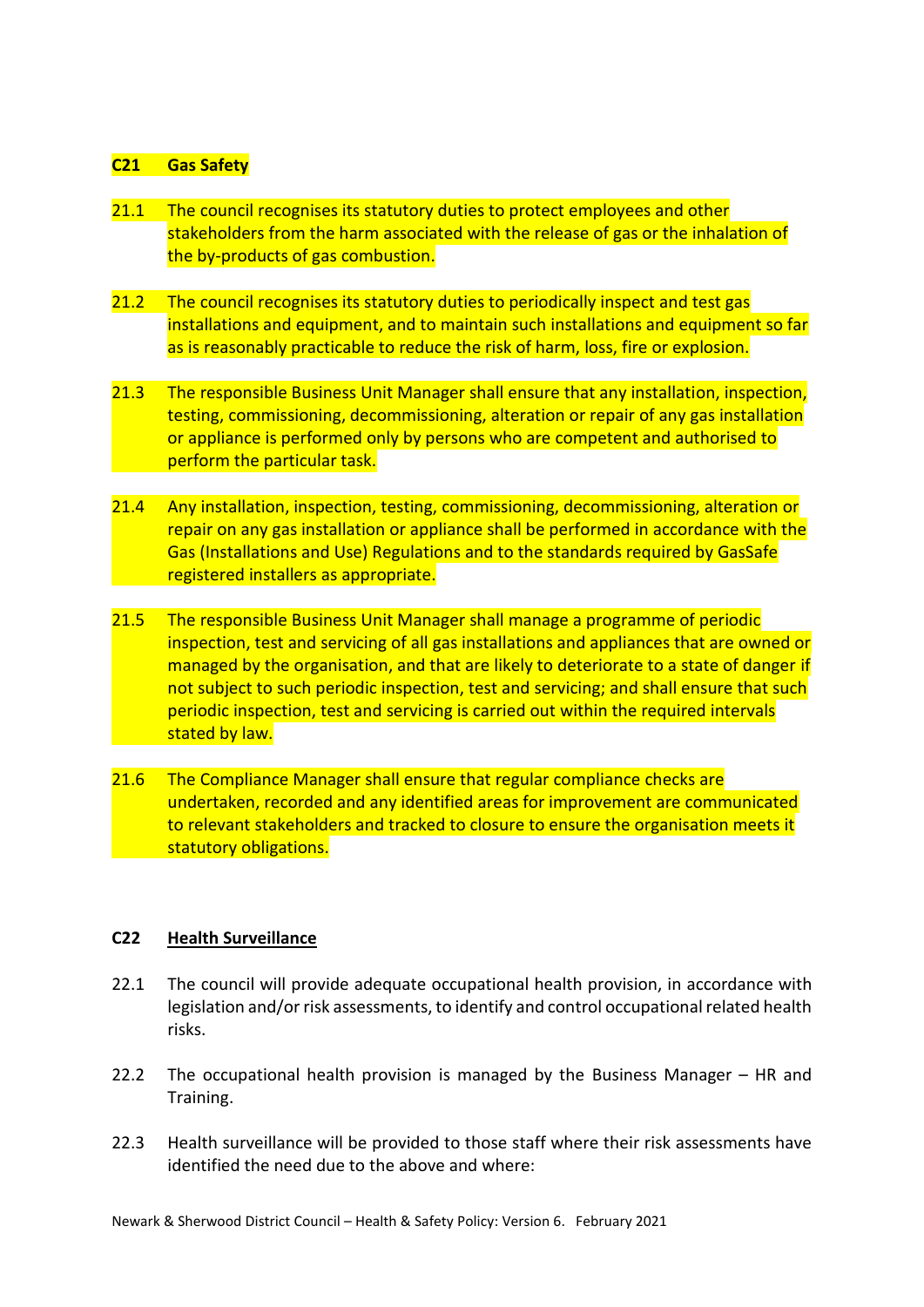- (a) There is an identifiable disease or adverse health condition related to the work concerned.
- (b) Valid techniques are available to detect indications of the disease or condition.
- (c) There is a reasonable likelihood that the disease or condition may occur under the particular conditions of work; and
- (d) Surveillance is likely to further the protection of the health and safety of the employees to be covered.
- 22.4 The appropriate level, frequency and procedure of health surveillance shall be determined by our occupational health provider.
- 22.5 Business Managers shall ensure that:
	- (a) Employees within their unit are provided with appropriate health surveillance as determined by legislation, corporate guidance and/or risk assessments.
	- (b) The recruitment and selection process identifies those new employees whose role requires job specific health surveillance.
	- (c) All health surveillance measures are identified within their departmental risk assessments where required.
- 22.6 Business Managers, unsure whether health surveillance is required, shall seek the assistance of the Safety and Risk Management Officer.

#### **C23 Highways - Working On or Near**

- 23.1 Business Managers shall ensure that:
	- (a) A suitable and sufficient risk assessment specific to working on or near highways has been completed if any work activity is to be on a highway or within 450mm of the live carriageway.
	- (b) All work on highways will be in accordance with the Department for Transport's Traffic Signs Manual Chapter 8 – Traffic safety measures and signs for road works and temporary situations.
	- (c) All staff working on the highway or those required to direct traffic/vehicles using road signage or hand signals are appropriately trained to do so.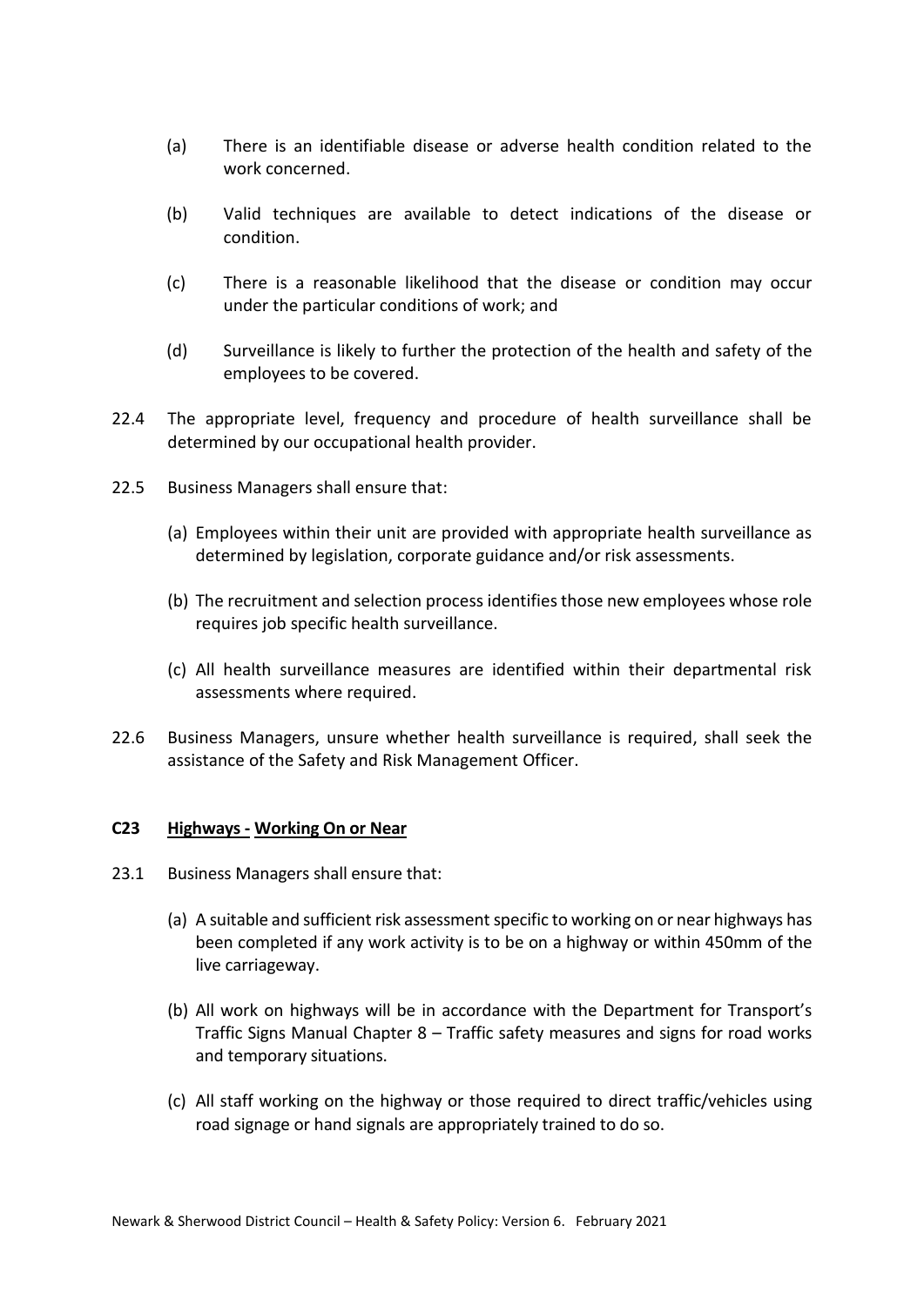23.2 Employees working on the highway shall be required to wear a reflective luminous jacket. Under no circumstances shall this jacket be removed while working on the highway.

#### **C 24 Occasional Home Working**

- 24.1 This council allows, at the discretion of the Business Manager, for staff to carry out occasional work from home.
- 24.2 Prior to commencement of home working, the Business Manager should discuss with the employee any possible health and safety risks, e.g. ill health conditions, safe working position, trailing cables, etc. A risk assessment should be completed.
- 24.3 The employee should be given ample opportunity to discuss any concerns they have.
- 24.4 It should be remembered that the employer's health and safety duties are applicable in the home of the individual. It is therefore essential that no home working is to be considered if the activity/task cannot be carried out in accordance with this policy or relevant legislation/guidance.
- 24.5 Further guidance may be found within the Occasional Home Working Policy.

#### **C25 Good Housekeeping within the Workplace**

- 25.1 Good housekeeping is a key issue in general accident prevention and an issue everyone must participate in.
- 25.2 To ensure this is dealt with accordingly, Business Managers shall ensure that:
	- (a) There are suitable arrangements for the storage of clothing, equipment, supplies and waste. There shall also be provided and properly maintained clean work areas, washing/toilet/mess rooms.
	- (b) All accesses and egresses within the workplace, including corridors, gangways, stairs, thoroughfares, etc. are maintained in a safe and clean manner.
	- (c) Work areas remain, so far as is reasonably practicable, free of slip, trip and fall hazards.
	- (d) All reasonable measures are taken to ensure suitable temperature, humidity, lighting and space requirements within all working environments and compliance with The Workplace (Health, Safety and Welfare) Regulations 1992 and other relevant legislation.
	- (e) Departmental risk assessments include reference to the above.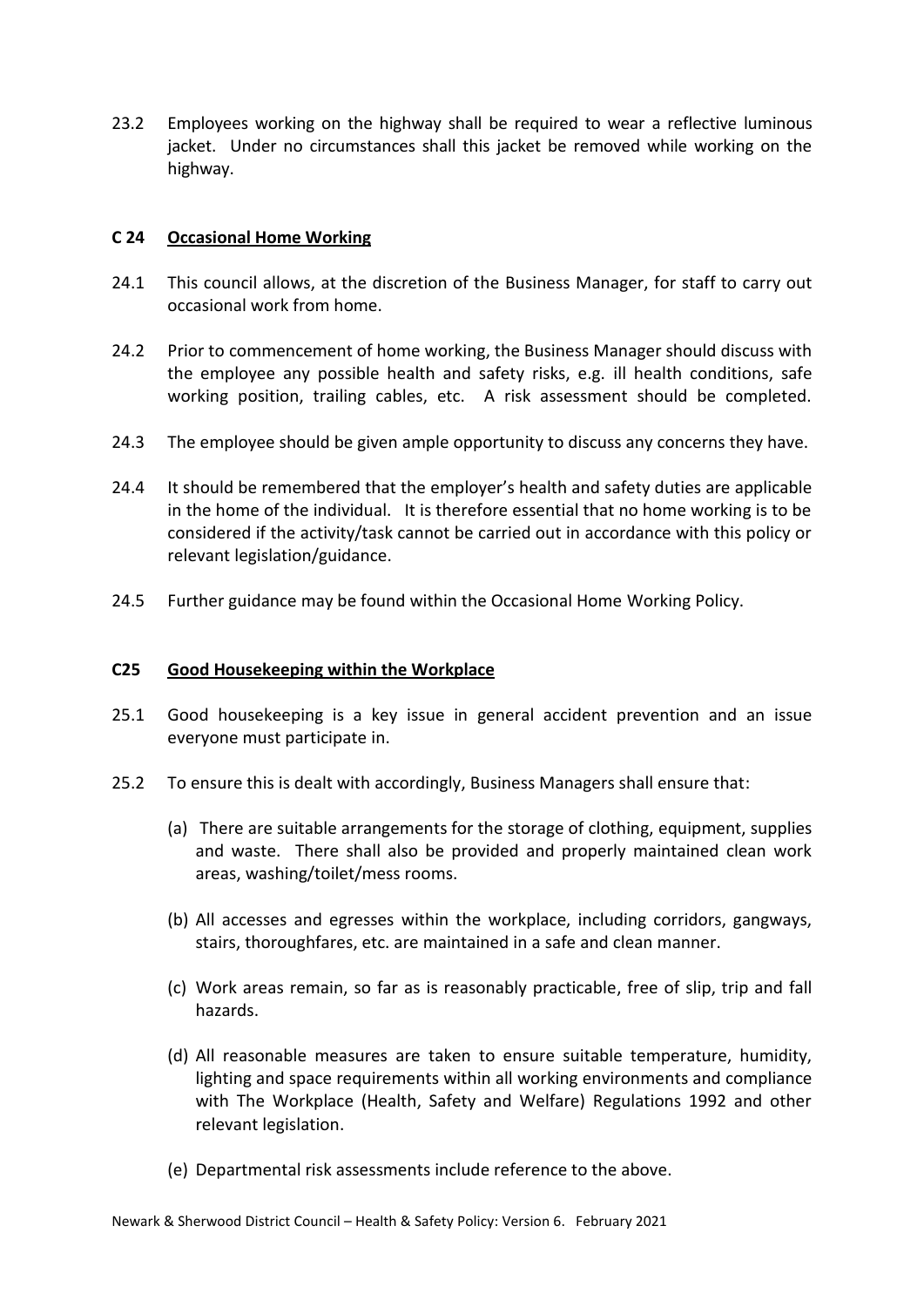#### **C26 Ill Health**

- 26.1 Employees are required to notify their manager of any condition or illness that may affect their health and safety, or that of others, by their acts and or omissions whilst carrying out their duties.
- 26.2 On notification by the employee of a relevant ill health condition, the Business Manager shall produce an individual risk assessment, with assistance of the Safety and Risk Management Officer and Human Resources, which takes into account the individual's health condition and if it is likely that it may affect their own health and safety or that of others. This assessment will identify the specific hazards relevant; the level of risk; who is at risk and what control measures are required to manage the risk at an acceptable level. Consideration on whether the individual should be referred to Occupational Health must be given during this process. See section C1. The completed assessment shall be provided to Human Resources and the Safety and Risk Management Officer.
- 26.3 Following ill health, and prior to an employee returning back to their full duties, Business Managers shall consider the need for a formal risk assessment during the return to work interview. This should consider whether the individual is fit to resume full duties and if so what additional controls are required until the individual is fully fit to resume all their duties.
- 26.4 Risk assessments must take into account an individual's health. See section C1. The Corporate Absence Policy details further requirements with regard to ill health suffered by employees and the course of action managers and employees should undertake.
- 26.5 This council will also, as resources allow, provide mechanisms to improve the general health of the workforce. This will aim to assist employees to identify their lifestyle related risks provided their co-operation in this is forthcoming. It is intended that these mechanisms shall allow this council to:
	- a) Ensure adequate protection to staff whilst at work; and
	- b) Provide tangible encouragement to aid employees to self-manage their health.

#### **C27 Use of Latex gloves**

27.1 Latex exposure can lead to a number of health problems, including:

**Irritation** - symptoms include redness, soreness, dryness or cracking of the skin in areas exposed to latex. Once the irritant agent, e.g. latex, has been identified and contact with it ceases, the symptoms will disappear and not recur.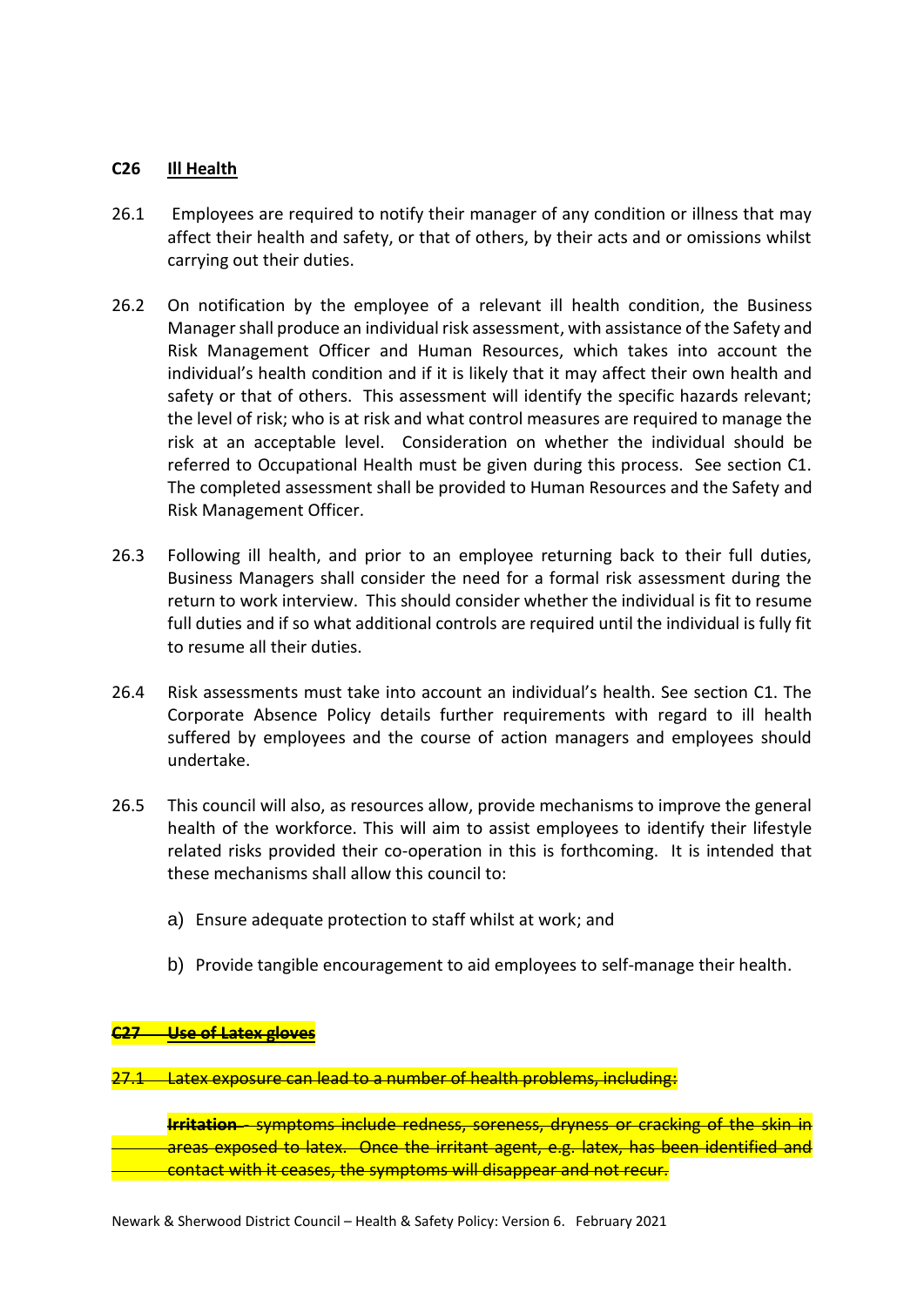**Allergic reaction** - symptoms include: - localised or generalised rash (urticaria or hives); - inflammation of the mucous membranes in the nose (rhinitis); - red and swollen eyes with discharge (conjunctivitis); and <mark>-asthma-like symptoms.</mark>

Most common exposure within our workplace is through the use of latex gloves.

To ensure that individuals do not experience the above reactions, this council has adopted a policy on the use of latex based products. Business Managers should therefore ensure that the use of latex gloves is in accordance with this council's code of practice.

#### **C27 Legionella**

- 27.1 This council is required to consider the risks from legionella that may affect either its employees, tenants and leaseholders or members of the public and take suitable precautions to protect them all. As an employer and as an organisation in control of premises (e.g. a landlord), we must:
	- **Identify** and assess sources of risk
	- **Prepare** a management plan for preventing or controlling the risk at each water system
	- **Implement** a suitable management programme and appoint a person to be responsible, sometimes referred to as the 'responsible person'
	- **Keep records** and check that what has been done is effective.
- 27.2 Further guidance regarding the specific responsibilities and arrangements may be found within the Legionella Code of Practice.

#### **C28 Lone Working**

- 28.1 Lone workers are those who work by themselves without close or direct supervision.
- 28.2 Although there is no general legal prohibition on working alone, the broad duties of the Health and Safety at Work Etc Act 1974 and the Management of Health and Safety at Work Regulations 1999 still apply. These general duties require the identification of hazards at work, assessing the risks involved and putting measures in place to avoid or control the risks. Therefore where lone working is required, the Business Manager shall ensure that a suitable risk assessment is carried out to establish the hazards associated with the task and the necessary control measures required to either eliminate the risk, or reduce it to a reasonably practicable level.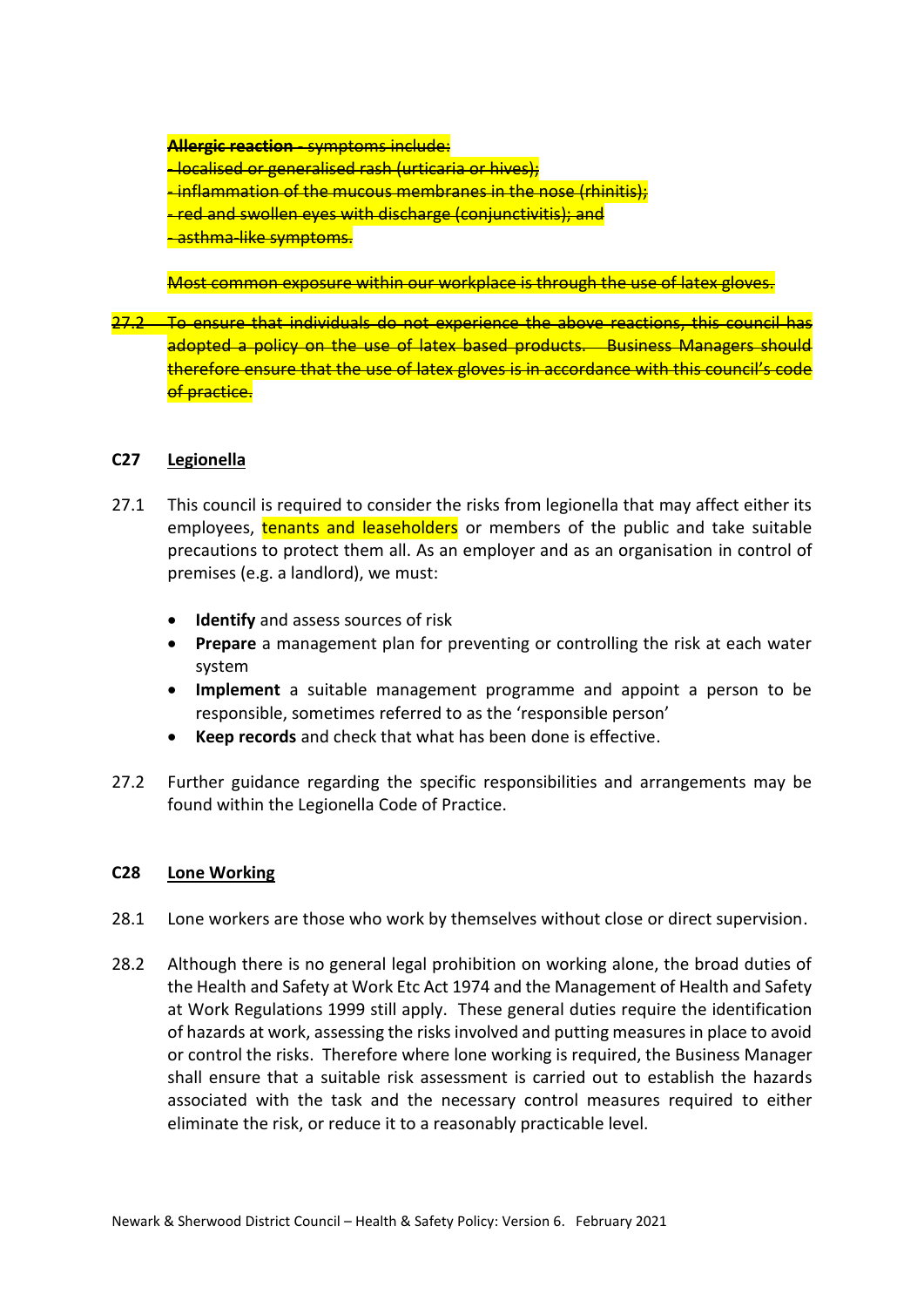There are **NO** absolute restrictions on working alone; it will depend on the findings of the risk assessment.

- 28.3 Business Managers shall identify all situations where staff are at significant risk due to the requirement for them to work alone.
- 28.4 It should be remembered that violence is not the only significant hazard associated with lone working. Business Managers should also consider tasks where there is a significant risk to the lone worker due to other hazards, i.e. using hazardous machinery/substances, working at heights, confined space entry, inability to summon emergency assistance, etc.
- 28.5 Where a risk assessment has identified that an individual is at significant risk due to lone working, the Business Manager shall ensure that suitable systems are introduced to suitably control the hazard. This will include monitoring systems and escalation procedures. Business Managers shall also ensure that any systems/procedures adopted are appropriate for all times that employees are at work. Particular attention should be paid to ensuring the efficacy of systems where employees are required to work outside of normal office hours.
- 28.6 Further guidance may be found within the Managing Violence Booklet.

# **C29 Manual Handling**

- 29.1 This council shall ensure that all manual handling activities with a significant risk of injury are suitably assessed in accordance with the Manual Handling Regulations 1992.
- 29.2 Manual handling relates to the moving of items either by lifting, lowering, carrying, pushing or pulling. The Manual Handling Regulations 1992 places specific duties on employers regarding these operations.

The above regulations establish a clear hierarchy of control measures. These are:

**AVOID**, so far as is reasonably practicable, hazardous manual handling operations

**RISK ASSESS** those operations where hazardous manual handling may not be avoided

**REDUCE**, so far as is reasonably practicable, the risk of injury from the hazardous manual handling operations.

- 29.3 Business Managers shall ensure that:
	- (a) A risk assessment is carried out for all activities, where there is a likelihood of significant injury, using this council's manual handling assessment pro-forma and that all control measures identified during this process are appropriately implemented.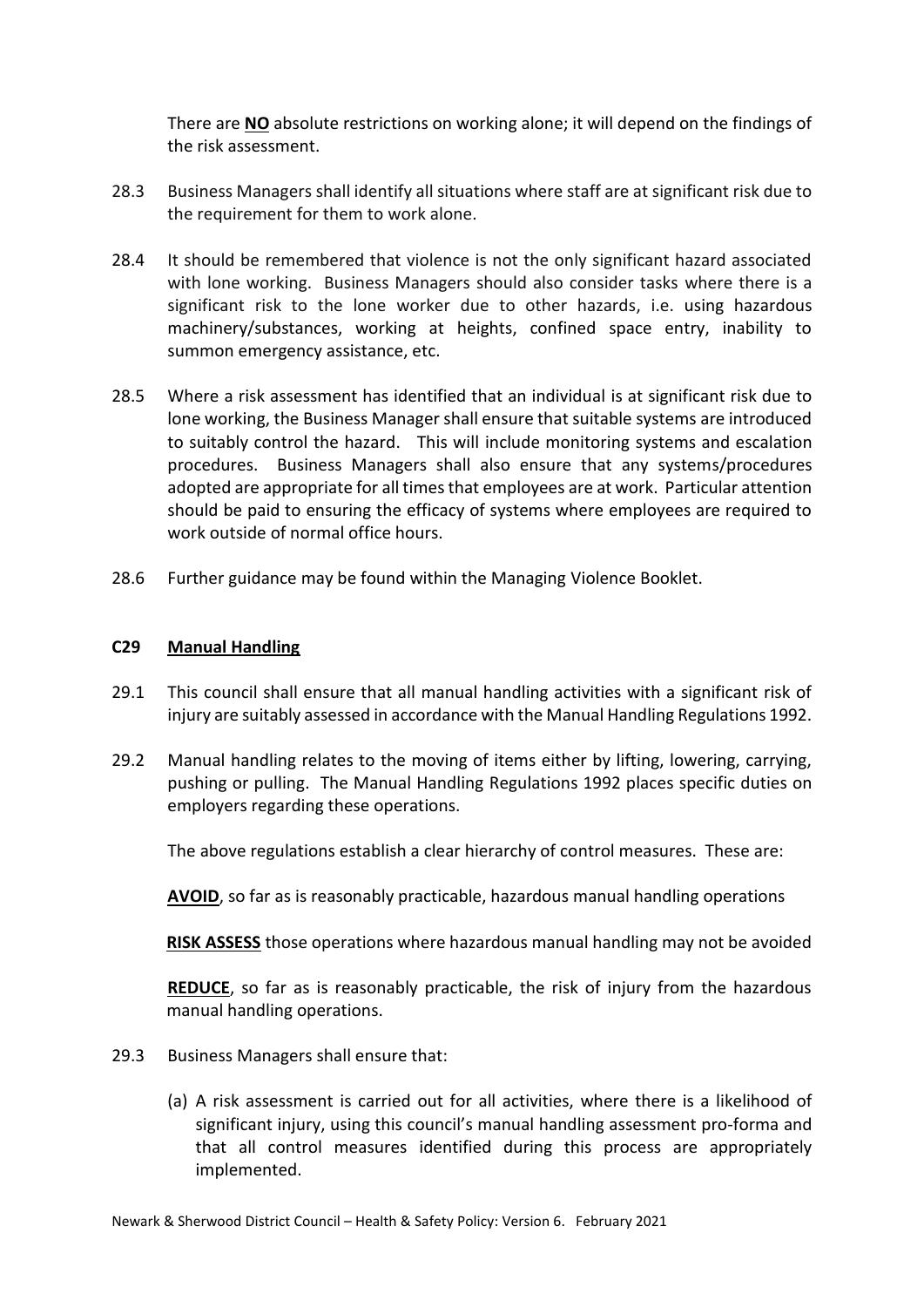- (b) The above assessment should attempt to avoid hazardous manual handling operations as far as reasonably practicable, if there is possibility of a significant injury. If this cannot be done then steps must be taken to reduce the risk of injury as far as is reasonably practicable.
- (c) All staff within their respective units who undertake handling, lifting, pushing or pulling operations which presents a significant risk of injury are suitably trained.
- (d) Individuals who have notified of a significant ill health issue, which may affect their ability to lift significant loads safely, are suitably assessed before allowing them to recommence manual handling of significant loads. Advice should be sought from the Safety and Risk Management Officer where there is any doubt regarding this assessment.

#### **C30 Use of Mobile Phones whilst Driving**

- 30.1 Some employees are required to carry mobile phones to ensure their safety and to assist with their service provision. These employees **MUST** ensure that they do not answer any call (unless hands-free) or text whilst their vehicle is in motion or the engine is running. Prior to answering any call they shall ensure, unless they are operating a hands-free system, that their vehicle is stationary, the engine is off and they are parked in a safe location.
- 30.2 Drivers are advised to ensure that when driving, the phone's messaging facility is activated. Calls should then be checked and returned only when safe to do so.
- 30.3 Business Managers shall assess the need for such equipment and where appropriate, provide a dedicated hands free system where it is envisaged that the employee may be required to operate a mobile phone whilst driving. These systems shall, however, only be provided if it is **essential** for the operation of the service that the driver is required to answer calls whilst driving.

#### **C31 Noise**

- 31.1 The Control of Noise at Work Regulations 2005 are applicable to all workplaces. The aim of these regulations is to ensure that workers' hearing is protected from excessive noise at their workplace, which could cause them to lose their hearing and/or suffer from tinnitus.
- 31.2 Business Managers shall ensure that suitable and appropriate measures, in accordance with the Noise at Work Regulations 2005 and codes of practice, shall be taken to ensure the hearing of all employees and visitors within their respective units.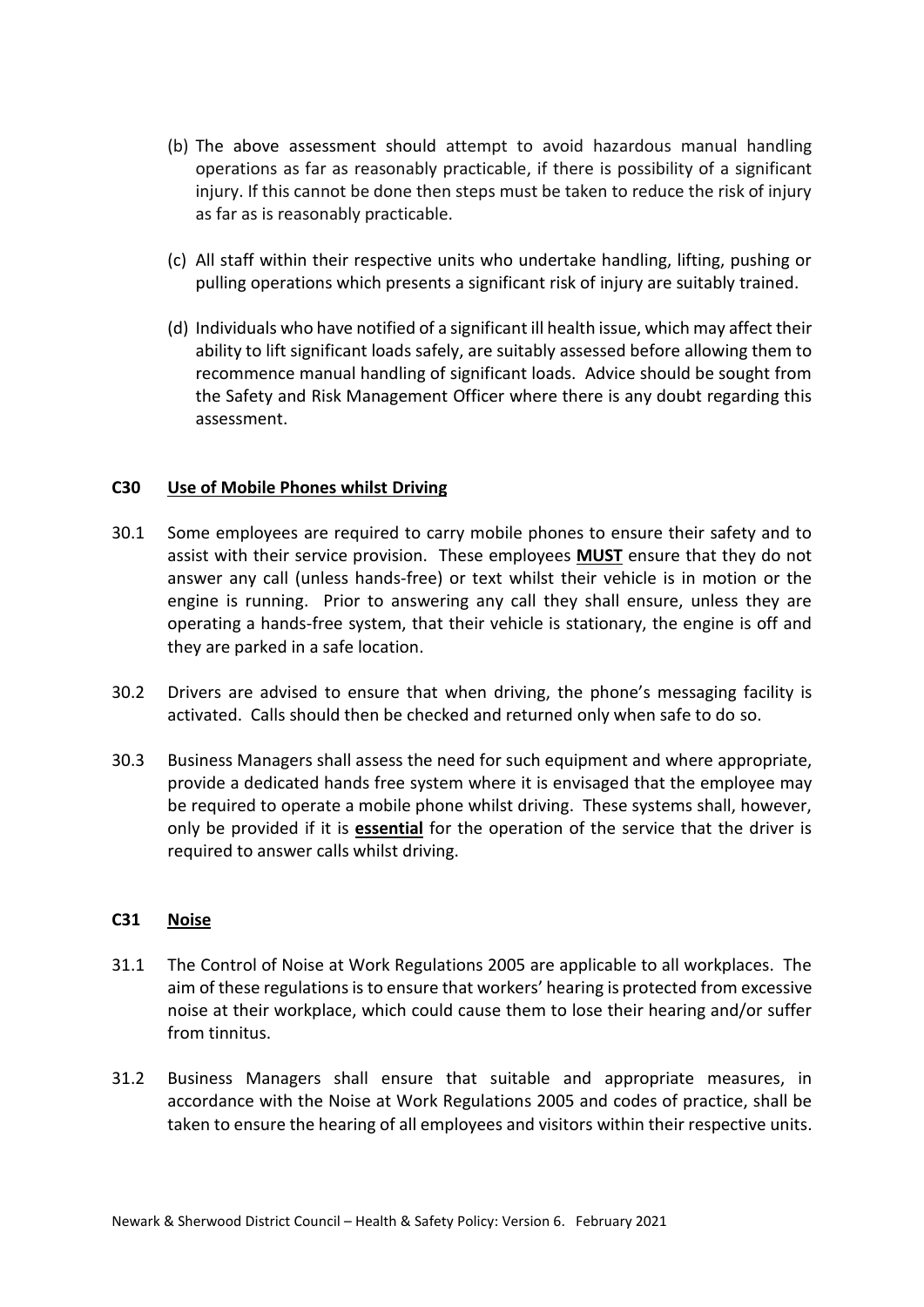- 31.3 Business Managers shall ensure that a suitable noise risk assessment is in place for all activities that produce or may develop noise levels that exceed the first action level 80d(B)A as defined within the Noise at Work Regulations 2005. To ensure that a suitable assessment is undertaken, Business Managers should liaise with the Safety and Risk Management Officer.
- 31.4 Where this assessment proves the noise levels exceed the first action level, 80d(B)A, the Business Manager will ensure that:
	- (a) Hearing protection is made available to employee;
	- (b) Exposed employees are provided with appropriate training and information is provided;
	- (c) Audiometric screening is made available via the occupational health provision.
- 31.5 Where the assessment exceeds the second action level, 85 d(B)A, the Business Manager shall ensure that:
	- (a) Hearing protection is provided and is worn by all;
	- (b) Warning signs are posted within the noise area;
	- (c) Exposed employees are provided with appropriate training and information is provided;
	- (d) Exposed staff receive audiometric testing.
- 31.6 Occupational Health shall assess all new employees who are to work with equipment that exceeds the first action level prior to commencement of employment.

#### **C32 Open Spaces**

- 32.1 The council will ensure, so far as is reasonably practicable, that all open spaces managed or owned by the council are maintained appropriately to ensure the safety of all users. This will include all open water, footpaths, trees and furniture fitted in these areas.
- 32.2 Business Managers responsible for these areas will ensure a full risk assessment is completed identifying possible significant hazards and detailing the control measures for ensuring the above.
- 32.3 Further details regarding the adequate management of trees may be found within the Tree Management Policy.

#### **C33 Playgrounds and Play Equipment**

33.1 This council will ensure, so far as is reasonably practicable, by inspection, monitoring, maintenance and repair that all playgrounds and play equipment owned or managed by the council remain safe for users.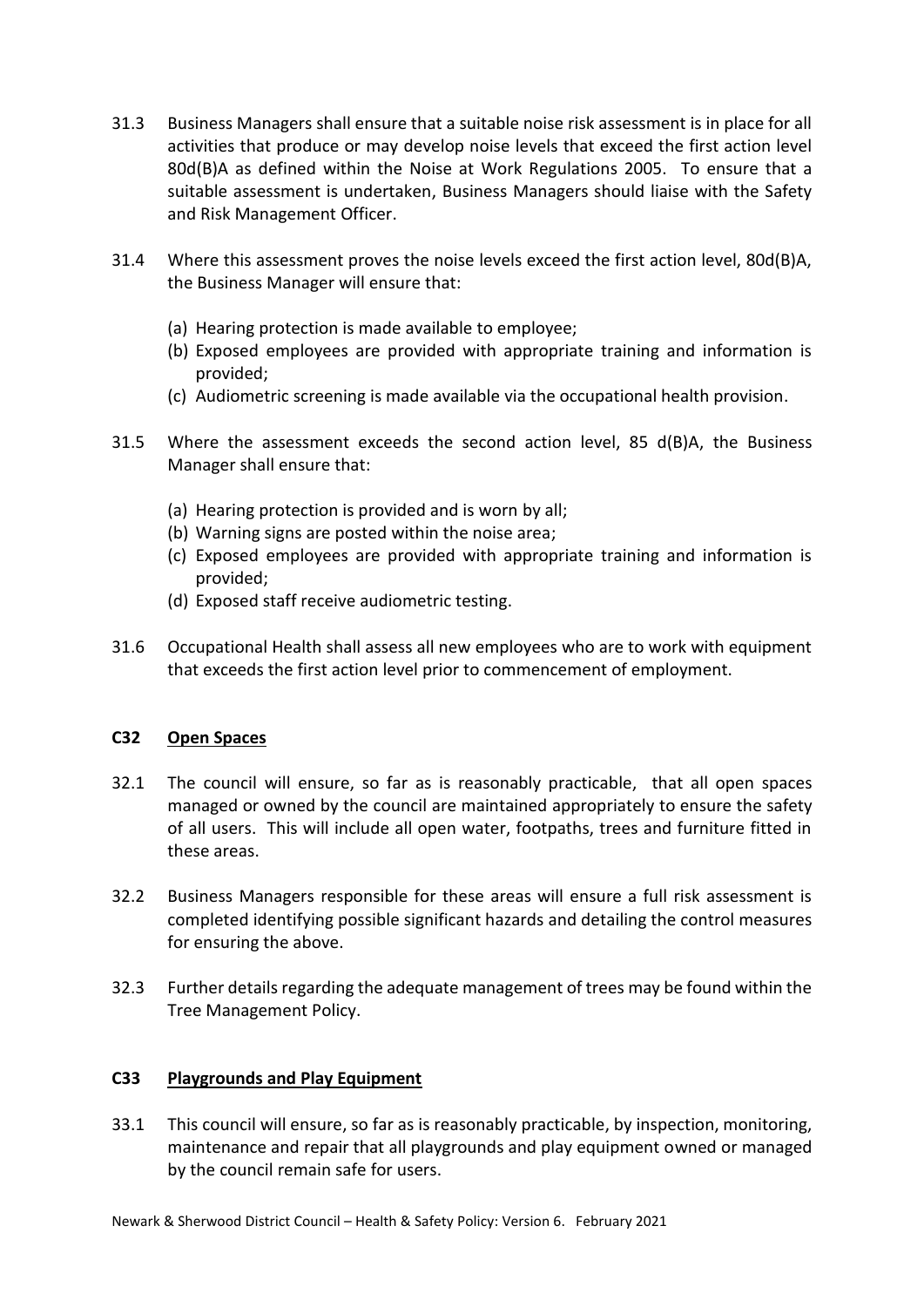- 33.2 Inspection and monitoring of these sites will include:
	- Routine inspections (frequency determined by risk assessment) visual checks, using agreed checklist and trained operatives, to ensure no obvious faults/vandalism;
	- Responsive inspections carried out following the notification of damage/faults to equipment, furniture, flooring, etc;
	- Annual detailed inspection and risk assessment by a competent person.
- 33.3 All new equipment will be examined/inspected, by a competent person prior to use, to ensure it has been suitably installed and conforms to current standards. This inspection will be suitably documented.
- 33.4 For further details please refer to the guidance document for the maintenance and inspection for play areas.

# **C34 Personal Protective Equipment & Clothing**

34.1 Employers have basic duties concerning the provision and use of personal protective equipment (PPE) at work. These duties are detailed within the Personal Protective Equipment at Work Regulations 1992.

The main requirements of the above regulations are that PPE is:

- (a) Properly assessed before use to ensure it is suitable;
- (b) Maintained and stored correctly;
- (c) Users are provided with appropriate instruction on its use;
- (d) It is used correctly by all relevant employees.
- 34.2 To ensure compliance with the above regulations, Business Managers shall ensure:
	- (a) All reasonably practicable measures, as identified within the hierarchy of control listed within The Management of Health and Safety at Work Regulations 1999, shall initially be undertaken to remove the hazard. Only if the hazard remains after this shall PPE be issued. PPE shall always be the last resort.
	- (b) That suitable personal protective equipment and/or clothing (PPE & PPC) shall be supplied where a risk assessment has identified a need.
	- (c) That where PPE/PPC is required, an assessment has been carried out to ensure the correct type has been purchased and that it fits all employees correctly.
	- (d) That PPE is worn where required. Refusal by an employee to wear the correct PPE shall be treated seriously and disciplinary procedures may be considered.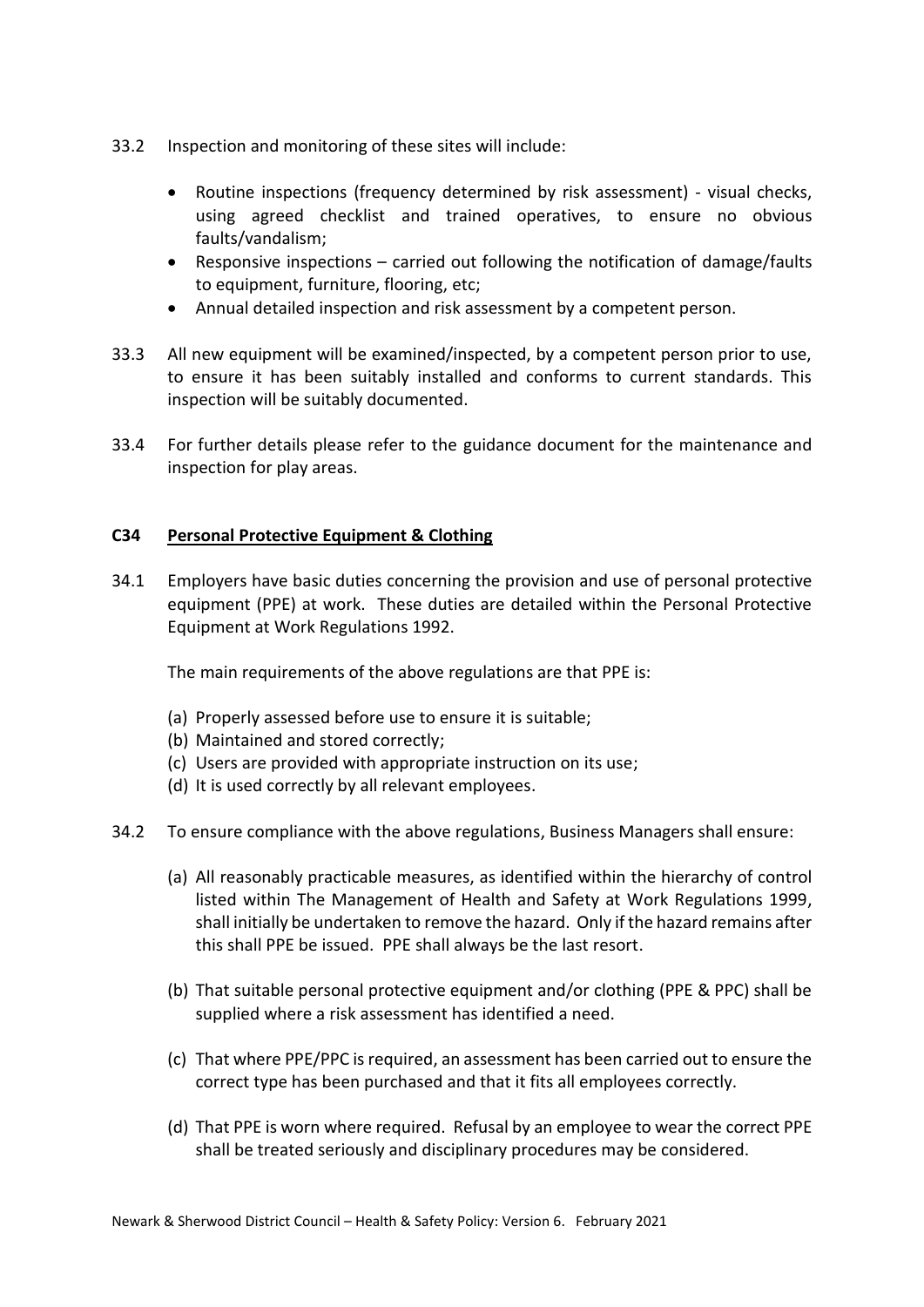- (e) That all equipment provided is CE marked and is suitable for the hazards present.
- 34.3 Employees shall **NOT** be charged for the basic provision of PPE/PPC where this has been identified within a risk assessment.
- 34.4 Where employees wish to request PPE/PPC which exceeds the basic standard provision identified within the relevant risk assessment, they may be requested to pay for the additional costs incurred above the cost of the basic provision. In all cases this may only be undertaken for PPE/PPC that is identified within a relevant risk assessment, that meets the standards as defined within the risk assessment and only after seeking agreement from the Business Manager.

#### **C35 Pregnant Workers and Nursing Mothers**

- 35.1 The Management of Health and Safety at Work Regulations 1999 requires that employers assess the risk to new or expectant mothers once they have been notified. These regulations also prohibit certain prescribed tasks which place the mother or her baby at increased risk.
- 35.2 When advised of pregnancy, Business Managers shall immediately notify Human Resources who will arrange for a risk assessment of the pregnant worker's/ nursing mother's post to be carried out as soon as possible. This risk assessment shall be carried out by the Human Resources Unit, in conjunction with the immediate line manager of the pregnant worker or nursing mother.
- 35.3 It is essential that the Business Manager ensures all controls identified within this risk assessment are implemented and that the individual is monitored during the period of their pregnancy or for up to 6 months after the birth if a nursing mother, to ensure it remains applicable. If circumstances change, the Business Manager shall ensure Human Resources are notified immediately to ensure the risk assessment can be reviewed.

# **C36 Stress**

- 36.1 It is the policy of the council to ensure, so far as is reasonably practicable, that no employee is subjected to a level of stress due to work, which is detrimental to his or her health. The council aims to create an environment where workplace stress can be dealt with openly and fairly and expects all managers to apply this policy and guidance in a consistent and timely manner. The council also commits itself to investigating all claims of ill health due to workplace stress to ensure appropriate action is taken to prevent any recurrence of the situation.
- 36.2 The council will take seriously and investigate report(s) from employees about causes of workplace stress and will take preventative and protective measures to reduce the risk.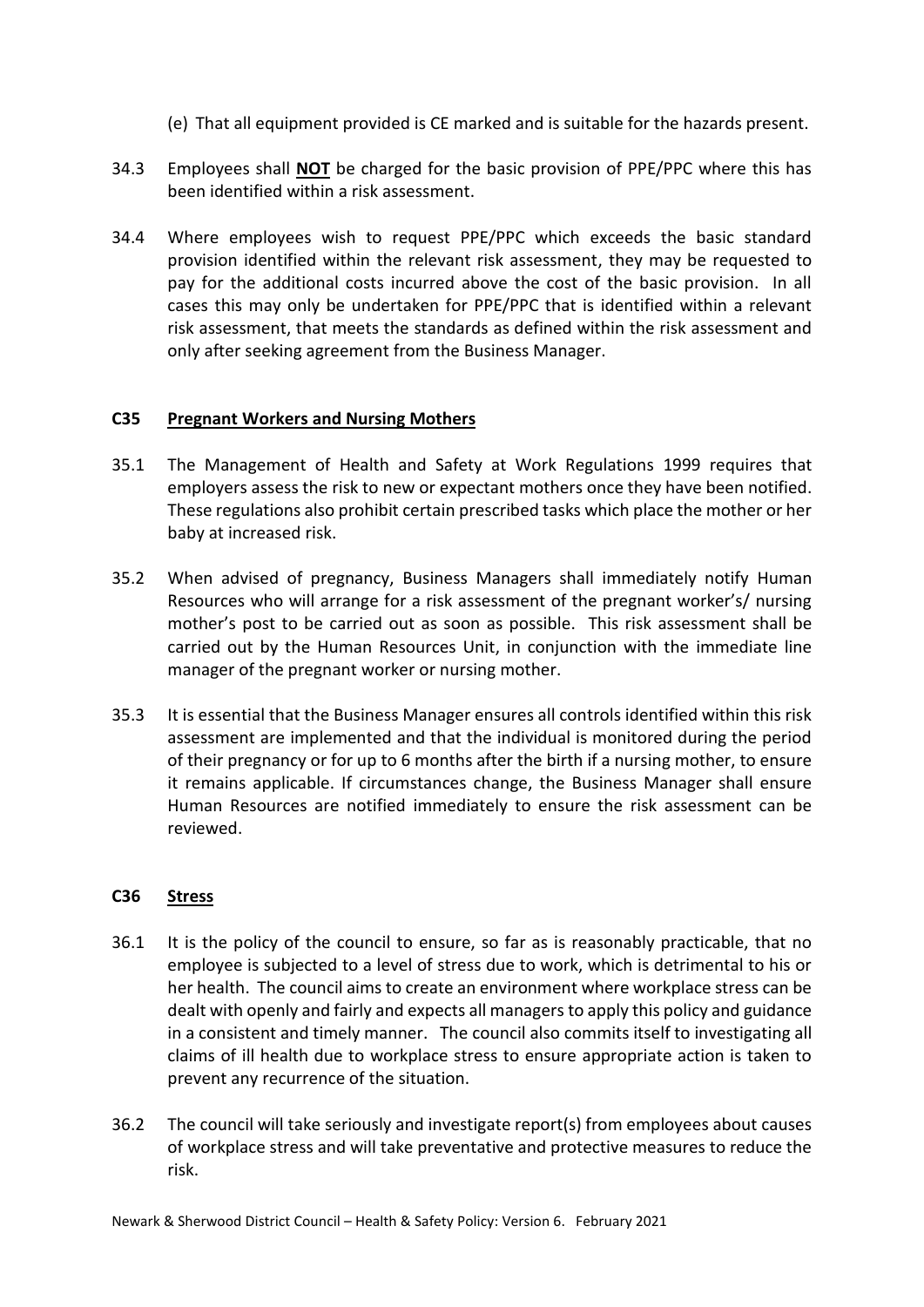- 36.3 Where stress at work is identified an individual stress risk assessment shall be undertaken to identify the likely stressors and to implement appropriate controls to reduce the level of risk to the individual to a reasonable level. This assessment will be completed by the individual's Business Manager - Human Resources and Training and the Safety and Risk Management Officer. The findings of this assessment will be shared with the individual.
- 36.4 Workplace stress is recognised as a health and safety issue. The main legislation, which is relevant to this subject, is the Management of Health and Safety at Work Regulations 1999 and the Health and Safety at Work Etc. Act 1974.
- 36.5 Further guidance may be found within the Stress Policy.

#### **C 37 Smoking**

- 37.1 This council operates a smoking policy for all employees in any council building or council vehicle.
- 37.2 It is the Business Manager's responsibility to ensure that the above policy is adhered to within their unit.
- 37.3 Further guidance regarding this may be found within the Smoking Policy.

#### **C 38 Travel and Transport**

- 38.1 Integral to service delivery of the council is the need for travel of employees and transportation of goods and materials. Such activity will include adequate consideration of health and safety to ensure safety of employees and non-employees.
- 38.2 All transport activities related to workplace travel shall be in accordance with the Workplace Transport Policy and be suitably risk assessed. This includes the use of private vehicles, motorcycles and bicycles.
- 38.3 Business Managers shall ensure that they have appropriate systems in place to ensure that all employees driving on council business have the appropriate licence to do so, their vehicle has business cover insurance, their vehicle is taxed and MOT'd.
- 38.4 Business Managers shall also ensure that the above policy is implemented within their relevant units.
- 38.5 Further guidance may be found within the Workplace Transport Policy and the Driver's Handbook.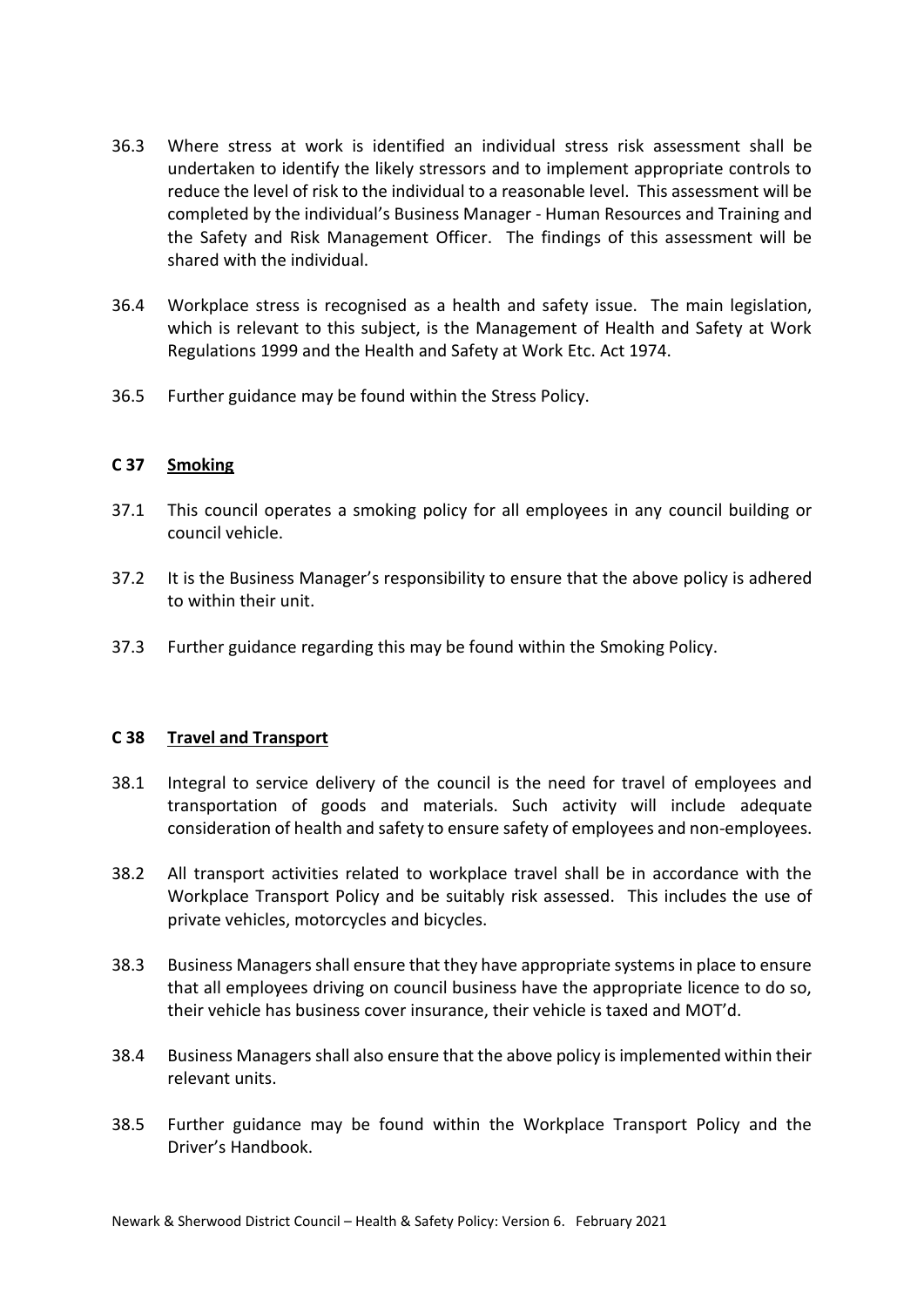#### **C39 Vibration - Hand-Arm**

- 39.1 The Control of Vibration at Work Regulations 2005 requires that employers assess and identify measures to eliminate or reduce risks from exposure to hand-arm vibration to protect employees from risks to their health. They also place restrictions regarding the amount of exposure an employee may have to vibration.
- 39.2 It is this council's aim to ensure that vibrating equipment provided does not expose individuals to vibration levels exceeding the current exposure action value of 2.5 m/s<sup>2</sup> A(8). Where this is not possible, Business Managers will ensure that risk assessments are completed, that all relevant requirements of the above regulations are implemented and exposure to individuals is frequently monitored and documented. Under **NO** circumstances should Business Managers allow staff to use equipment which allows them to exceed the exposure limit value of 5.0 m/s<sup>2</sup>A(8).
- 39.3 Business Managers shall ensure that a suitable risk assessment has been undertaken for all tasks which expose staff to vibration at work.
- 39.4 Further guidance identifying how this council will ensure compliance with the above legislation may be found within the Hand-arm Vibration Policy.

#### **C40 Volunteers and Volunteering**

- 40.1 This council offers many opportunities to take part as a volunteer, ranging from dedicated national volunteer schemes to site or service specific.
- 40.2 As an employer the council has a legal duty to ensure, so far as is reasonably practicable, the safety of all persons who may be affected by our acts or omissions and to assess the risks to the health and safety of our employees and others including volunteers. We also have a duty to implement suitable control measures.
- 40.3 The same health and safety standards should be applied to volunteers as for employees exposed to the same risks.
- 40.4 Where volunteers are utilised to undertake tasks/functions on behalf of the council, it is the responsibility of the Business Manager for the appointing business unit to ensure that there are appropriate systems in place to ensure the continued safety of volunteers.
- 40.5 To ensure the safety of volunteers, and compliance with relevant legislation, Business Managers shall ensure that:
	- (a) Volunteers are assessed prior to commencement to ensure they are suitable for the intended tasks and are able to carry them out safely.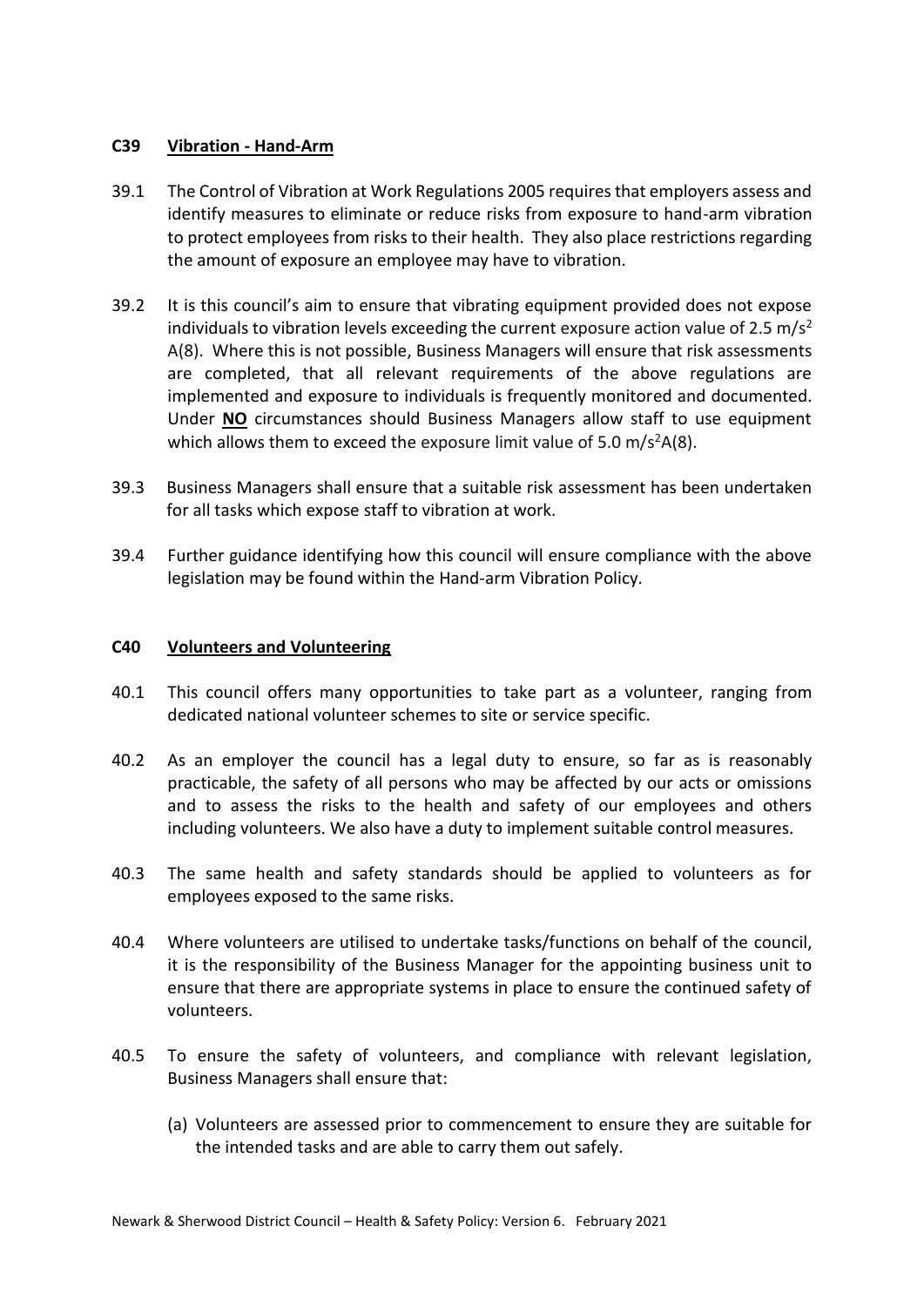- (b) Working arrangements (e.g. hours of work) and health and safety responsibilities are agreed upon and confirmed prior to training or employment commencing.
- (c) Where required, suitable and sufficient assessments are produced for the work to be undertaken by the volunteer and results of the assessment recorded.
- (d) Where risk assessment identifies significant or specific risks, these must be addressed and volunteers be provided with adequate information about the hazards present in the area(s) in the workplace and that measures are in place to reduce the risk.
- (e) The volunteer is clear about the tasks that they are expected to do and what not to do.
- (f) They know how to report defective or damaged equipment and to whom, where to obtain replacements, and what maintenance is necessary.
- (g) Volunteers are provided with an induction and receive appropriate information prior to commencement.
- (h) Volunteers are appropriately trained, especially where they are to carry out higher risk activities.
- (i) Appropriate supervision is provided.
- (j) Volunteers are aware of this council's procedure for reporting accidents.
- (k) Volunteers understand their duties as specified below.

#### 40.6 **Duties of Volunteers**

Volunteers have a responsibility to comply with this Health and Safety Policy and local safe systems of work. To ensure their safety and the safety of others, volunteers must:

- (a) Follow any safety arrangements implemented for their protection, including attending training sessions, complying with control measures, etc.
- (b) Not act in a manner that adversely affects their own health and safety or the health and safety of anyone else.
- (c) Only use equipment that they are trained and authorised to use. Report all accidents.
- (d) Report any perceived or real shortcomings in their health and safety protection.

#### **C41 Work Equipment – Provision and Use**

41.1 The Provision and Use of Work Equipment Regulations 1998 place duties on employers who own/operate work equipment. Work equipment is any machine, appliance, tool or installation for use at work. This includes equipment which employees have provided for their own use.

These regulations require that equipment provided for use at work is:

- (a) Suitable for its intended use;
- (b) Maintained in a safe condition and appropriately inspected;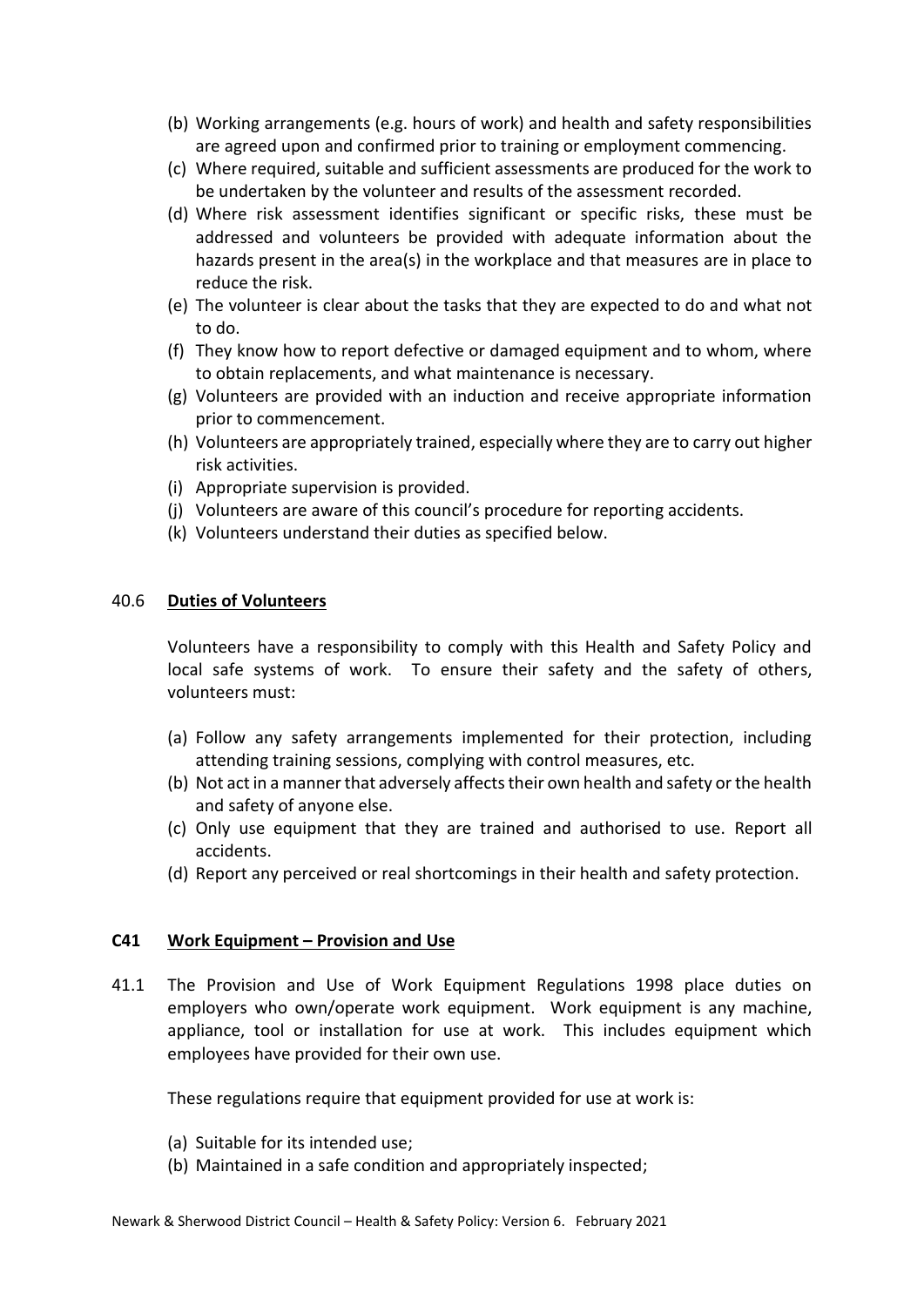- (c) Used only by trained/competent employees;
- (d) Accompanied by suitable health and safety measures, i.e. PPE, safety guards, emergency stops, etc;
- (e) Used in accordance with specific health and safety requirements.
- 41.2 It is the policy of this council to provide a safe working environment in relation to work equipment safety and to ensure all employees receive appropriate safety information and training in their work equipment.
- 41.3 Business Managers are responsible for ensuring that:
	- (a) all equipment used by employees at work is suitable for its intended use;
	- (b) each employee has received adequate information, instruction and training;
	- (c) a risk assessment has been completed for equipment which poses a significant risk;
	- (d) suitable personal protective clothing is worn at all times when necessary for the safe operation of work equipment;
	- (e) if appropriate, all work equipment is regularly maintained and inspected;
	- (f) that the work equipment is suitably guarded;
	- (g) All relevant equipment is provided with an appropriate emergency stop, signage, or other necessary safety device.
- 41.4 Those purchasing work equipment shall ensure that it conforms to the relevant standards and is CE marked. They shall also have consideration for hazards produced by the equipment (i.e. noise, vibration, dust, fumes, etc.) and where possible and reasonable practicable purchase lower risk equipment.

#### **Work Equipment – Maintenance and Inspection**

- 41.5 This council will ensure that all plant and equipment (e.g. lift trucks, vehicles, gas appliances, machinery guarding, ladders, electrical equipment, lifting equipment, air receivers, ventilation plant) that requires maintenance (e.g. pre-start checks, servicing, thorough examinations) is identified and that the maintenance is completed.
- 41.6 Maintenance of such plant and equipment is the responsibility of Business Managers. Business Managers will ensure:
	- That the Insurance Officer is notified of all equipment requiring statutory examination.
	- Regular examination and testing, by a competent person, of all plant and equipment in accordance with statutory provisions, codes of practice and risk assessments;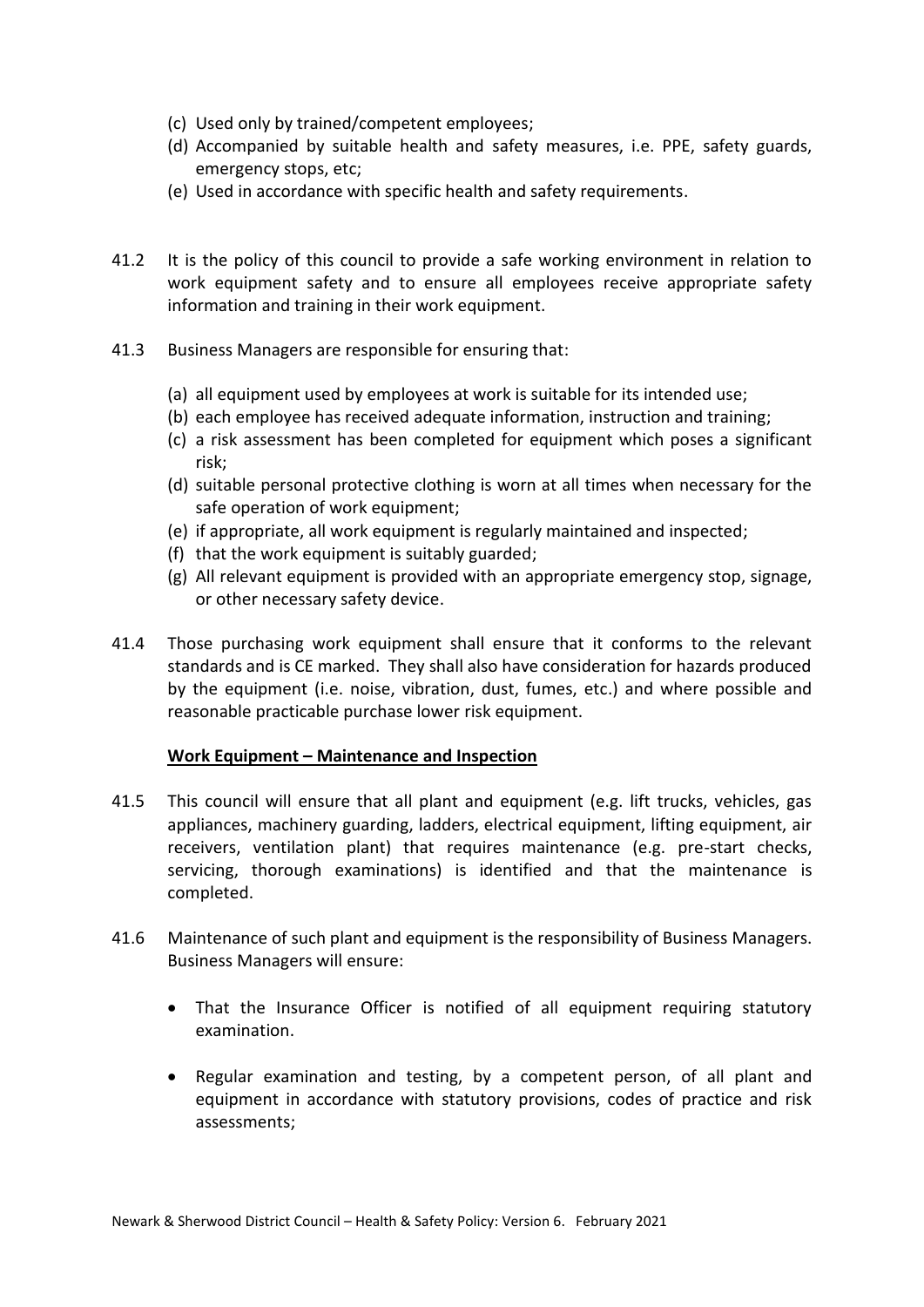- The recording of all such tests, examinations and remedial action taken. Records of the engineers report and all other relevant documentation shall be maintained on site for at least 3 years.
- The withdrawal and isolation of all defective plant, equipment and installations until remedial work is effective.
- The Insurance Officer is notified of all new equipment provided which requires statutory examinations.
- 41.7 The Insurance Officer is responsible for ensuring that all equipment bought to his/her attention, being identified as requiring a statutory examination, is included within the insurer's examination schedule.
- 41.8 The Insurance Officer shall ensure that all defects identified within the subsequent report are bought to the attention of the relevant Business Manager. The Business Manager is responsible for ensuring that all required works/defects identified within the statutory are dealt with accordingly and that the Insurance Officer is notified that the works have been suitably addressed.

#### **Work Equipment – Lifting Equipment Use and Operations**

41.9 The Lifting Operations and Lifting Equipment Regulations 1998 (LOLER) places duties on employers who own, operate or have control of lifting equipment.

These regulations require that all lifting equipment and its associated accessories (i.e. slings, chains, harnesses, ropes etc) are:

- (a) Fit for purpose;
- (b) Appropriate for the task;
- (c) Suitable marked; and
- (d) Inspected.
- 41.10 In addition to the above requirements the LOLER Regulations also place duties on the person undertaking a lifting operation. These include:
	- (a) The lift operation must be properly planned;
	- (a) People involved must be suitably competent;
	- (b) The operation must be suitable supervised; and
	- (c) It should be carried out in a safe manner.
- 41.11 To ensure compliance with the above, the Business Manager shall ensure that:
	- (a) All lifting equipment used within their unit is suitable and appropriate for its intended use;
	- (b) has an appropriate lift examination certificate;
	- (c) if owned by the council it is appropriately maintained;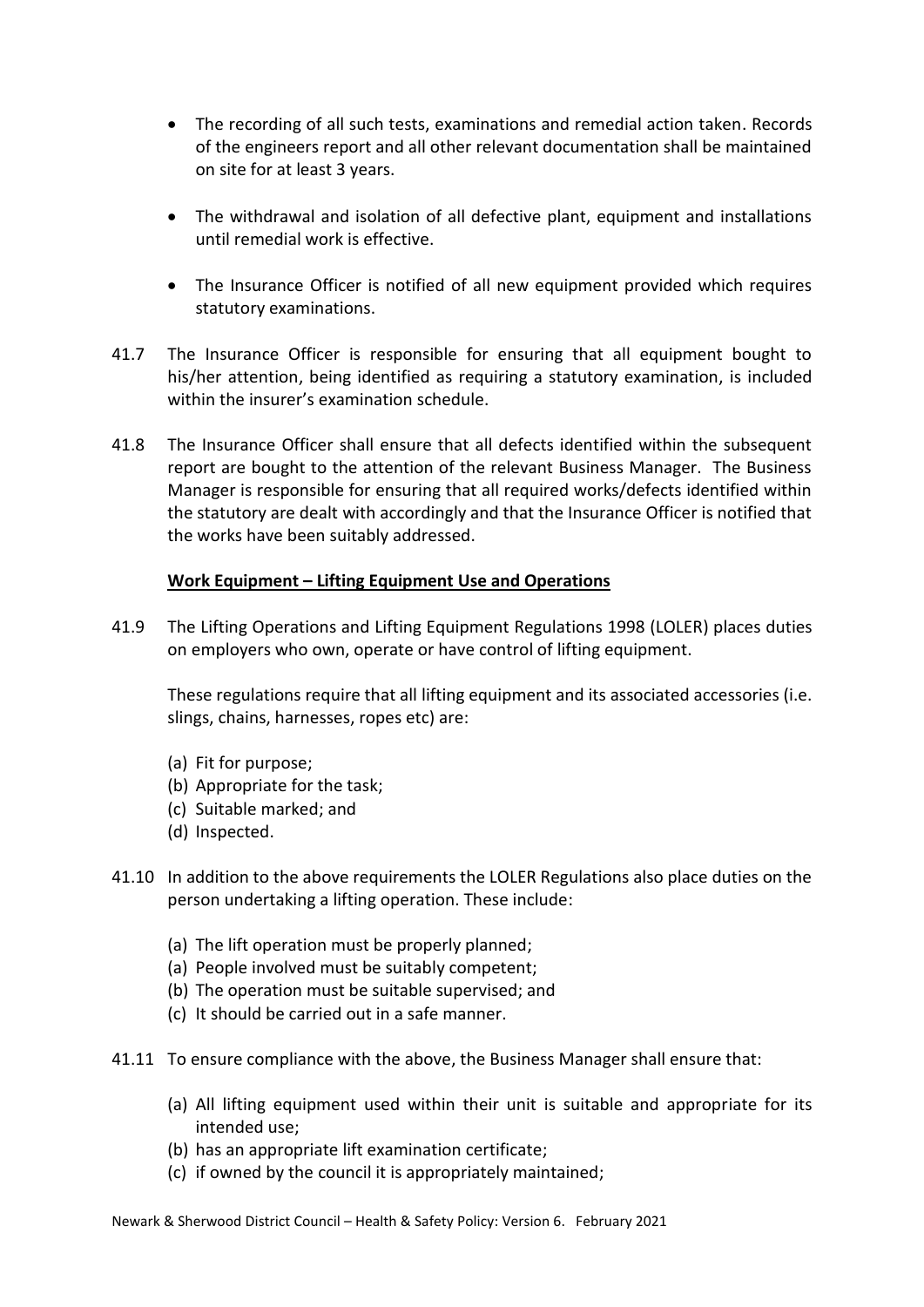- (d) is only operated by competent persons;
- (e) all lifting operations utilising mechanical lifting equipment is appropriately planned and subsequently supervised. For significant lifting operations a risk assessment and work method statement shall be produced and evaluated by the Safety and Risk Management Officer;
- (f) the Insurance Officer is made aware of all lifting equipment owned by the council so that they may ensure the equipment is subject to the necessary statutory examinations;
- (g) That all faults identified within the statutory examination or during normal inspection or prior to use are dealt with accordingly;
- (h) Lifting equipment is appropriately isolated and stored when not in use.

# **C42 Working at Heights**

- 42.1 The Work at Height Regulations 2005 apply to all work at height where there is a risk of a fall which is likely to cause personal injury. These regulations place duties on employers, the self-employed and any person who controls the work of others (e.g. facilities managers or building owners who may contract others to work at height) to the extent they control the work.
- 42.2 The regulations set out a simple hierarchy for managing and selecting equipment for work at height.
- 42.3 The regulations require duty holders to ensure:
	- Avoid all work at height where possible
	- All work at height is properly planned and organised;
	- All work at height takes account of weather conditions that could endanger health and safety;
	- Those involved in work at height are trained and competent;
	- The place where work at height is done is safe;
	- Equipment for work at height is appropriately inspected;
	- The risks from fragile surfaces are properly controlled; and
	- The risks from falling objects are properly controlled;
	- Where they cannot eliminate the risk of a fall, use work equipment or other measures to minimise the distance and consequences of a fall should one occur.
	- Use work equipment or other measures to prevent falls where they cannot avoid working at height.
- 42.4 Business Managers shall ensure that all work undertaken by employees at height is in accordance with the above regulations and relevant HSE guidance.
- 43.5 Business Managers and/or persons controlling work at heights or contractors are responsible for ensuring the above duties are complied with.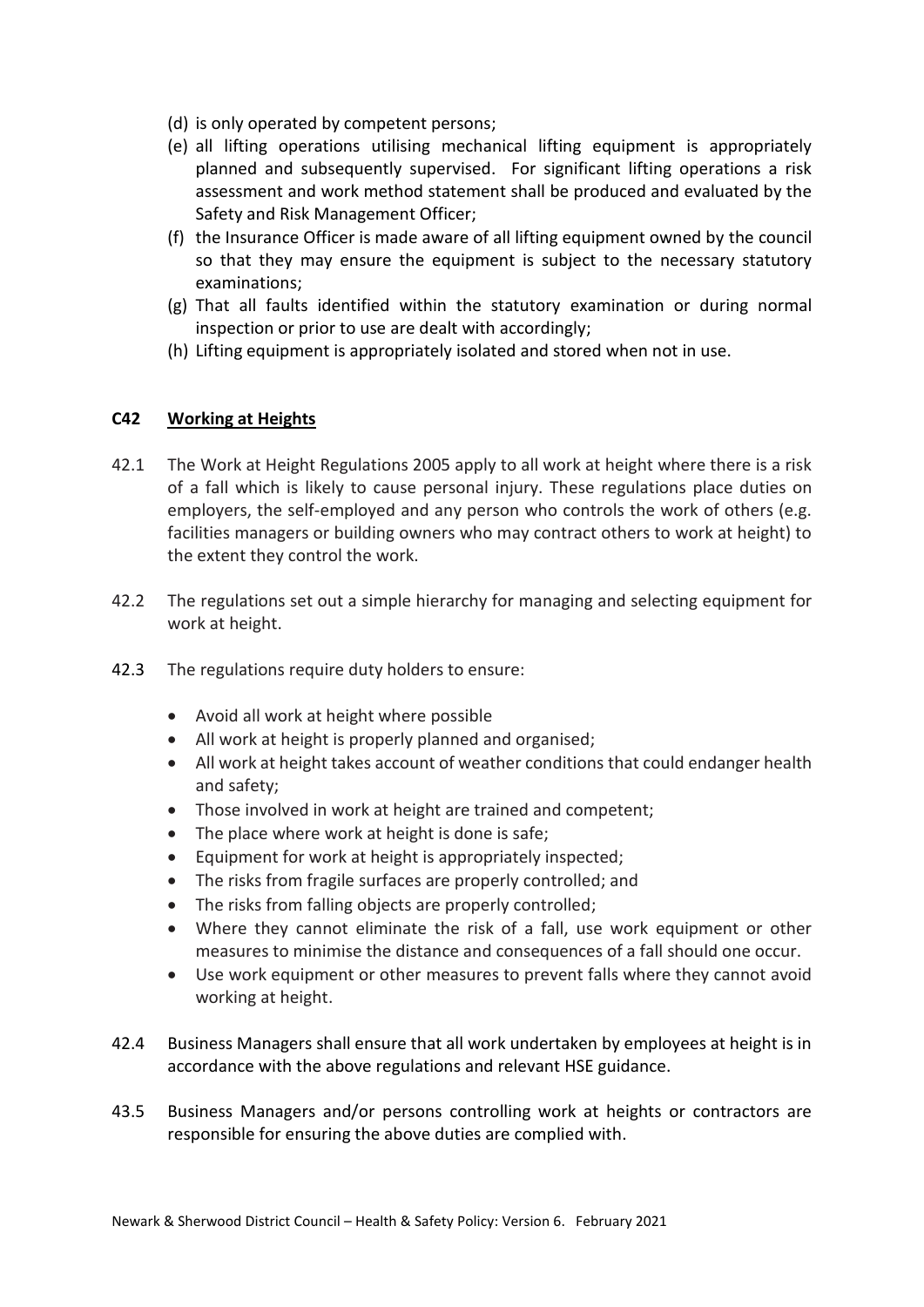Where such work is being undertaken by contractors, the above person shall make reasonable enquiries to ensure the contractor and their sub-contractors are using appropriate methods of access when working at heights. Persons controlling such works should therefore request copies of relevant risk assessments and work method statements for evaluation.

- 42.6 Business Managers shall ensure that there are suitable risk assessments for all significant works at height, i.e. those tasks where it is foreseeable for persons to be significantly injured.
- 42.7 Business Managers shall ensure that all staff required to work at height or manage others, including contractors, who work at height have received appropriate instruction and training.

# **C43 Young Persons – (under 18 years of age)**

- 43.1 A suitable risk assessment, using this council's agreed pro-forma, shall be carried out for all young persons aged between 13 and under the age of 18 when either employed by this Authority or on work experience.
- 43.2 The Business Manager responsible for this young person must carry out this assessment prior to employment or work experience.

The assessment must:

- Take into account their inexperience, lack of awareness of existing or potential risks, and immaturity;
- Address specific factors within the risk assessment;
- Identify working time/working pattern restrictions;
- Provide information to parents of school age children about the risk and the control measures introduced;
- Take account of the risk assessment in determining whether the young person should be prohibited from certain activities.
- 43.3 Copies of this assessment should be supplied to the school or legal guardian for their information.

#### **C44 Audit and Review**

44.1 This policy will be formally reviewed at least every 2 years and at any other times when activities, staff structure, accidents occur or when there are significant changes to legislation.

Safety and Risk Management Officer